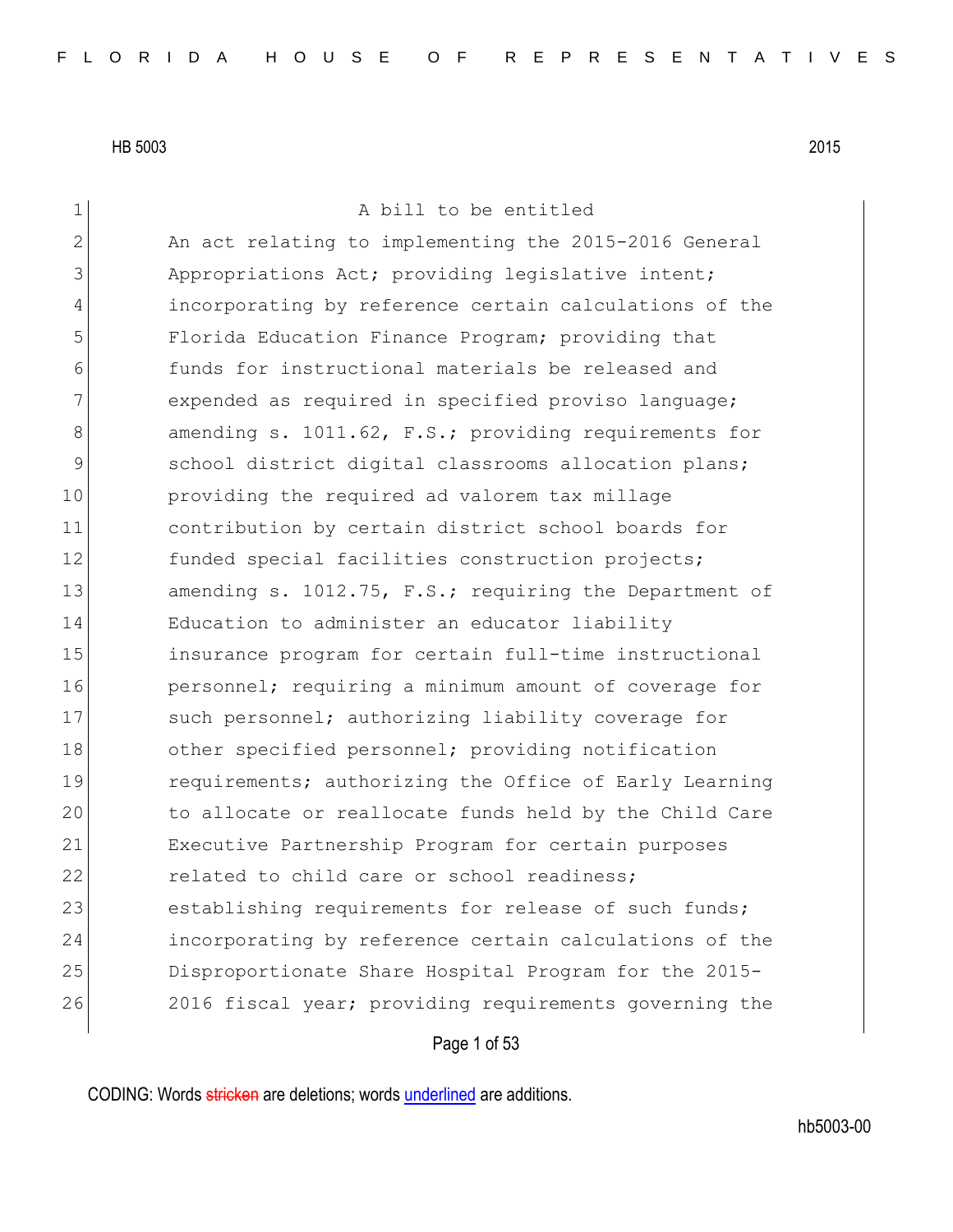27 continuation of the Department of Health's Florida 28 Onsite Sewage Nitrogen Reduction Strategies Study; 29 authorizing the current contract to be extended until 30 the study is completed; prohibiting an agency from 31 adopting or implementing a rule or policy before the 32 study is completed; authorizing the Department of 33 Health to allow installation of experimental systems 34 at home sites; identifying the prioritization of 35 categories of individuals on the Medicaid home and 36 community-based waiver programs wait list for 37 enrollment in the waiver; providing exceptions to the 38 prioritization categories; allowing an individual to 39 receive waiver services if his or her parent or 40 guardian is an active-duty servicemember transferred 41 Theorida and previously received these services in 42 another state; providing that individuals remaining on 43 black the wait list are not entitled to an administrative 44 proceeding or hearing under federal law; amending s. 45 296.37, F.S.; revising temporarily the amount of money 46 10 that a resident of a veterans' nursing home must 47 receive from outside sources before being required to 48 contribute to his or her maintenance and support; 49 requiring the Agency for Health Care Administration to 50 ensure that nursing facility residents meet certain 51 criteria before being eligible for funds to transition 52 to home and community-based services waivers;

Page 2 of 53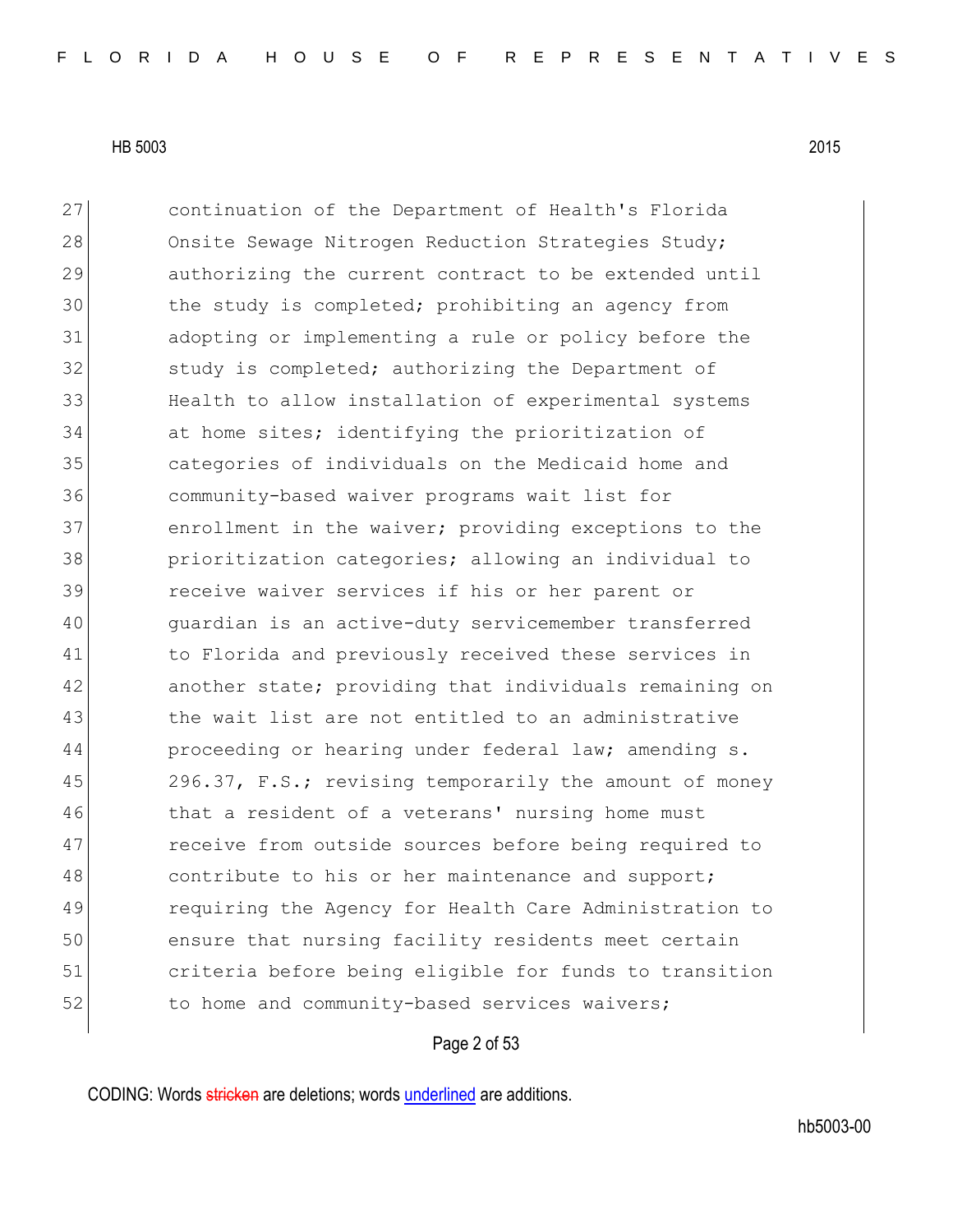53 **12** requiring the Agency for Health Care Administration 54 and the Department of Elderly Affairs to prioritize 55 and enroll individuals on the Medicaid Long-Term Care 56 Waiver program using a frailty-based screening as 57 funding is available; authorizing rulemaking and 58 interagency agreements; authorizing the Department of 59 Elderly Affairs to delegate notice of Medicaid fair 60 hearing rights to its contractors; authorizing the 61 Agency for Health Care Administration, with the 62 Department of Health, to submit a budget amendment to 63 **reflect certain enrollment changes within the** 64 Children's Medical Services Network; authorizing the 65 | Agency for Health Care Administration to seek 66 **nonoperating budget authority to transfer certain** 67 **federal funds; amending s. 893.055, F.S.; authorizing** 68 the Department of Health to use certain state funds to 69 administer the prescription drug monitoring program; 70 prohibiting the department or the Attorney General 71 from using funds from a settlement agreement to 72 administer the program; amending s. 20.435, F.S.; 73 authorizing funds within the Medical Quality Assurance 74 Trust Fund to be used for providing health care 75 Services to certain Department of Health clients; 76 amending s. 216.262, F.S.; authorizing the Department 77 of Corrections under certain circumstances to submit a 78 budget amendment for additional positions; authorizing

#### Page 3 of 53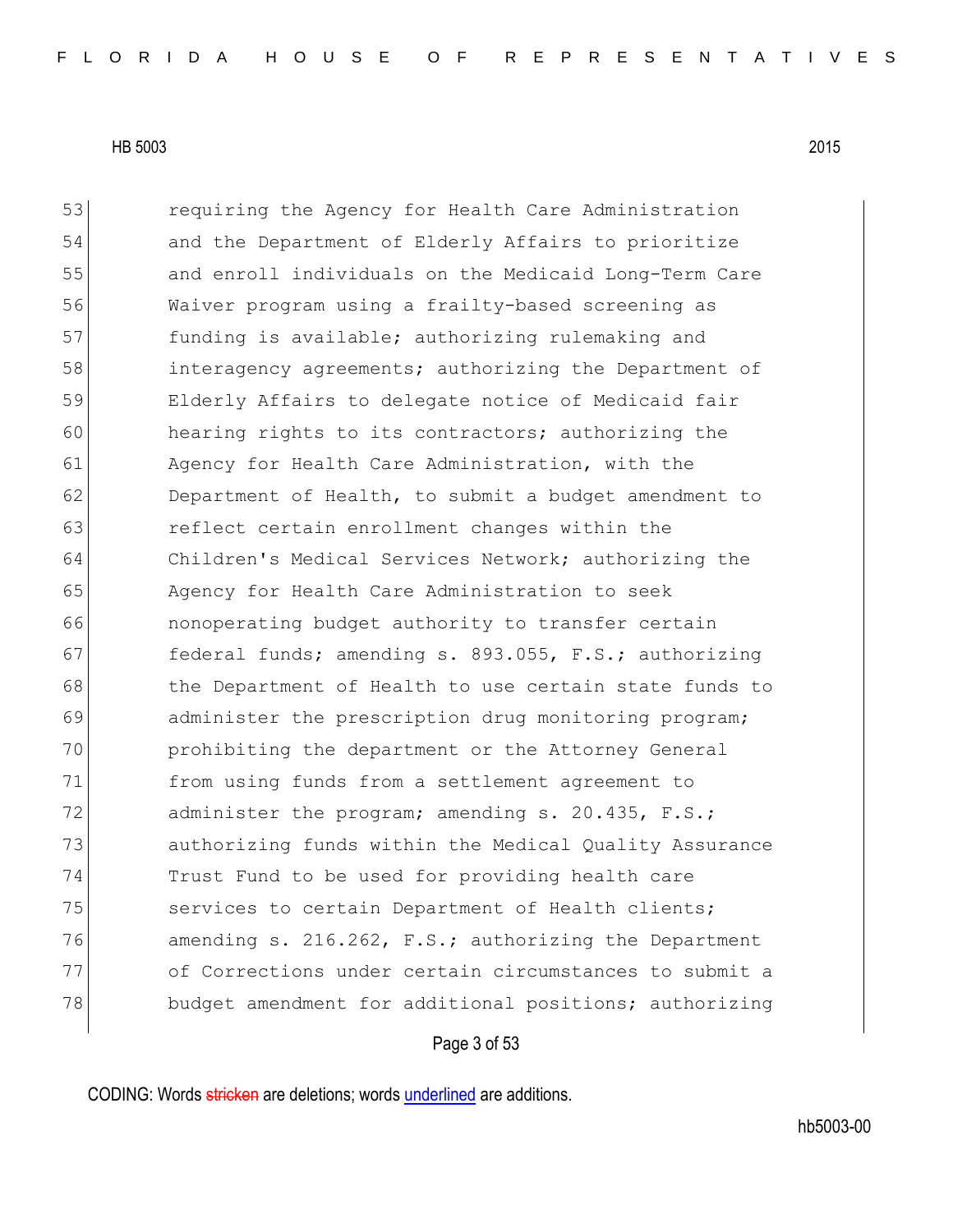79 blue Department of Legal Affairs to expend certain 80 appropriated funds on programs that were funded by the 81 department from specific appropriations in general 82 appropriations acts in previous years; amending s. 83 932.7055, F.S.; authorizing a municipality to expend 84 funds from its special law enforcement trust fund to 85 **reamburse the municipality's general fund for moneys** 86 advanced from the general fund before a specified 87 date; amending s. 215.18, F.S.; providing for trust 88 fund loans to the state court system sufficient to 89 meet its appropriation; providing procedures for 90 accessing and repaying the loan; prohibiting the 91 Department of Corrections from making certain 92 transfers of funds regarding salaries and budgets 93 without approval of the Legislative Budget Commission; 94 directing the Department of Management Services to use 95 a tenant broker to renegotiate or reprocure leases for 96 office or storage space and provide a report to the 97 Governor and Legislature; requiring the renegotiation 98 and re-procurement initiative to be included in the 99 2015 Master Leasing Report; reenacting s. 624.502, 100 F.S., relating to the deposit of fees for service of 101 process made upon the Chief Financial Officer or 102 Office of Insurance Regulation; providing for 103 reversion of text to a previous year after a specified 104 date; reenacting s. 282.709(2)(a), F.S., relating to

Page 4 of 53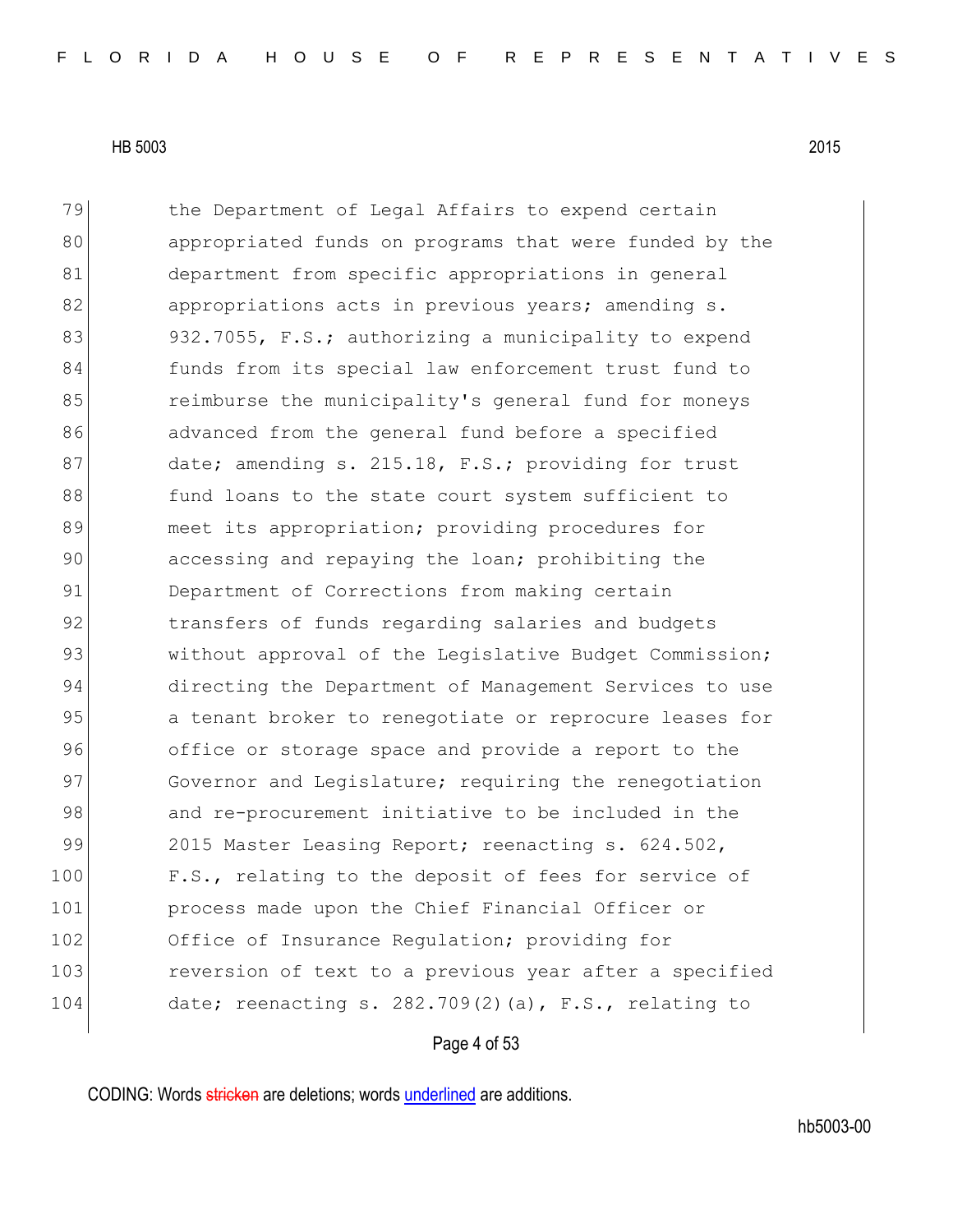105 the membership of Joint Task Force on State Agency Law 106 Enforcement Communications; providing for reversion of 107 text to a previous year after a specified date; 108 establishing the amount for the transaction fee 109 collected for the use of the Department of Management 110 Service's online procurement system; establishing 111 maximum square foot construction cost limits for the 112 construction of certain new buildings; providing 113 limited exception on the construction caps for such 114 buildings; amending s. 161.143, F.S.; providing for an 115 allocation in the General Appropriations Act for inlet 116 management funding; amending s. 259.105, F.S.; 117 revising the allocation of funds from the Florida 118 **Forever Trust Fund to the Department of Agriculture** 119 and Consumer Services for the acquisition of 120 agricultural lands for certain less-than-fee 121 acquisitions; authorizing certain funds in the Florida 122 Forever Trust Fund to be provided to the water 123 management districts for land acquisitions; 124 authorizing certain funds to be provided to the 125 Department of Environmental Protection from Florida 126 Forever funds for a variety of purposes; authorizing 127 certain funds to be provided to the South Florida 128 Water Management District for specific land 129 acquisitions from funds allocated to the Department of 130 Environmental Protection; providing for contingent

Page 5 of 53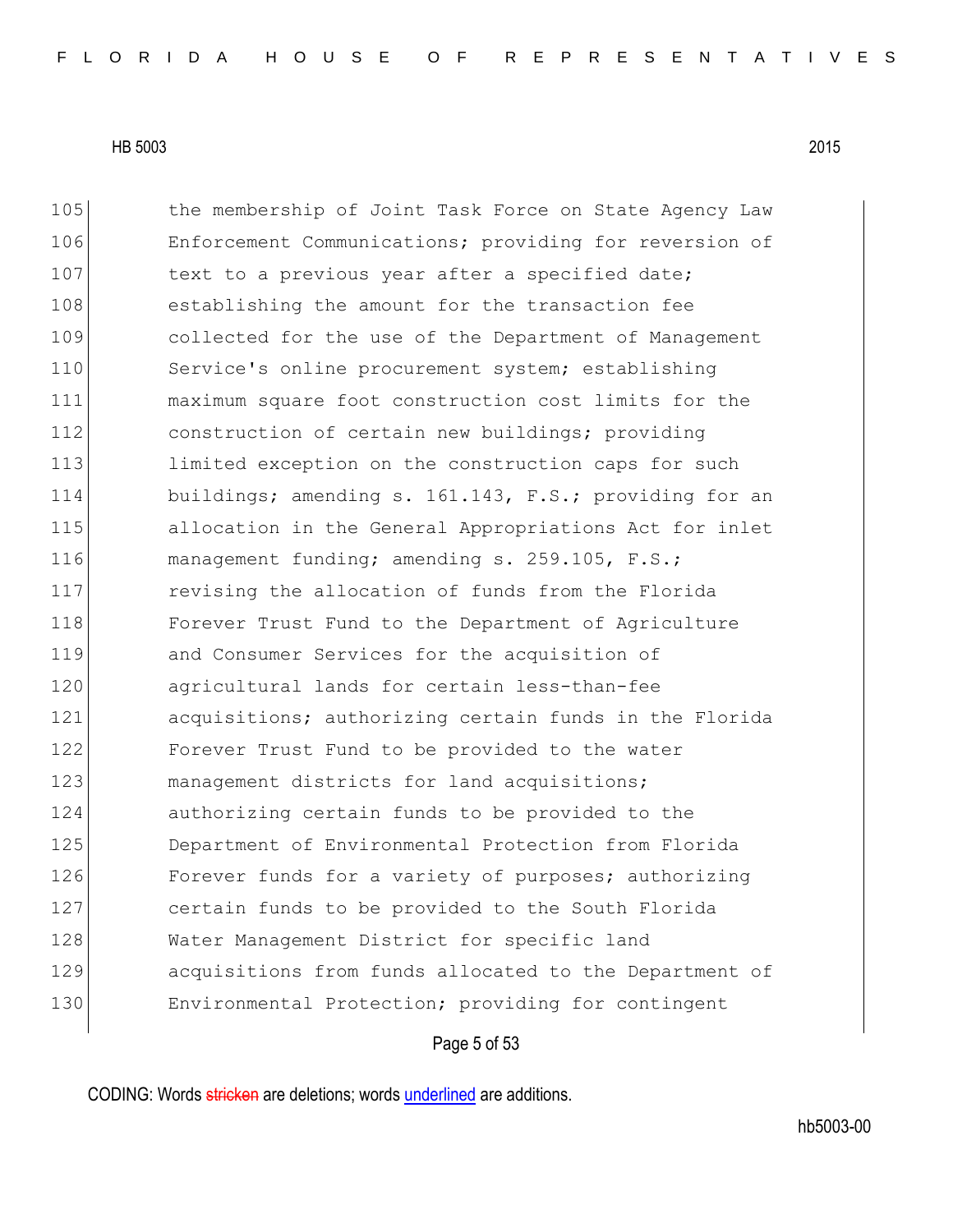131 effect; amending s. 216.181, F.S.; authorizing the 132 Legislative Budget Commission to increase amounts 133 appropriated to the Fish and Wildlife Conservation 134 Commission or the Department of Environmental 135 Protection for fixed capital outlay projects; 136 **providing direction to agencies for submitting budget** 137 amendments; amending s. 376.3071, F.S., relating to 138 the Inland Protection Trust Fund; prohibiting the 139 Department of Environmental Protection from seeking 140 recovery or reimbursement of funds from another state 141 agency; amending s. 403.890, F.S.; providing for 142 distribution of funds from the Water Protection and 143 Sustainability Program Trust Fund for specified 144 purposes; amending s. 388.261, F.S.; authorizing 145 certain local government funds to be spent on 146 department-approved arthropod control research or 147 demonstration projects; requiring the Department of 148 Highway Safety and Motor Vehicles to contract with a 149 corporation regarding the manufacture of license 150 plates; providing requirements to be met by the 151 corporation in manufacturing such license plates; 152 prohibiting county names from appearing on revised 153 license plates; amending s. 339.135, F.S.; deleting a 154 provision authorizing the chair or vice chair of the 155 Legislative Budget Commission to approve certain work 156 program amendments from the Department of

## Page 6 of 53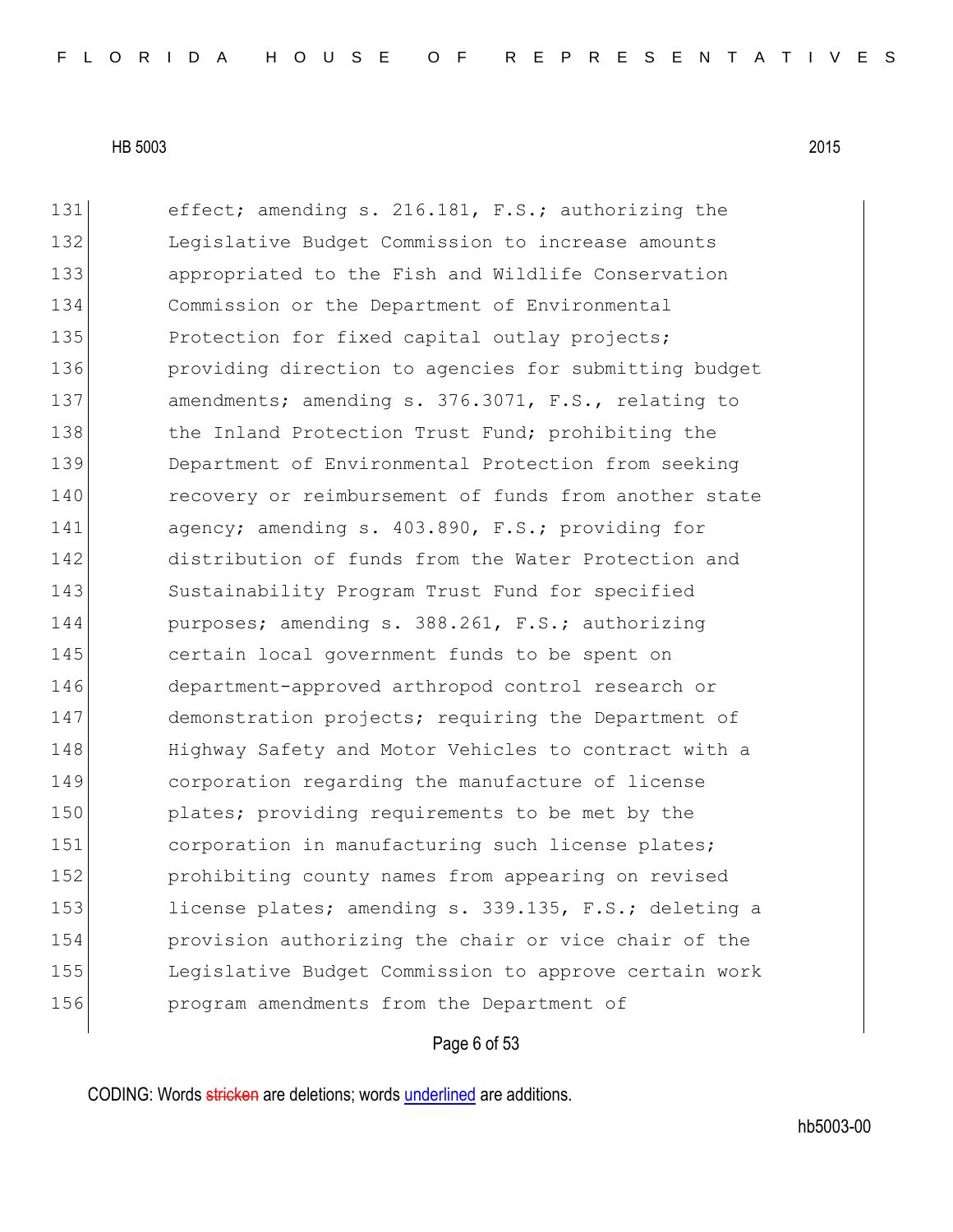157 Transportation; revising criteria regarding submission 158 and approval of work program amendments; providing for 159 reversion of text to a previous year after a specified 160 date; reenacting s. 216.292(2)(a), F.S., relating to 161 the type of transfers that department heads or the 162 Supreme Court may make under specific situations; 163 **providing for reversion of text to a previous year** 164 after a specified date; prohibiting a state agency 165 from initiating a competitive solicitation for a 166 **product or service under certain circumstances;** 167 authorizing the Executive Office of the Governor to 168 transfer funds between departments for purposes of 169 aligning amounts paid for risk management premiums and 170 aligning amounts paid for human resource management 171 services; amending s. 112.24, F.S.; providing 172 conditions on the assignment of an employee of a state 173 agency under an employee interchange agreement; 174 providing that the annual salary of the members of the 175 Leqislature be maintained at a specified level; 176 reenacting s. 215.32(2)(b),  $F.S.$ , relating to the 177 source and use of certain trust funds; authorizing the 178 transfer of unappropriated cash balances to the 179 general revenue or budget stabilization funds from 180 certain trust funds; providing for reversion of text 181 181 to a previous year after a specified date; providing a 182 legislative determination that the issuance of new

Page 7 of 53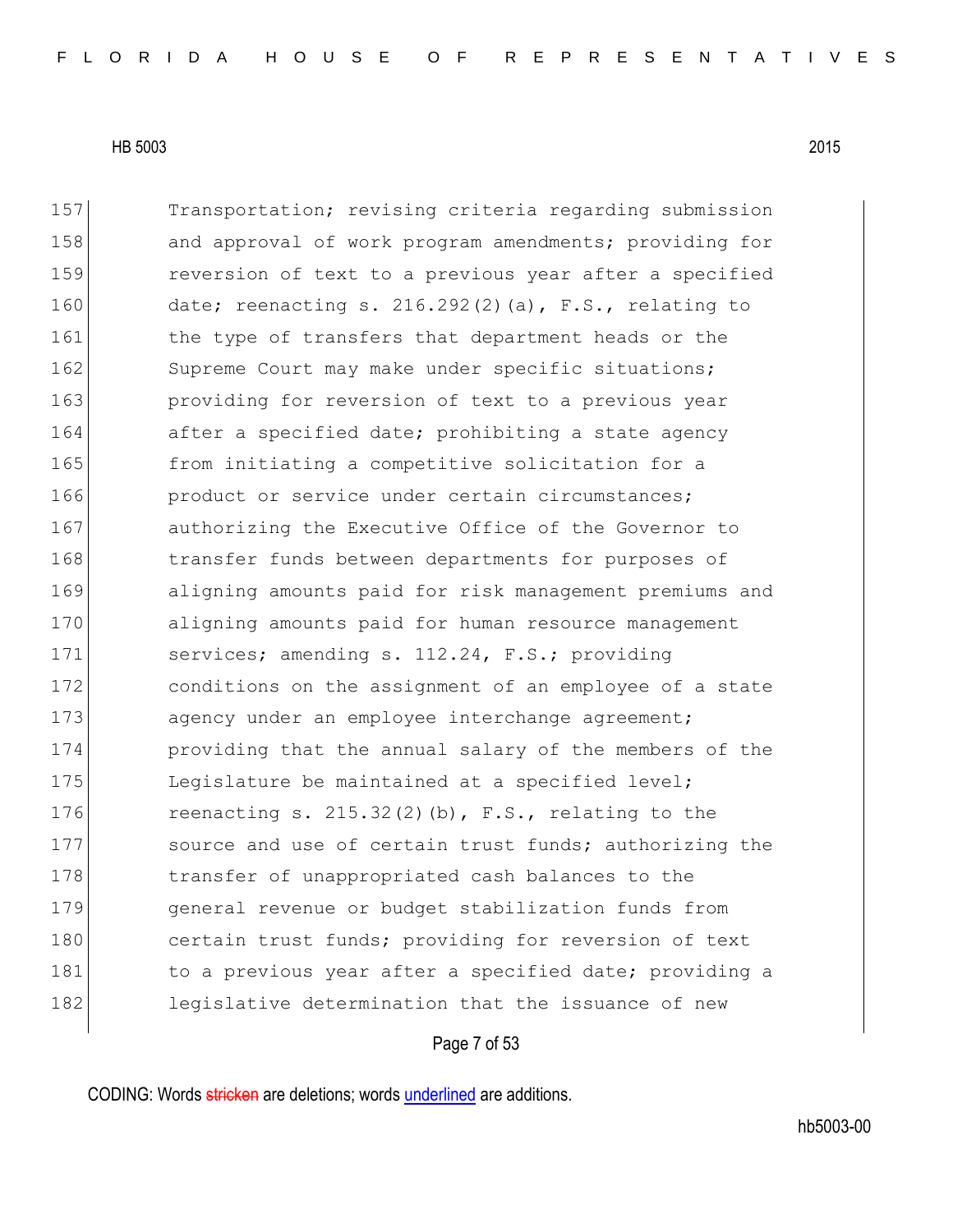183 debt is in the best interests of the state; limiting 184 the use of travel funds to activities that are 185 critical to an agency's mission; providing exceptions; 186 limiting the amount of costs for lodging by state 187 employees associated with attending certain meetings, 188 conferences, or conventions; authorizing the Executive 189 Office of the Governor to transfer certain data 190 **processing funds between agencies to align budget** 191 authority; prohibiting an agency from transferring 192 funds from a data processing category to another 193 category that is not a data processing category; 194 authorizing the Executive Office of the Governor to 195 transfer funds between agencies in order to allocate a 196 reduction relating to SUNCOM; reenacting s. 110.12315, 197 F.S., relating to the state employee prescription drug 198 **program;** providing for reversion of text to previous 199 years after a specified date; providing for the effect 200 of a veto of one or more specific appropriations or 201 proviso to which implementing language refers; 202 providing for the continued operation of certain 203 provisions notwithstanding a future repeal or 204 expiration provided by this act; providing 205 severability; providing an effective date. 206 207 Be It Enacted by the Legislature of the State of Florida: 208

Page 8 of 53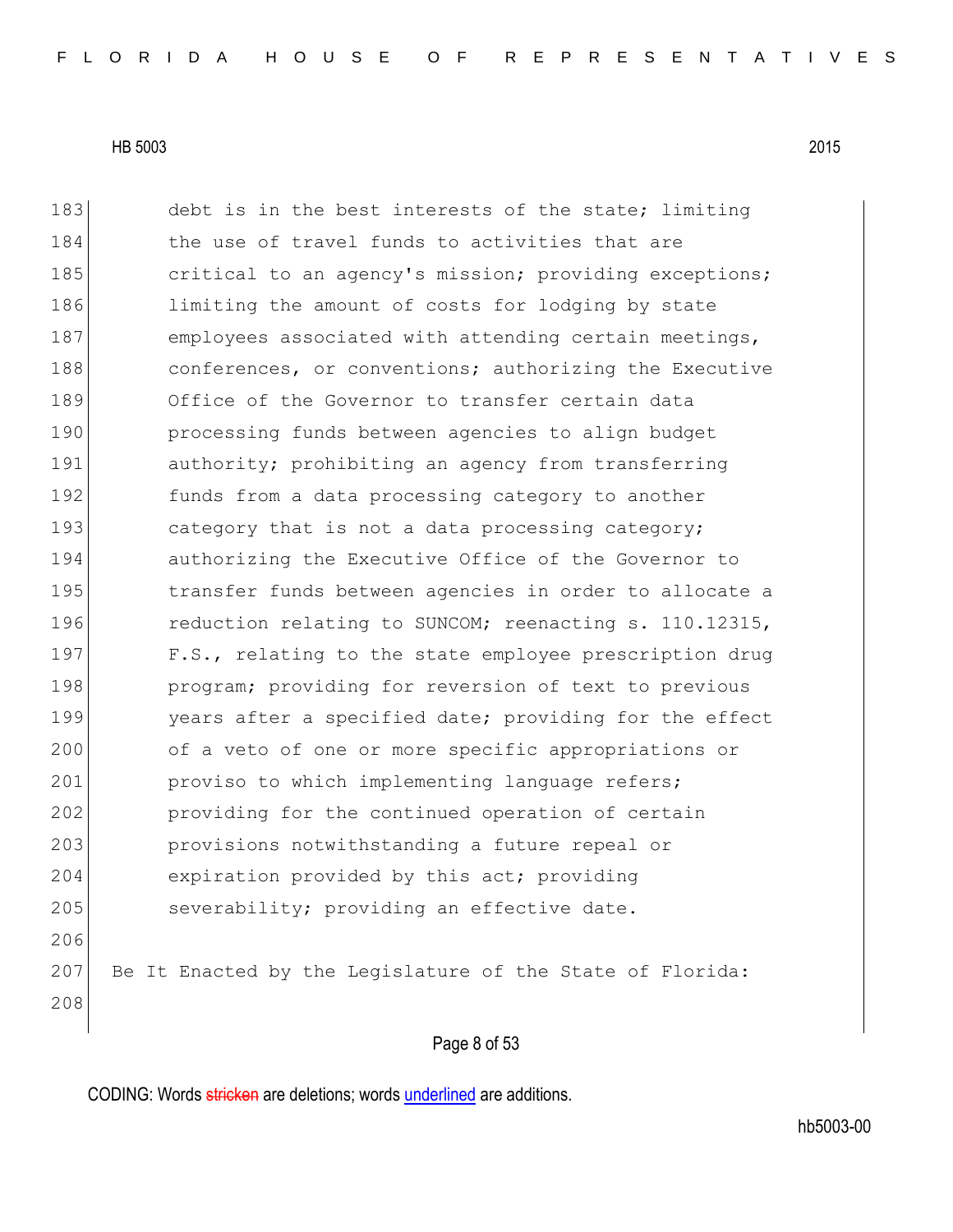| 209 | Section 1. It is the intent of the Legislature that the          |
|-----|------------------------------------------------------------------|
| 210 | implementing and administering provisions of this act apply to   |
| 211 | the General Appropriations Act for the 2015-2016 fiscal year.    |
| 212 | Section 2. In order to implement Specific Appropriations         |
| 213 | 7, 8, 9, 90, and 91 of the 2015-2016 General Appropriations Act, |
| 214 | the calculations of the Florida Education Finance Program for    |
| 215 | the 2015-2016 fiscal year in the document titled "Public School  |
| 216 | Funding-The Florida Education Finance Program, " dated March 19, |
| 217 | 2015, and filed with the Clerk of the House of Representatives,  |
| 218 | are incorporated by reference for the purpose of displaying the  |
| 219 | calculations used by the Legislature, consistent with the        |
| 220 | requirements of state law, in making appropriations for the      |
| 221 | Florida Education Finance Program. For the purposes of s.        |
| 222 | 24.121, part III of chapter 1002, s. 1003.03, s. 1003.52, s.     |
| 223 | 1008.36, s. 1010.20, part II of chapter 1011, and s. 1012.71,    |
| 224 | Florida Statutes, the provisions of the document titled "Public  |
| 225 | School Funding-The Florida Education Finance Program," dated     |
| 226 | March 19, 2015, and filed with the Clerk of the House of         |
| 227 | Representatives, shall be considered part of the 2015-2016       |
| 228 | General Appropriations Act. This section expires July 1, 2016.   |
| 229 | Section 3. In order to implement Specific Appropriations 7       |
| 230 | and 90 of the 2015-2016 General Appropriations Act and           |
| 231 | notwithstanding ss. 1006.28-1006.42, 1002.20, 1003.02,           |
| 232 | 1011.62(6)(b) 5., and 1011.67, Florida Statutes, relating to the |
| 233 | expenditure of funds provided for instructional materials, for   |
| 234 | the 2015-2016 fiscal year, funds provided for instructional      |
|     |                                                                  |

Page 9 of 53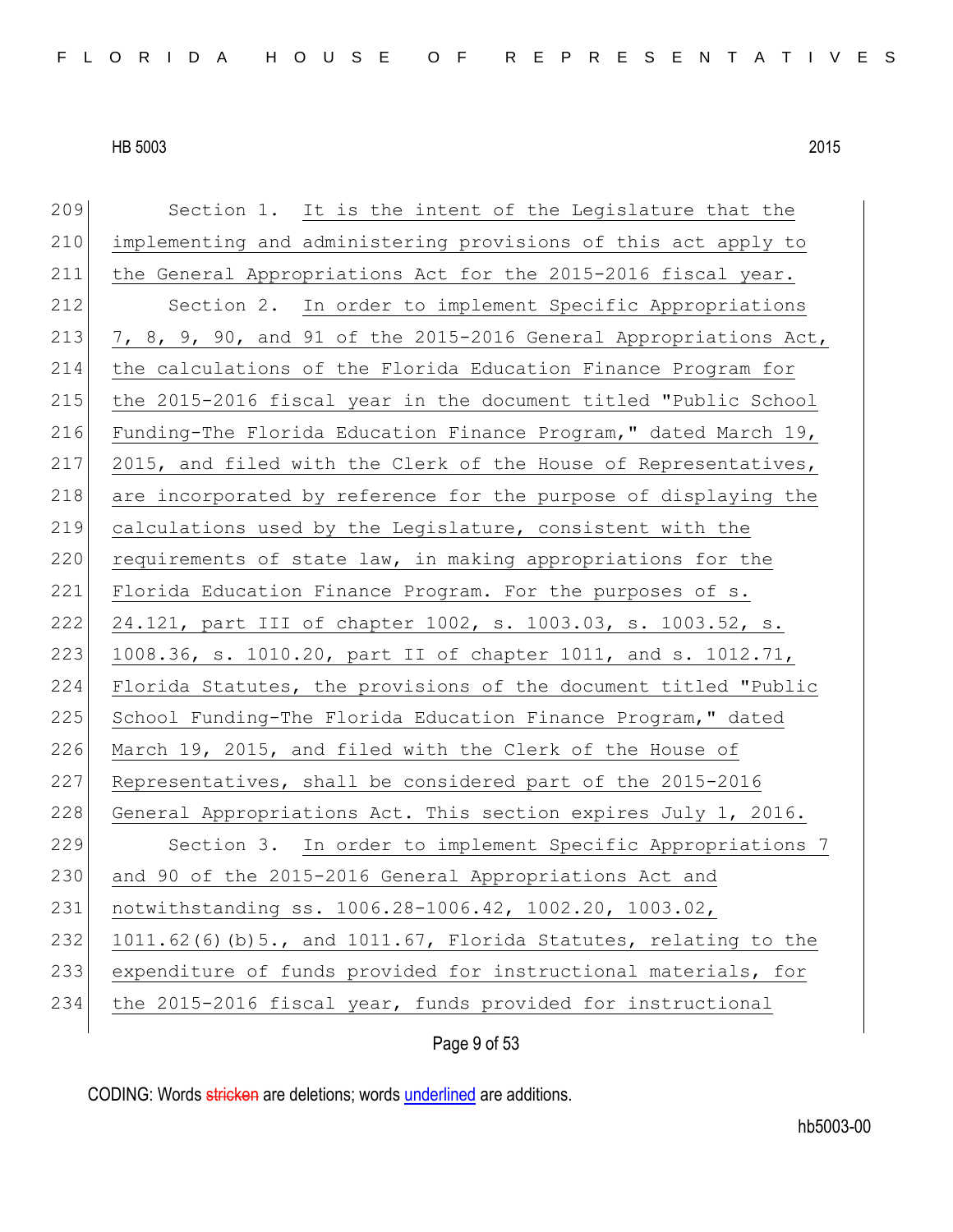| 235 | materials shall be released and expended as required in the       |
|-----|-------------------------------------------------------------------|
| 236 | document titled "Public School Funding-The Florida Education      |
| 237 | Finance Program," dated March 19, 2015, and filed with the Clerk  |
| 238 | of the House of Representatives. This section expires July 1,     |
| 239 | 2016.                                                             |
| 240 | Section 4. In order to implement Specific Appropriations 7        |
| 241 | and 90 of the 2015-2016 General Appropriations Act, paragraph     |
| 242 | (g) is added to subsection $(12)$ of section $1011.62$ , Florida  |
| 243 | Statutes, to read:                                                |
| 244 | 1011.62 Funds for operation of schools.-If the annual             |
| 245 | allocation from the Florida Education Finance Program to each     |
| 246 | district for operation of schools is not determined in the        |
| 247 | annual appropriations act or the substantive bill implementing    |
| 248 | the annual appropriations act, it shall be determined as          |
| 249 | follows:                                                          |
| 250 | (12) FLORIDA DIGITAL CLASSROOMS ALLOCATION.-                      |
| 251 | For the 2015-2016 fiscal year, each district's digital<br>(q)     |
| 252 | classrooms allocation plan must give preference to funding        |
| 253 | technology purchases that will support the district's compliance  |
| 254 | with the technology requirements of s. $1001.20(4)$ (a)1.b. If an |
| 255 | allocation plan does not include purchases associated with the    |
| 256 | technology requirements, the district must certify in the plan    |
| 257 | that the district complies with all technology requirements.      |
| 258 | This paragraph expires July 1, 2016.                              |
| 259 | Section 5.<br>In order to implement Specific Appropriation 22     |
| 260 | of the 2015-2016 General Appropriations Act and notwithstanding   |
|     | Page 10 of 53                                                     |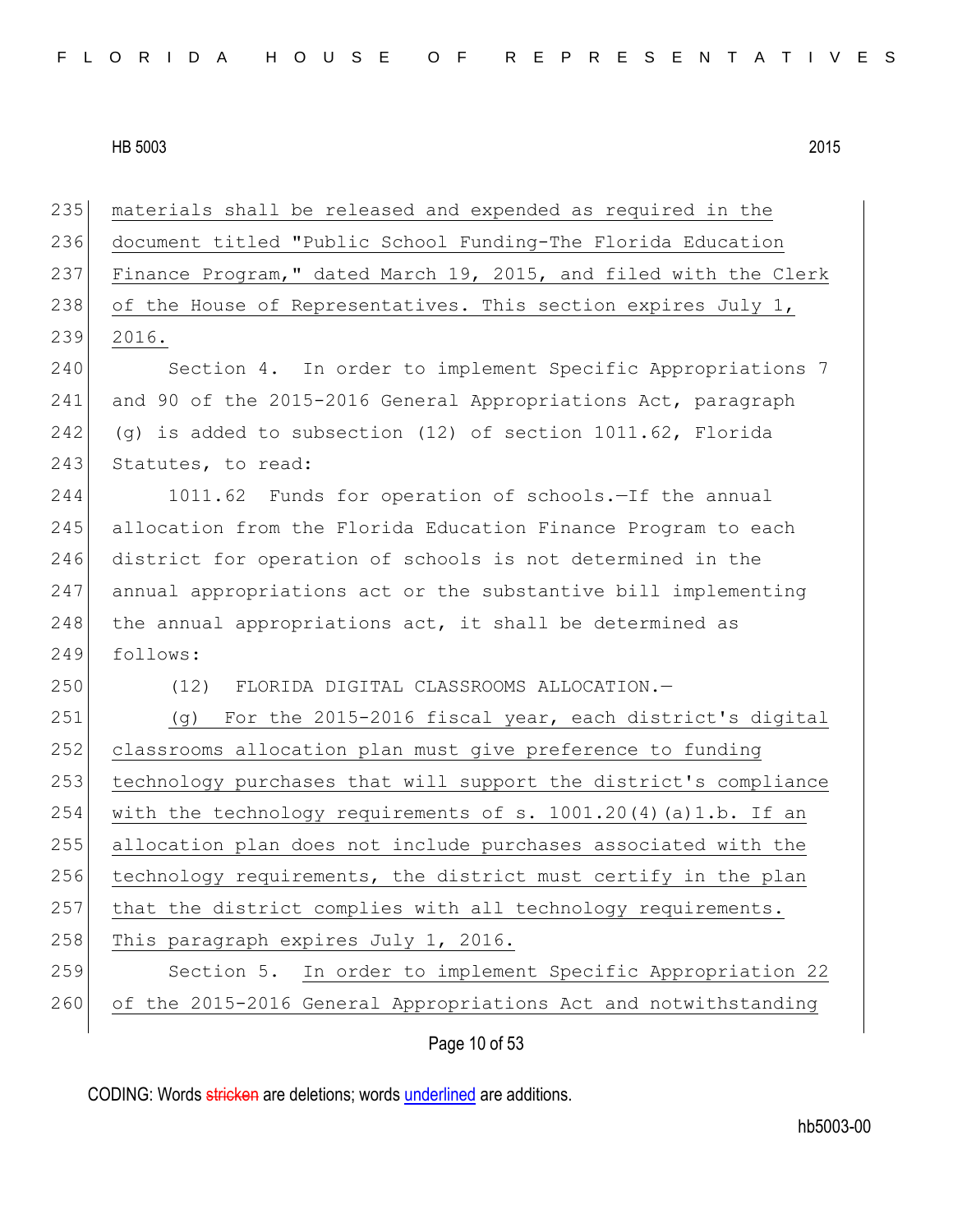261 s. 1013.64(2), Florida Statutes, any district school board that 262 generates less than \$1 million in revenue from a 1-mill levy of 263 ad valorem tax shall contribute 0.75 mills for fiscal year 2015-264 2016 toward the cost of funded special facilities construction 265 projects. This section expires July 1, 2016. 266 Section 6. In order to implement Specific Appropriation 267 99B of the 2015-2016 General Appropriations Act, subsection (3) 268 is added to section 1012.75, Florida Statutes, to read: 269 1012.75 Liability of teacher or principal; excessive  $270$  force.-271 (3) The Department of Education shall administer an 272 educator liability insurance program, as provided in the General 273 Appropriations Act, to protect full-time instructional personnel 274 from liability for monetary damages and the costs of defending 275 actions resulting from claims made against the instructional 276 personnel arising out of occurrences in the course of activities 277 within the instructional personnel's professional capacity. For 278 purposes of this subsection, the terms "full-time," "part-time," 279 and "administrative personnel" shall be defined by the 280 individual district school board. For purposes of this 281 subsection, the term "instructional personnel" has the same 282 meaning as provided in s.  $1012.01(2)$ . 283 (a) Liability coverage of at least \$2 million shall be 284 provided to all full-time instructional personnel. Liability 285 coverage may be provided to the following individuals who choose 286 to participate in the program, at cost: part-time instructional

Page 11 of 53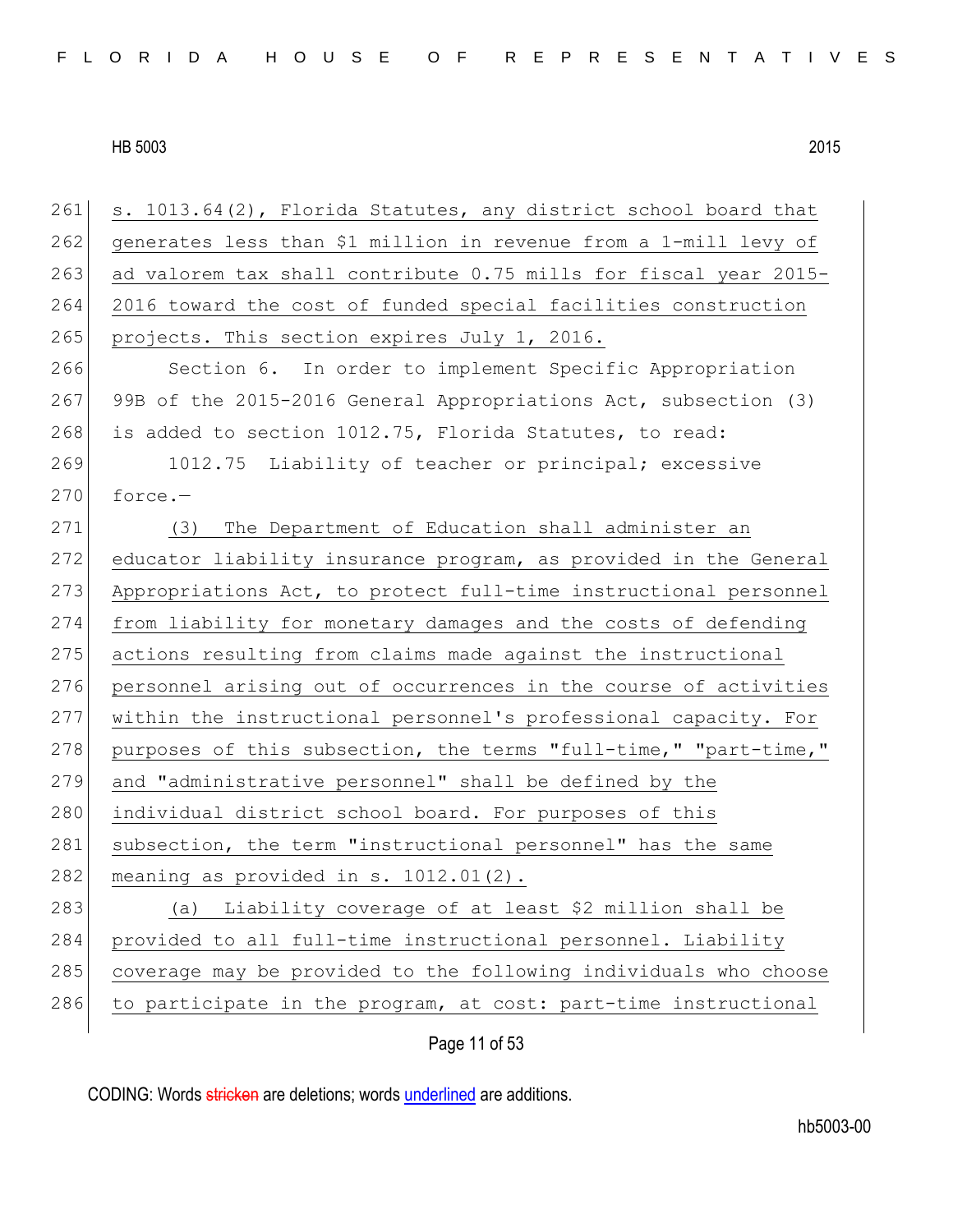| 287 | personnel, administrative personnel, and students enrolled in a  |
|-----|------------------------------------------------------------------|
| 288 | state-approved teacher preparation program pursuant to s.        |
| 289 | $1012.39(3)$ .                                                   |
| 290 | (b) By August 1, each district school board shall notify         |
| 291 | the personnel specified in paragraph (a) of the liability        |
| 292 | coverage provided pursuant to this subsection. The department    |
| 293 | shall develop the form of the notice which shall be used by each |
| 294 | district school board. The notice shall be on an 8 1/2-inch by 5 |
| 295 | 1/2-inch postcard and include the amount of coverage, a general  |
| 296 | description of the nature of the coverage, and the contact       |
| 297 | information for coverage and claims questions. The notification  |
| 298 | shall be provided separately from any other correspondence. Each |
| 299 | district school board shall certify to the department, by August |
| 300 | 5, that the notification required by this paragraph has been     |
| 301 | provided.                                                        |
| 302 | The department shall consult with the Department of<br>(C)       |
| 303 | Financial Services to select the most economically prudent and   |
| 304 | cost-effective means of implementing the program through self-   |
| 305 | insurance, a risk management program, or competitive             |
| 306 | procurement.                                                     |
| 307 | (d) This subsection expires July 1, 2016.                        |
| 308 | Section 7. In order to implement Specific Appropriation 81       |
| 309 | and section 16 of the 2015-2016 General Appropriations Act and   |
| 310 | notwithstanding s. 1002.94, Florida Statutes, relating to the    |
| 311 | disbursement of funds provided for the Child Care Executive      |
| 312 | Partnership Program, for the 2015-2016 fiscal year, the Office   |
|     |                                                                  |

Page 12 of 53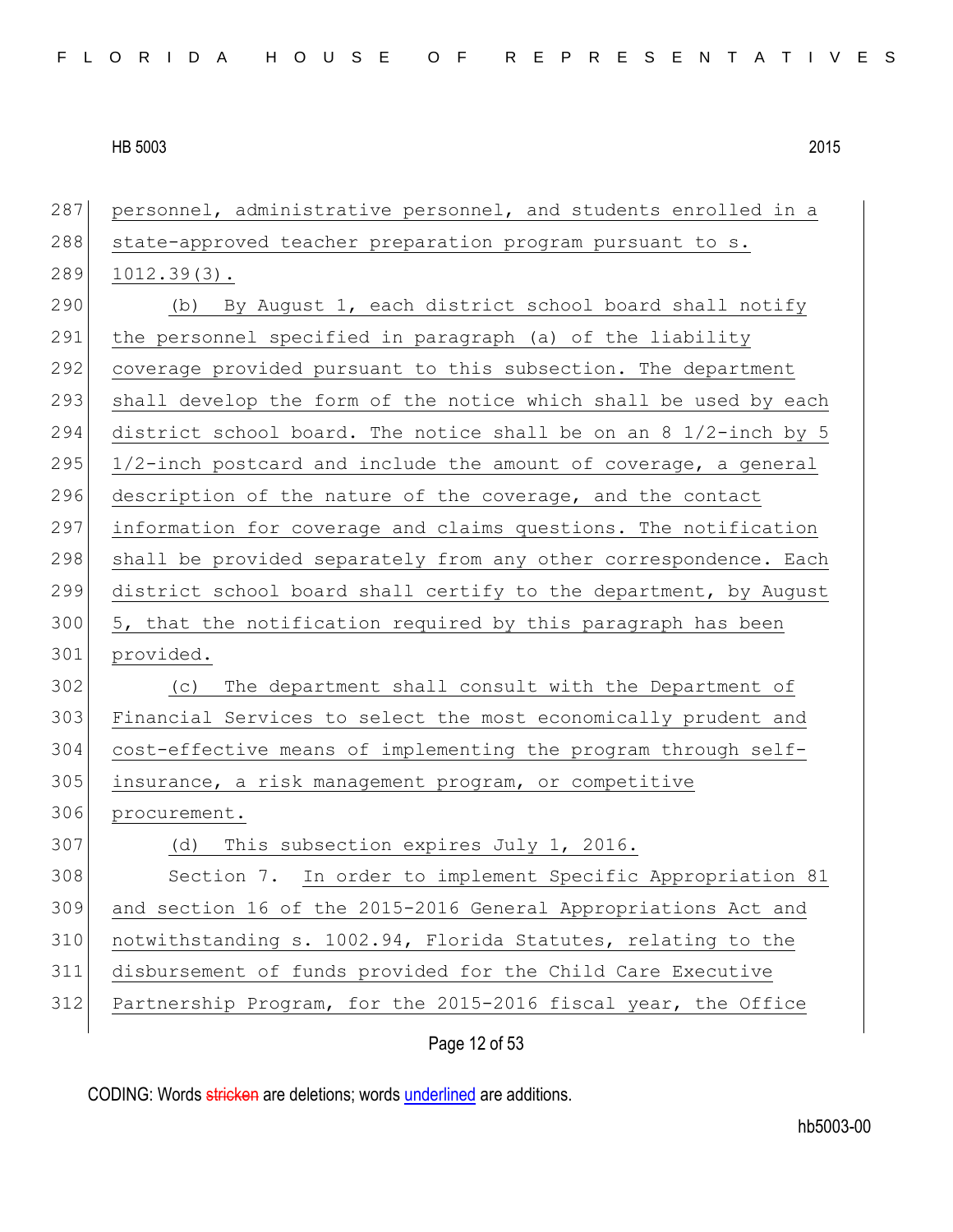|     | Page 13 of 53                                                    |
|-----|------------------------------------------------------------------|
| 338 | Funding for completion of the study is through the<br>(a)        |
| 337 | Strategies Study:                                                |
| 336 | Department of Health's Florida Onsite Sewage Nitrogen Reduction  |
| 335 | the following requirements govern the continuation of the        |
| 334 | Appropriation 470 of the 2015-2016 General Appropriations Act,   |
| 333 | Section 9. (1) In order to implement Specific                    |
| 332 | This section expires July 1, 2016.                               |
| 331 | appropriations for the Disproportionate Share Hospital Program.  |
| 330 | consistent with the requirements of state law, in making         |
| 329 | of displaying the calculations used by the Legislature,          |
| 328 | Representatives, are incorporated by reference for the purpose   |
| 327 | 19, 2015, and filed with the Clerk of the House of               |
| 326 | "Medicaid Supplemental Hospital Funding Programs," dated March   |
| 325 | the 2015-2016 fiscal year contained in the document titled       |
| 324 | calculations for the Disproportionate Share Hospital Program for |
| 323 | 194 and 202 of the 2015-2016 General Appropriations Act, the     |
| 322 | Section 8. In order to implement Specific Appropriations         |
| 321 | 1, 2016.                                                         |
| 320 | 2015-2016 General Appropriations Act. This section expires July  |
| 319 | in the proviso language for Specific Appropriation 81 of the     |
| 318 | Partnership Program shall be released and expended as required   |
| 317 | Program. The funds provided for the Child Care Executive         |
| 316 | child care funded through the Child Care Executive Partnership   |
| 315 | disenrollment of children from the school readiness program or   |
| 314 | Child Care Executive Partnership Program to prevent              |
| 313 | of Early Learning may allocate or reallocate funds held by the   |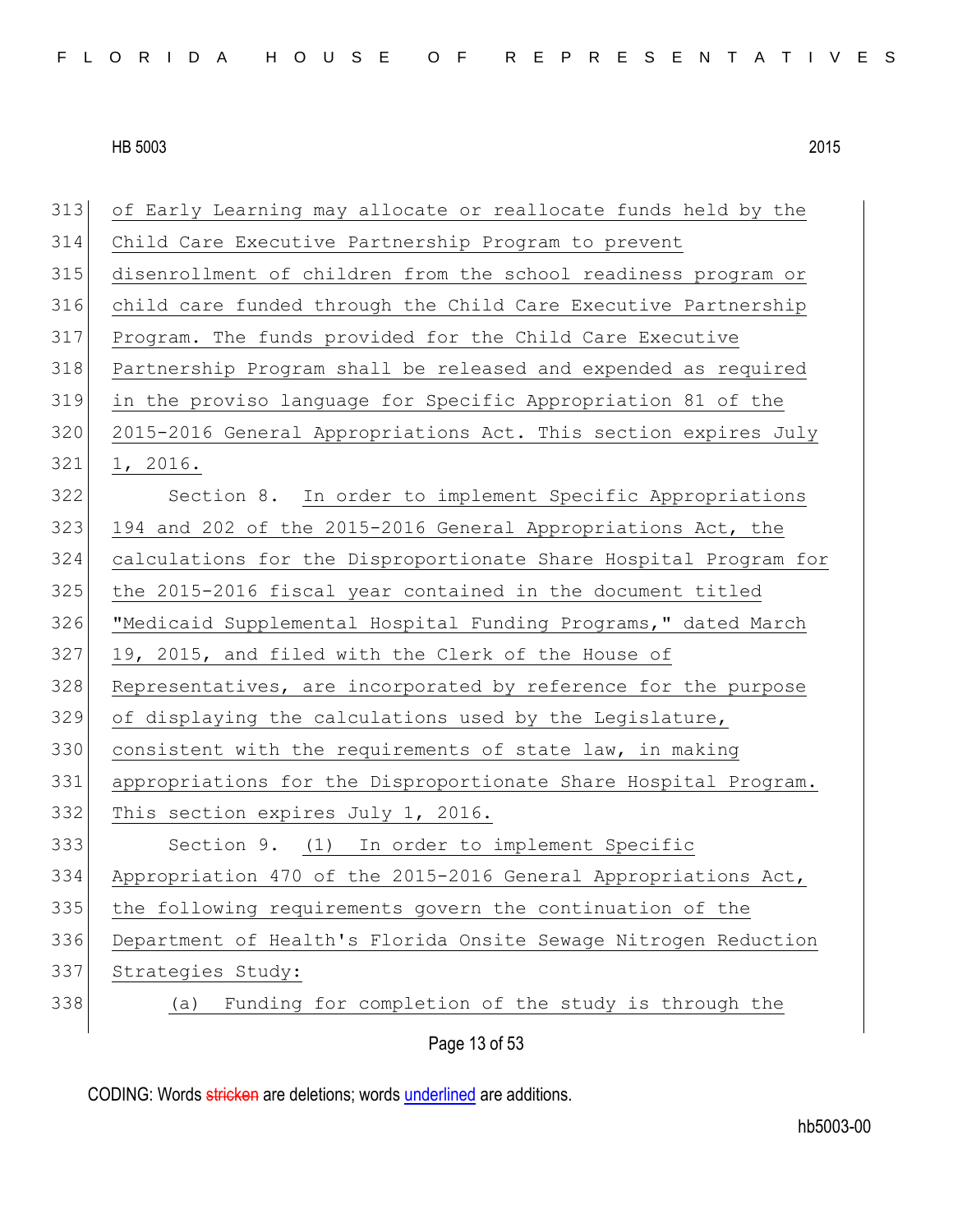| 339 | Department of Health. Notwithstanding s. 287.057, Florida        |
|-----|------------------------------------------------------------------|
| 340 | Statutes, the current contract may be extended until the study   |
| 341 | is completed.                                                    |
| 342 | The Department of Health, the Research Review and<br>(b)         |
| 343 | Advisory Committee of the Department of Health, and the          |
| 344 | Department of Environmental Protection shall work together to    |
| 345 | provide the necessary technical oversight to complete the study. |
| 346 | (c) Management and oversight of the completion of the            |
| 347 | study must be consistent with the terms of the existing          |
| 348 | contract. However, the main focus and priority shall be          |
| 349 | developing, testing, and recommending cost-effective passive     |
| 350 | technology design criteria for nitrogen reduction.               |
| 351 | Notwithstanding any other provision of law, before the study is  |
| 352 | completed, a state agency may not adopt or implement a rule or   |
| 353 | policy that:                                                     |
| 354 | Mandates, establishes, or implements more restrictive<br>1.      |
| 355 | nitrogen reduction standards to existing or new onsite sewage    |
| 356 | treatment systems or modification of such systems; or            |
| 357 | 2. Directly or indirectly, such as through an                    |
| 358 | administrative order issued by the Department of Environmental   |
| 359 | Protection as part of a basin management action plan adopted     |
| 360 | pursuant to s. 403.067, Florida Statutes, requires the use of    |
| 361 | performance-based treatment systems or similar technologies.     |
| 362 | However, more restrictive nitrogen reduction standards for       |
| 363 | onsite systems may be required through a basin management action |
| 364 | plan if such plan is phased in after the study is completed.     |
|     | Page 14 of 53                                                    |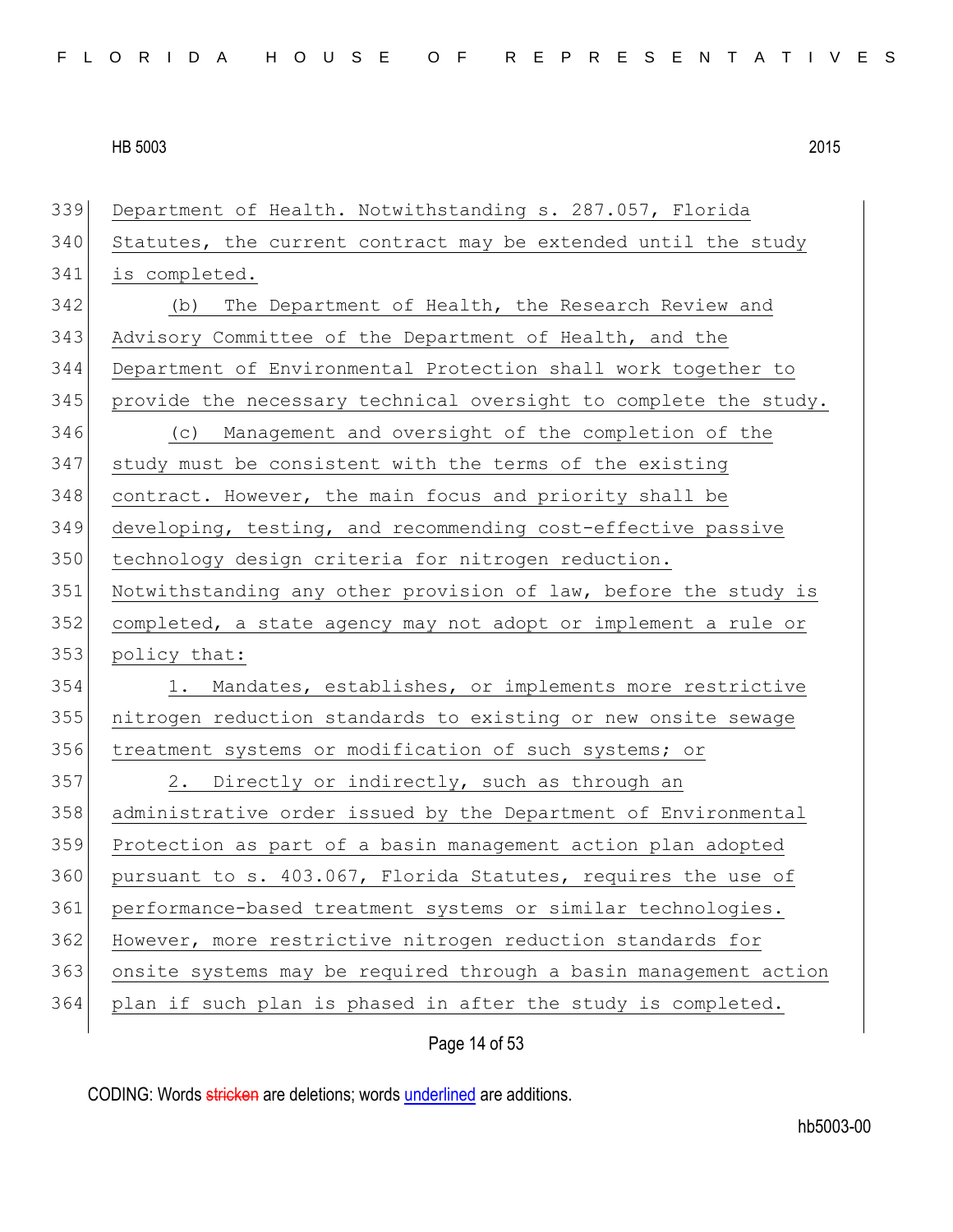| 365 | Any systems installed at home sites are experimental<br>(d)      |
|-----|------------------------------------------------------------------|
| 366 | in nature and shall be installed with significant field testing  |
| 367 | and monitoring. The Department of Health is specifically         |
| 368 | authorized to allow installation of these experimental systems.  |
| 369 | (2) This section expires July 1, 2016.                           |
| 370 | Section 10. (1) In order to implement Specific                   |
| 371 | Appropriation 251 of the 2015-2016 General Appropriations Act,   |
| 372 | and notwithstanding s. 393.065(5), Florida Statutes, individuals |
| 373 | on the Medicaid home and community-based waiver programs wait    |
| 374 | list shall be offered enrollment in the waiver in the following  |
| 375 | order of priority:                                               |
| 376 | Category 1, which includes any client deemed to be in<br>(a)     |
| 377 | crisis as described in rule.                                     |
| 378 | (b) Category 2, which includes any child or young adult          |
| 379 | who is part of the child welfare system with an open case in the |
| 380 | Department of Children and Families' statewide automated child   |
| 381 | welfare information system and who is:                           |
| 382 | 1. Transitioning out of the child welfare system due to          |
| 383 | the finalization of the child's adoption, reunification with     |
| 384 | family members, permanent placement with a relative, or          |
| 385 | permanent guardianship with a nonrelative; or                    |
| 386 | 2. Aged 18 years or older and receiving services under s.        |
| 387 | 39.6251, Florida Statutes.                                       |
| 388 | (c) Category 3, which includes, but is not limited to, any       |
| 389 | client:                                                          |
|     |                                                                  |

## Page 15 of 53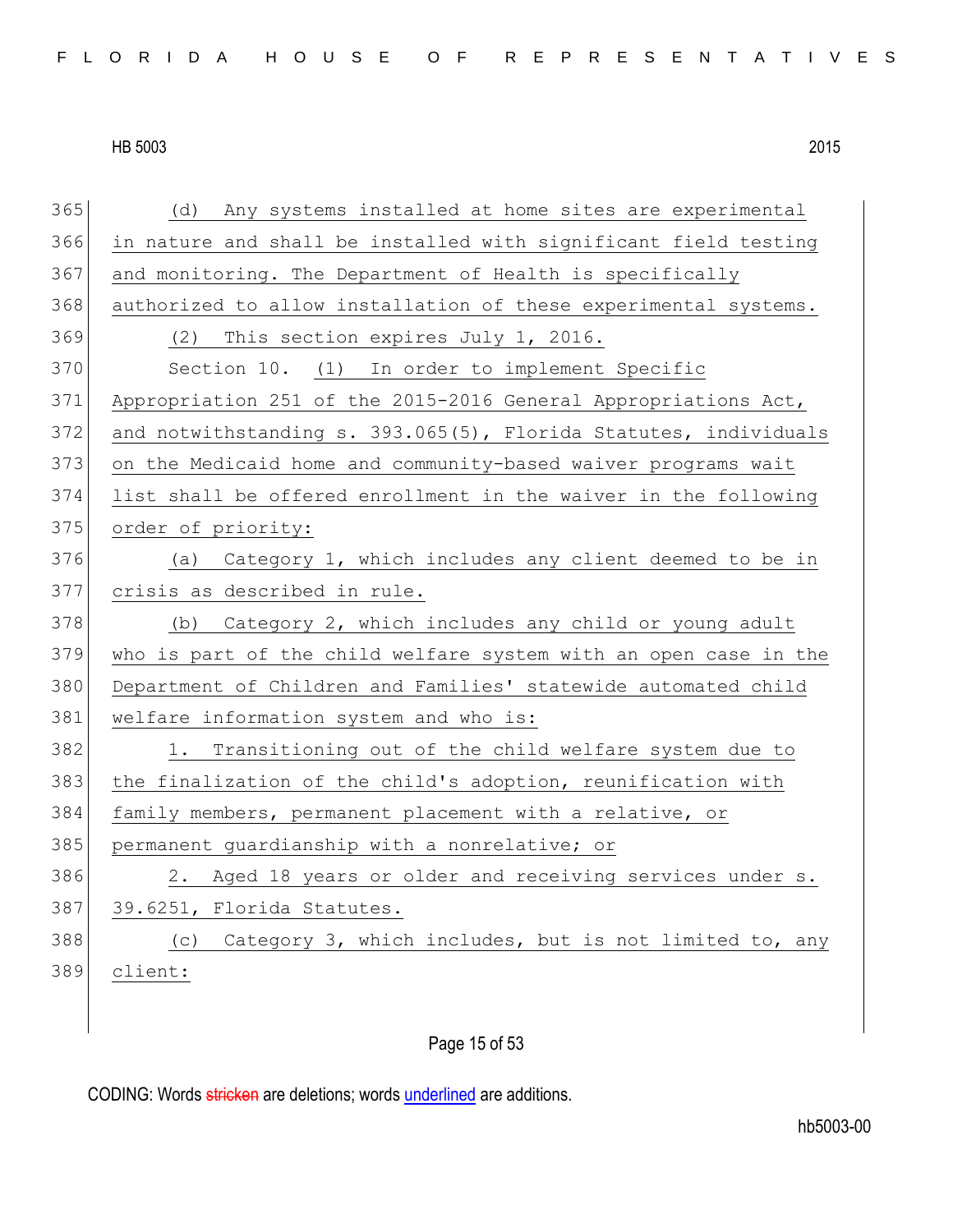| 390 | For whom a caregiver is required and whose caregiver<br>1.       |
|-----|------------------------------------------------------------------|
| 391 | has a documented condition that is expected to render the        |
| 392 | caregiver unable to provide care within the next 12 months and   |
| 393 | no alternate caregiver is available, and the client is at        |
| 394 | substantial risk of incarceration or court commitment without    |
| 395 | supports;                                                        |
| 396 | Whose documented behaviors or physical needs place the<br>2.     |
| 397 | client or his or her caregiver at risk of serious harm and other |
| 398 | supports are not currently available to alleviate the situation; |
| 399 | $\circ r$                                                        |
| 400 | Who is identified as ready for discharge within the<br>3.        |
| 401 | next year from a state mental health hospital or skilled nursing |
| 402 | facility and who requires a caregiver but for whom no caregiver  |
| 403 | is available.                                                    |
| 404 | (d) Category 4, which includes, but is not limited to, any       |
| 405 | client for whom a caregiver is required but whose caregiver is   |
| 406 | 70 years of age or older and no alternate caregiver is           |
| 407 | available.                                                       |
| 408 | (e) Category 5, which includes, but is not limited to, any       |
| 409 | client who is expected to graduate within the next 12 months     |
| 410 | from a secondary school and who needs support to obtain or       |
| 411 | maintain competitive employment or to pursue an accredited       |
| 412 | program of postsecondary education to which the client has been  |
| 413 | accepted.                                                        |
|     |                                                                  |

## Page 16 of 53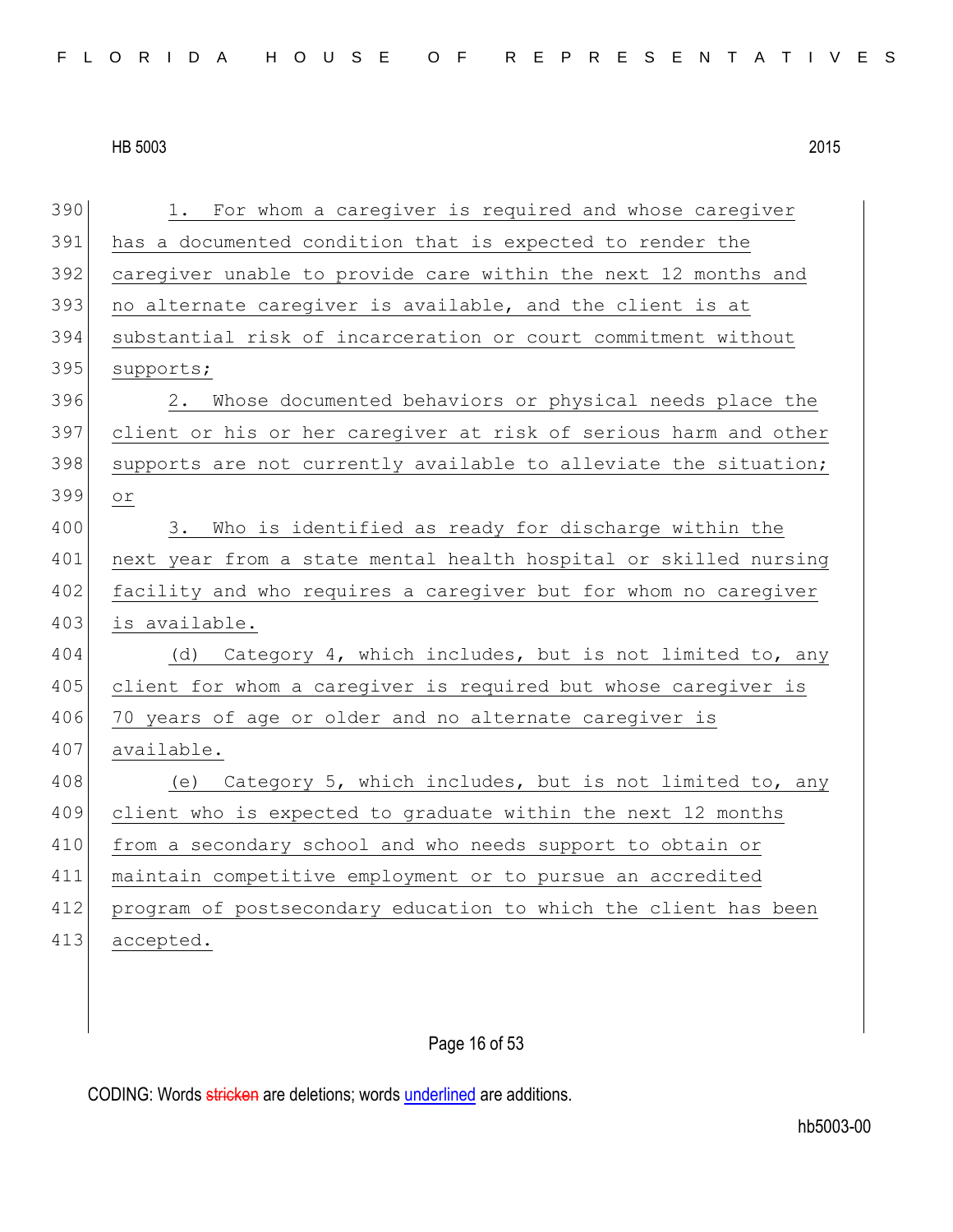| 414 | Category 6, which includes any client aged 21 years or<br>(f)    |
|-----|------------------------------------------------------------------|
| 415 | older who does not meet the criteria for category 1, category 2, |
| 416 | category 3, category 4, or category 5.                           |
| 417 | (g) Category 7, which includes any client younger than 21        |
| 418 | years of age who does not meet the criteria for category 1,      |
| 419 | category 2, category 3, or category 4.                           |
| 420 | (2) The agency may not provide waiver services to                |
| 421 | individuals in category 2 who remain in the child welfare system |
| 422 | and who receive the same services as provided through the child  |
| 423 | welfare system under s. 409.986(3), Florida Statutes, except for |
| 424 | medically necessary residential habilitation services. In        |
| 425 | selecting individuals in category 3 or category 4, the Agency    |
| 426 | for Persons with Disabilities shall use the Agency for Persons   |
| 427 | with Disabilities Wait List Prioritization Tool, dated March 15, |
| 428 | 2013. Those individuals whose needs score highest on the Wait    |
| 429 | List Prioritization Tool shall be moved to the waiver to the     |
| 430 | extent funds are available. Within categories 5, 6, and 7, the   |
| 431 | agency shall maintain a wait list of clients placed in the order |
| 432 | that the client is determined eligible for waiver services.      |
| 433 | The agency shall allow an individual who meets the<br>(3)        |
| 434 | eligibility requirements of subsection (1) to receive home and   |
| 435 | community-based services in this state if the individual's       |
| 436 | parent or legal guardian is an active-duty military              |
| 437 | servicemember and, at the time of the servicemember's transfer   |
| 438 | to Florida, the individual was receiving home and community-     |
| 439 | based services in another state.                                 |
|     |                                                                  |

Page 17 of 53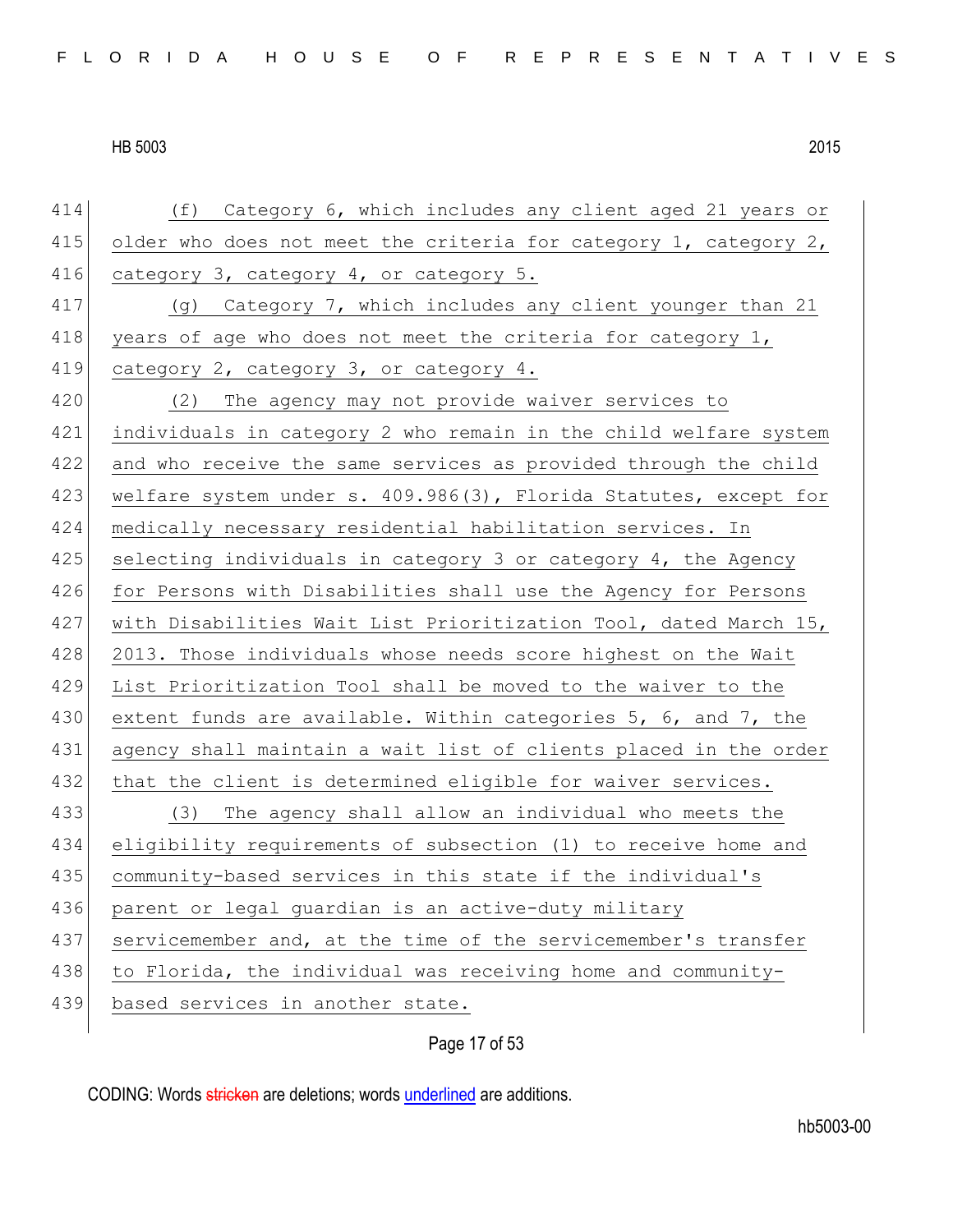440 (4) Upon the placement of individuals on the waiver 441 pursuant to this section, individuals remaining on the wait list 442 are deemed not to have been substantially affected by agency 443 action and are, therefore, not entitled to a hearing under s. 444 393.125, Florida Statutes, or administrative proceeding under 445 chapter 120, Florida Statutes. This section expires July 1, 446 2016. 447 Section 11. In order to implement Specific Appropriations 448 554 through 563 of the 2015-2016 General Appropriations Act, 449 subsection (3) of section 296.37, Florida Statutes, is amended 450 to read: 451 296.37 Residents; contribution to support.— 452 (3) Notwithstanding subsection (1), each resident of the 453 home who receives a pension, compensation, or gratuity from the 454 United States Government, or income from any other source, of 455 more than \$105 per month shall contribute to his or her 456 maintenance and support while a resident of the home in 457 accordance with a payment schedule determined by the 458 administrator and approved by the director. The total amount of 459 such contributions shall be to the fullest extent possible, but, 460 in no case, shall exceed the actual cost of operating and 461 maintaining the home. This subsection expires July 1, 2016 2015. 462 Section 12. In order to implement Specific Appropriation 463 225 of the 2015-2015 General Appropriations Act, the Agency for 464 Health Care Administration shall ensure that nursing facility 465 residents who are eligible for funds to transition to home and

Page 18 of 53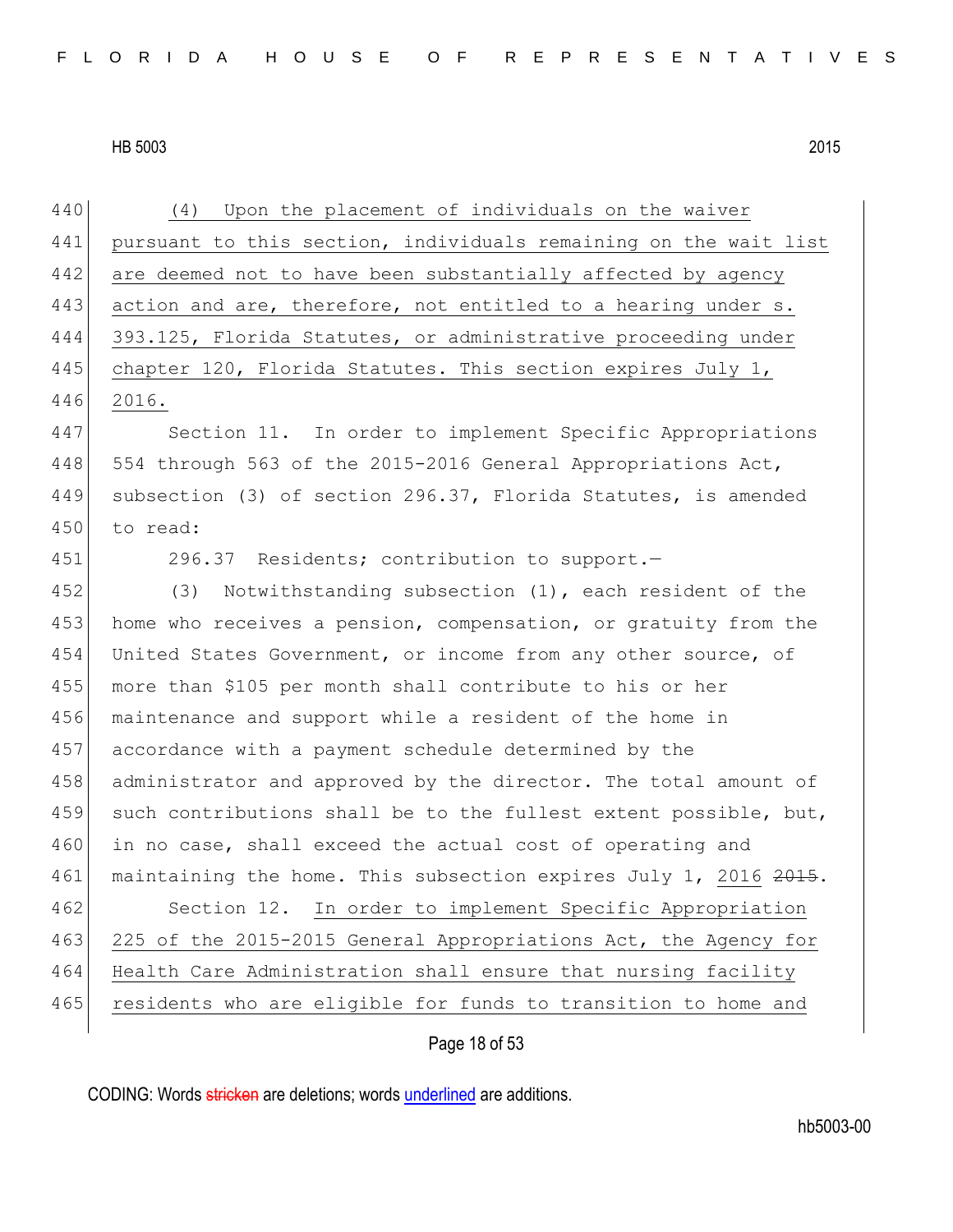| 466 | community-based services waivers must first have resided in a    |
|-----|------------------------------------------------------------------|
| 467 | skilled nursing facility for at least 60 consecutive days. This  |
| 468 | section expires July 1, 2016.                                    |
| 469 | Section 13. In order to implement Specific Appropriation         |
| 470 | 226 of the 2015-2016 General Appropriations Act, the Agency for  |
| 471 | Health Care Administration and the Department of Elderly Affairs |
| 472 | shall prioritize individuals for enrollment in the Medicaid      |
| 473 | Long-Term Care Waiver program using a frailty-based screening    |
| 474 | that provides a prioritization score (the "scoring process") and |
| 475 | shall enroll individuals in the program according to the         |
| 476 | assigned priority score as funds are available. The agency may   |
| 477 | adopt rules, pursuant to s. 409.919, Florida Statutes, and enter |
| 478 | into interagency agreements necessary to administer s.           |
| 479 | 409.979(3), Florida Statutes. Such rules or interagency          |
| 480 | agreements adopted by the agency relating to the scoring process |
| 481 | may delegate to the Department of Elderly Affairs, pursuant to   |
| 482 | s. 409.978, Florida Statutes, the responsibility for             |
| 483 | implementing and administering the scoring process, providing    |
| 484 | notice of Medicaid fair hearing rights, and the responsibility   |
| 485 | for defending, as needed, the scores assigned to persons on the  |
| 486 | program waitlist in any resulting Medicaid fair hearings. The    |
| 487 | Department of Elderly Affairs may delegate the provision of      |
| 488 | notice of Medicaid fair hearing rights to its contractors. This  |
| 489 | section expires July 1, 2016.                                    |
| 490 | In order to implement Specific Appropriations<br>Section 14.     |
| 491 | 188 through 220A and 524 of the 2015-2016 General Appropriations |
|     | Page 19 of 53                                                    |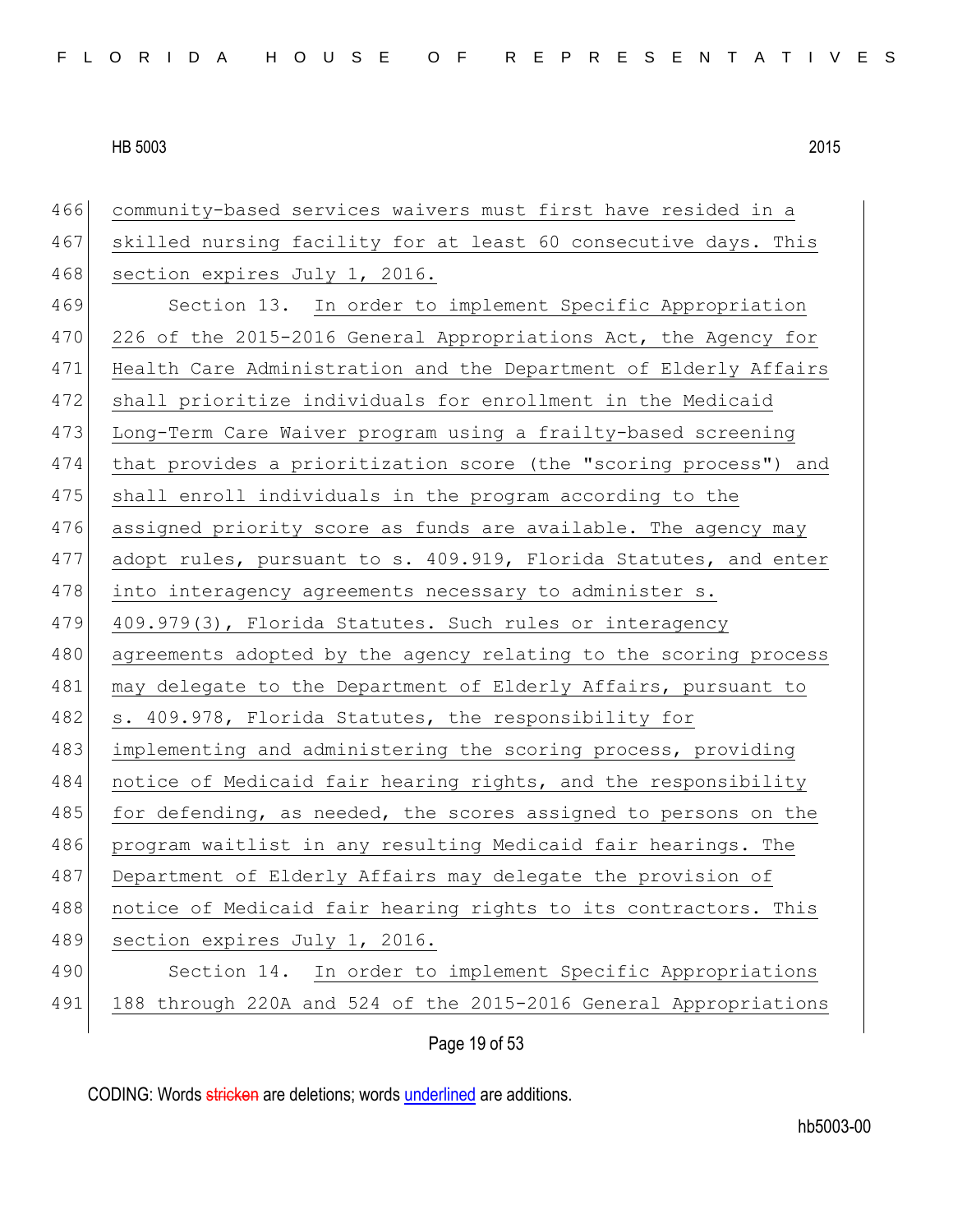| 492 | Act and notwithstanding ss. 216.181 and 216.292, Florida         |
|-----|------------------------------------------------------------------|
| 493 | Statutes, the Agency for Health Care Administration, in          |
| 494 | consultation with the Department of Health, may submit a budget  |
| 495 | amendment, subject to the notice and objection procedures set    |
| 496 | forth in s. 216.177, Florida Statutes, to realign funding within |
| 497 | and between agencies based on implementation of the Statewide    |
| 498 | Medicaid Managed Care Medical Assistance program for Children's  |
| 499 | Medical Services program of the Department of Health. The        |
| 500 | funding realignment shall reflect the actual enrollment changes  |
| 501 | due to the transfer of beneficiaries from fee-for-service to the |
| 502 | capitated Children's Medical Services network. The Agency for    |
| 503 | Health Care Administration may submit a request for nonoperating |
| 504 | budget authority to transfer the federal funds to the Department |
| 505 | of Health, pursuant to s. 216.181(12), Florida Statutes. This    |
| 506 | section expires July 1, 2016.                                    |
| 507 | Section 15. In order to implement Specific Appropriation         |
| 508 | 503 of the 2015-2016 General Appropriations Act, subsection (17) |
| 509 | is added to section 893.055, Florida Statutes, to read:          |
| 510 | 893.055 Prescription drug monitoring program.-                   |
| 511 | (17) Notwithstanding subsection (10), and for the 2015-          |
| 512 | 2016 fiscal year only, the department may use state funds        |
| 513 | appropriated in the 2015-2016 General Appropriations Act to      |
| 514 | administer the prescription drug monitoring program. The         |
| 515 | Attorney General or the department may not use funds received as |
| 516 | part of a settlement agreement to administer the prescription    |
| 517 | drug monitoring program. This subsection expires July 1, 2016.   |

## Page 20 of 53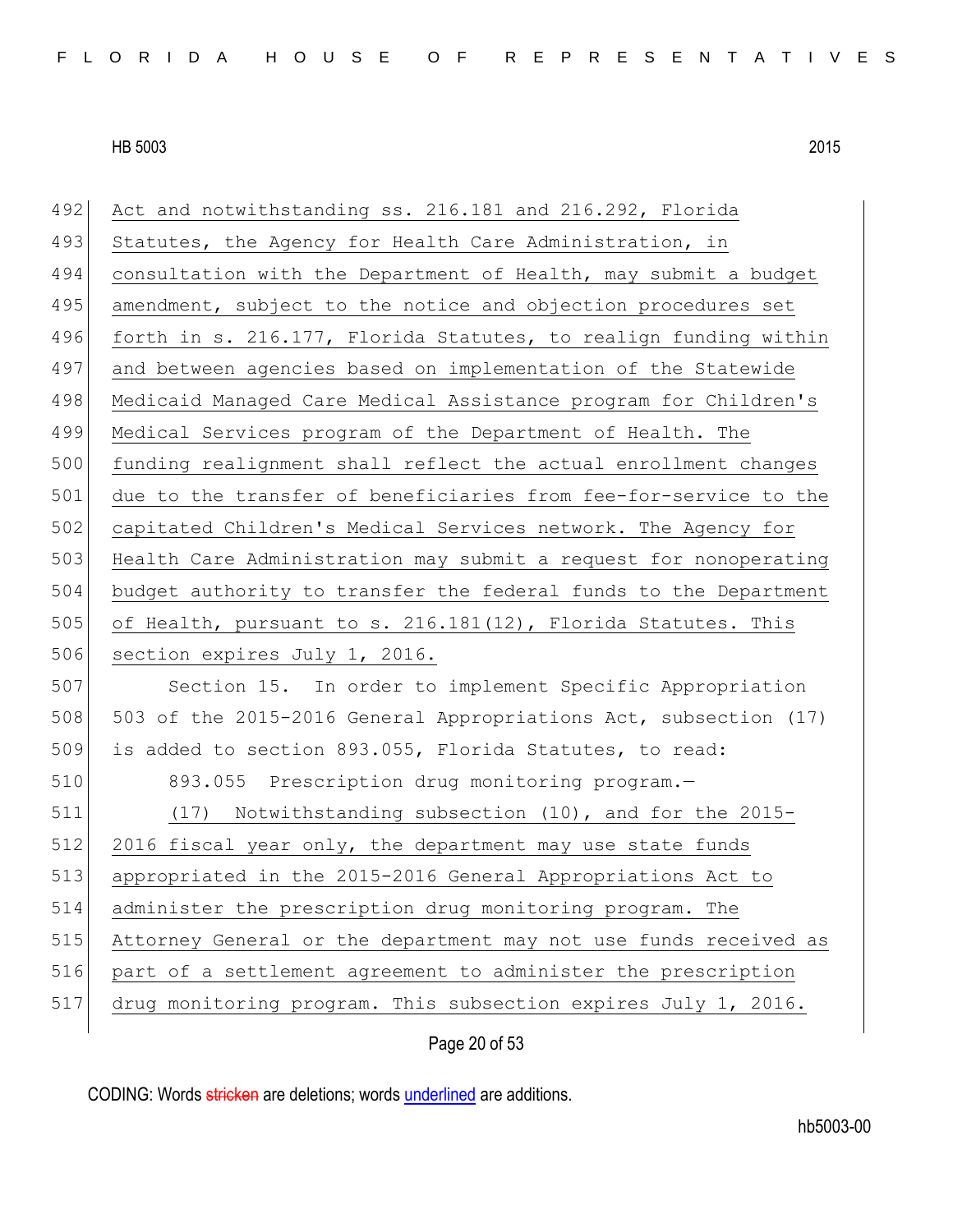Page 21 of 53 518 Section 16. In order to implement section 31 of the 2015-519 2016 General Appropriations Act, paragraph (a) of subsection (4) 520 of section 20.435, Florida Statutes, is amended to read: 521 20.435 Department of Health; trust funds.—The following 522 trust funds shall be administered by the Department of Health: 523 (4) Medical Quality Assurance Trust Fund. 524 (a)1. Funds to be credited to the trust fund shall consist 525 of fees and fines related to the licensing of health care 526 professionals. Funds shall be used for the purpose of providing 527 administrative support for the regulation of health care 528 professionals and for other such purposes as may be appropriate 529 and shall be expended only pursuant to legislative appropriation 530 or an approved amendment to the department's operating budget 531 pursuant to the provisions of chapter 216. 532 2. For the 2015-2016 fiscal year, the uses authorized 533 under subparagraph 1. include the provision of health care 534 services to department clients. This subparagraph expires July 535 1, 2016. 536 Section 17. In order to implement Specific Appropriations 537 583 through 717 and 733 through 771 of the 2015-2016 General 538 Appropriations Act, subsection (4) of section 216.262, Florida 539 Statutes, is amended to read: 540 216.262 Authorized positions.— 541 (4) Notwithstanding the provisions of this chapter 542 relating to increasing the number of authorized positions, and 543 for the 2015-2016  $2014-2015$  fiscal year only, if the actual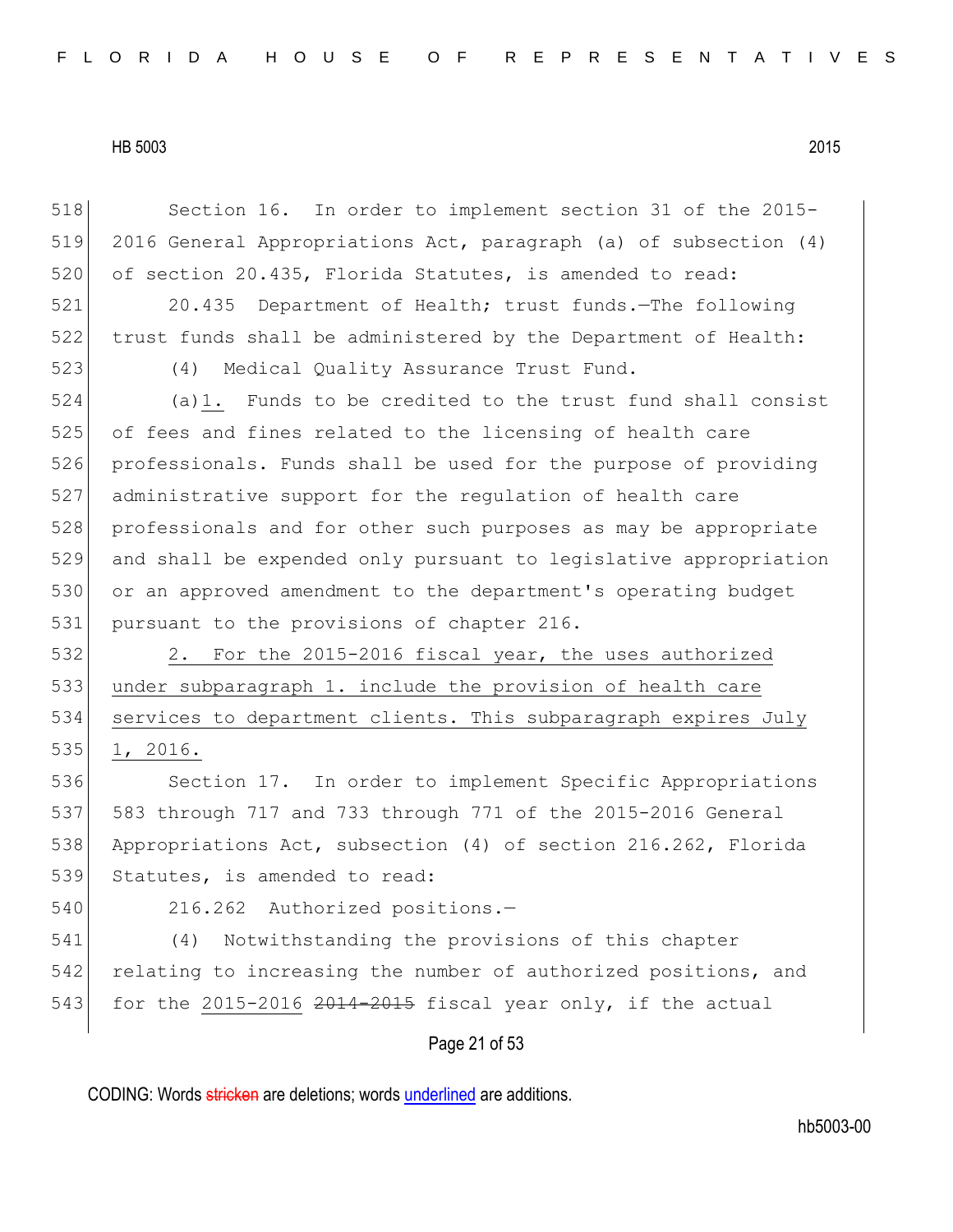inmate population of the Department of Corrections exceeds the 545 inmate population projections of the February 27, 2015 2014, Criminal Justice Estimating Conference by 1 percent for 2 consecutive months or 2 percent for any month, the Executive 548 Office of the Governor, with the approval of the Legislative Budget Commission, shall immediately notify the Criminal Justice Estimating Conference, which shall convene as soon as possible to revise the estimates. The Department of Corrections may then submit a budget amendment requesting the establishment of positions in excess of the number authorized by the Legislature and additional appropriations from unallocated general revenue sufficient to provide for essential staff, fixed capital improvements, and other resources to provide classification, security, food services, health services, and other variable expenses within the institutions to accommodate the estimated increase in the inmate population. All actions taken pursuant to this subsection are subject to review and approval by the 561 Legislative Budget Commission. This subsection expires July 1, 562 2016 <del>2015</del>. Section 18. In order to implement Specific Appropriations 1319 and 1320 of the 2015-2016 General Appropriations Act, the Department of Legal Affairs may expend appropriated funds in those specific appropriations on the same programs that were 567 funded by the department pursuant to specific appropriations

568 | made in general appropriations acts in previous years.

569 section expires July 1, 2016.

#### Page 22 of 53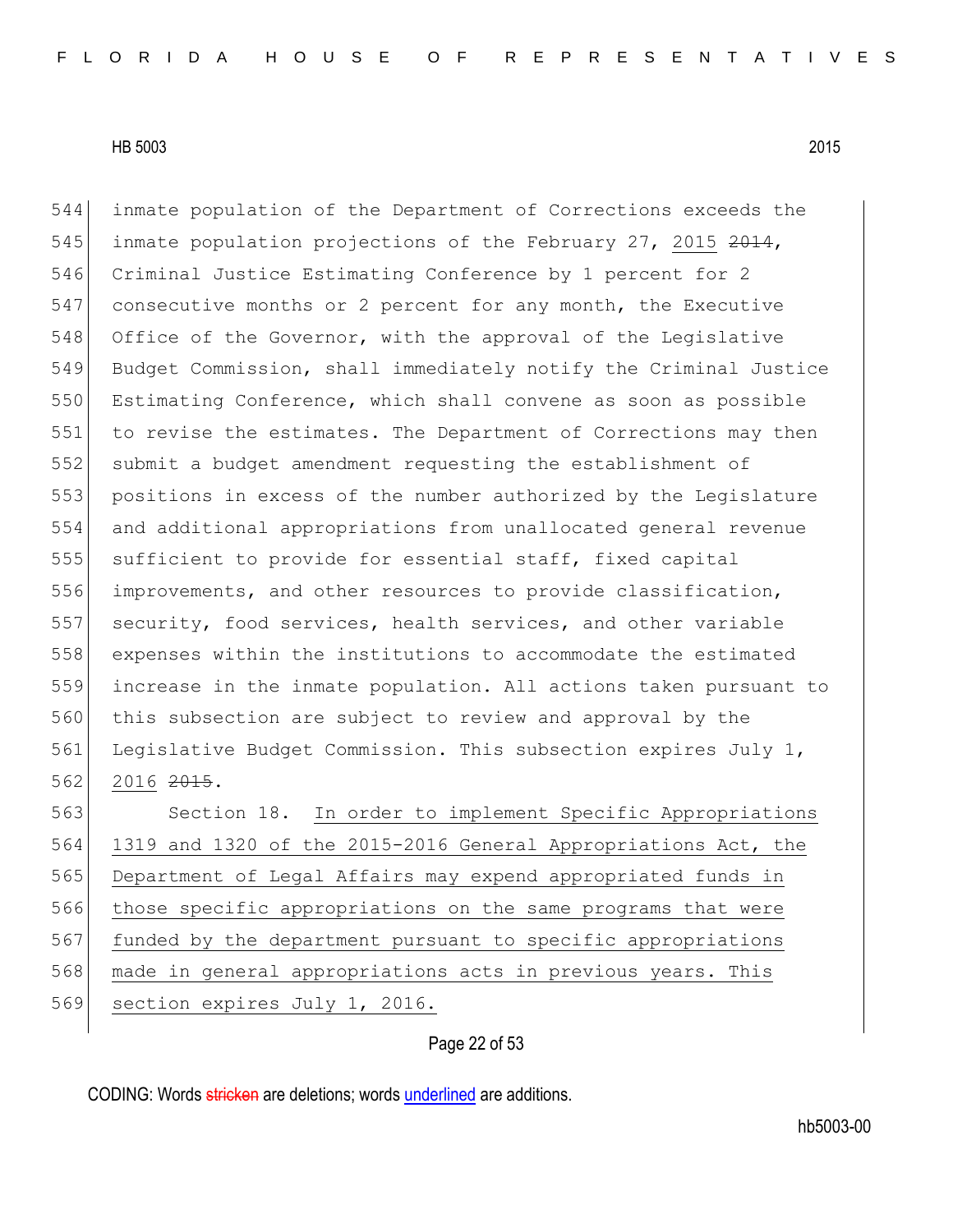570 Section 19. In order to implement Specific Appropriations 571 1254 and 1259 of the 2015-2016 General Appropriations Act, 572 paragraph (d) of subsection (4) of section 932.7055, Florida 573 Statutes, is amended to read:

574 932.7055 Disposition of liens and forfeited property.—

575 (4) The proceeds from the sale of forfeited property shall 576 be disbursed in the following priority:

577 (d) Notwithstanding any other provision of this 578 subsection, and for the 2015-2016  $2014-2015$  fiscal year only, 579 the funds in a special law enforcement trust fund established by 580 the governing body of a municipality may be expended to 581 reimburse the general fund of the municipality for moneys 582 advanced from the general fund to the special law enforcement 583 trust fund before October 1, 2001. This paragraph expires July 584 1, 2016 <del>2015</del>.

585 Section 20. In order to implement section 7 of the 2015-586 2016 General Appropriations Act, subsection (2) of section 587 215.18, Florida Statutes, is amended to read:

588 215.18 Transfers between funds; limitation.—

589 (2) The Chief Justice of the Supreme Court may receive one 590 or more trust fund loans to ensure that the state court system 591 has funds sufficient to meet its appropriations in the 2015-2016 592 <del>2014-2015</del> General Appropriations Act. If the Chief Justice 593 accesses the loan, he or she must notify the Governor and the 594 chairs of the legislative appropriations committees in writing. 595 The loan must come from other funds in the State Treasury which

## Page 23 of 53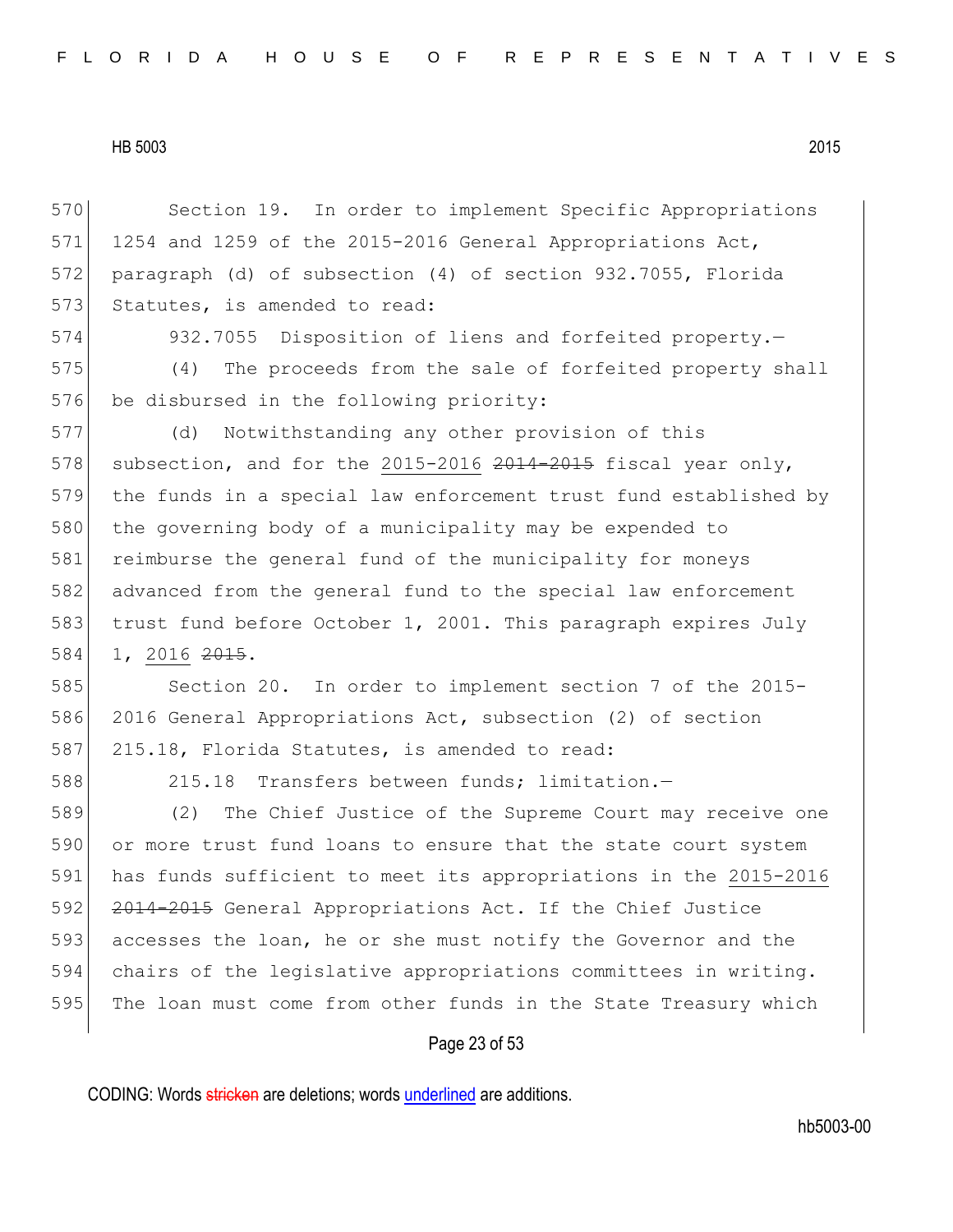596 are for the time being or otherwise in excess of the amounts 597 necessary to meet the just requirements of such last-mentioned 598 funds. The Governor shall order the transfer of funds within 5 599 days after the written notification from the Chief Justice. If 600 the Governor does not order the transfer, the Chief Financial 601 Officer shall transfer the requested funds. The loan of funds 602 from which any money is temporarily transferred must be repaid 603 by the end of the 2015-2016  $2014-2015$  fiscal year. This 604 subsection expires July 1, 2016 2015.

 Section 21. In order to implement appropriations for 606 salaries and benefits in the Department of Corrections and notwithstanding s. 216.292, Florida Statutes, the Department of 608 Corrections may not transfer funds from a salaries and benefits category to any other category within the department other than a salaries and benefits category without approval of the Legislative Budget Commission. This section expires July 1, 612 2016.

613 Section 22. In order to implement appropriations used for 614 the payments of existing lease contracts for private lease space 615 in excess of  $2,000$  square feet in the 2015-2016 General 616 Appropriations Act, the Department of Management Services, with 617 the cooperation of the agencies having the existing lease 618 contracts for office or storage space, shall use tenant broker 619 services to renegotiate or re-procure all private lease 620 agreements for office or storage space expiring between July 1, 621 2015, and June 30, 2017, in order to reduce costs in future

Page 24 of 53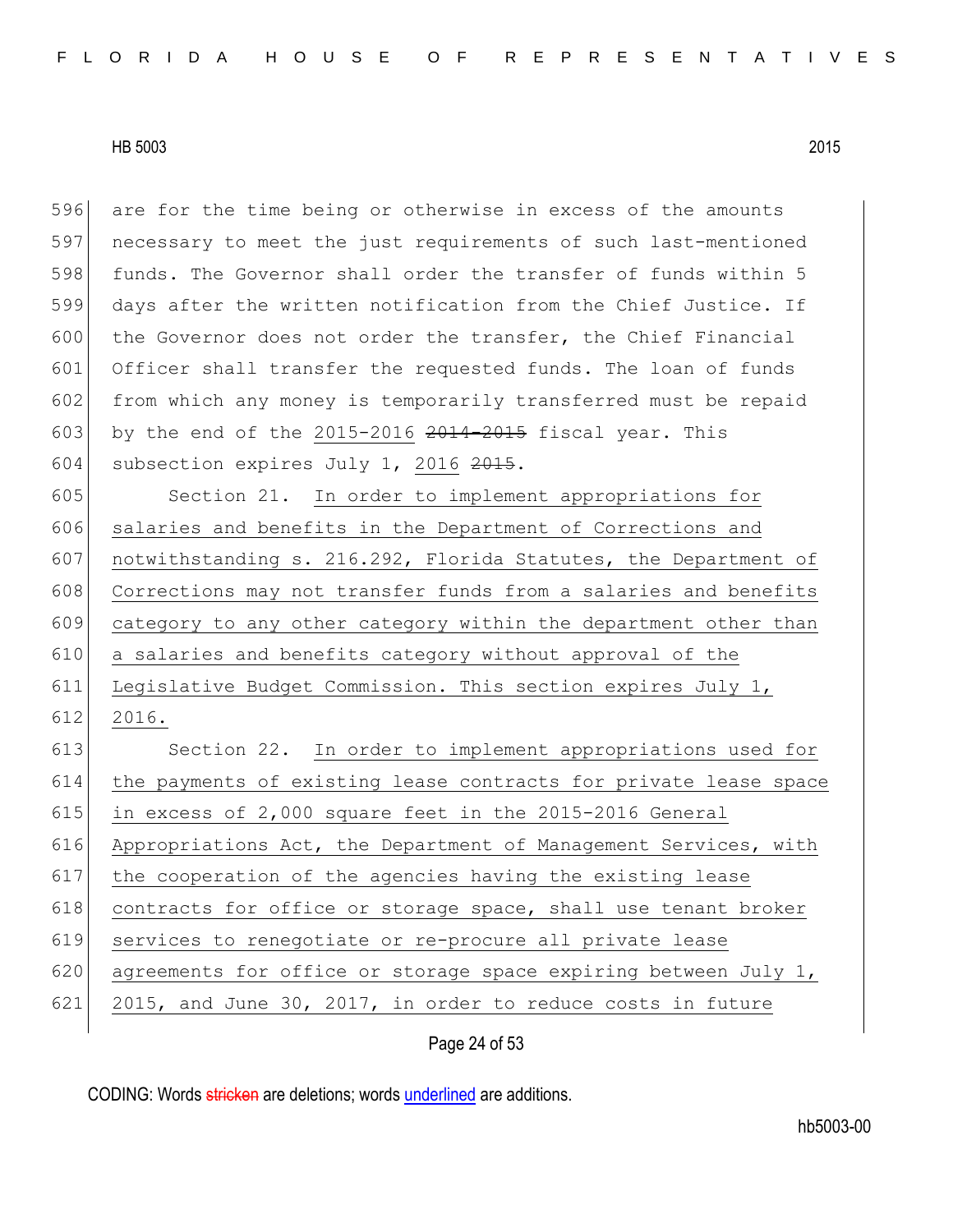622 years. The department shall incorporate this initiative into its 623 2015 Master Leasing Report required under s. 255.249(7), Florida 624 Statutes, and may use tenant broker services to explore the 625 possibilities of colocating office or storage space, to review 626 the space needs of each agency, and to review the length and 627 terms of potential renewals or renegotiations. The department 628 shall provide a report to the Executive Office of the Governor, 629 the President of the Senate, and the Speaker of the House of 630 Representatives by November 1, 2015, which lists each lease 631 contract for private office or storage space, the status of 632 renegotiations, and the savings achieved. This section expires 633 July 1, 2016.

634 Section 23. In order to implement Specific Appropriations 635 2270 through 2278 of the 2015-2016 General Appropriations Act, 636 section 624.502, Florida Statutes, is reenacted to read:

 624.502 Service of process fee.—In all instances as provided in any section of the insurance code and s. 48.151(3) in which service of process is authorized to be made upon the 640 Chief Financial Officer or the director of the office, the plaintiff shall pay to the department or office a fee of \$15 for 642 such service of process, which fee shall be deposited into the Administrative Trust Fund.

644 Section 24. The amendment to s. 624.502, Florida Statutes, 645 as carried forward by this act from chapter 2014-53, Laws of 646 Florida, expires July 1, 2016, and the text of that section 647 shall revert to that in existence on June 30, 2013, except that

Page 25 of 53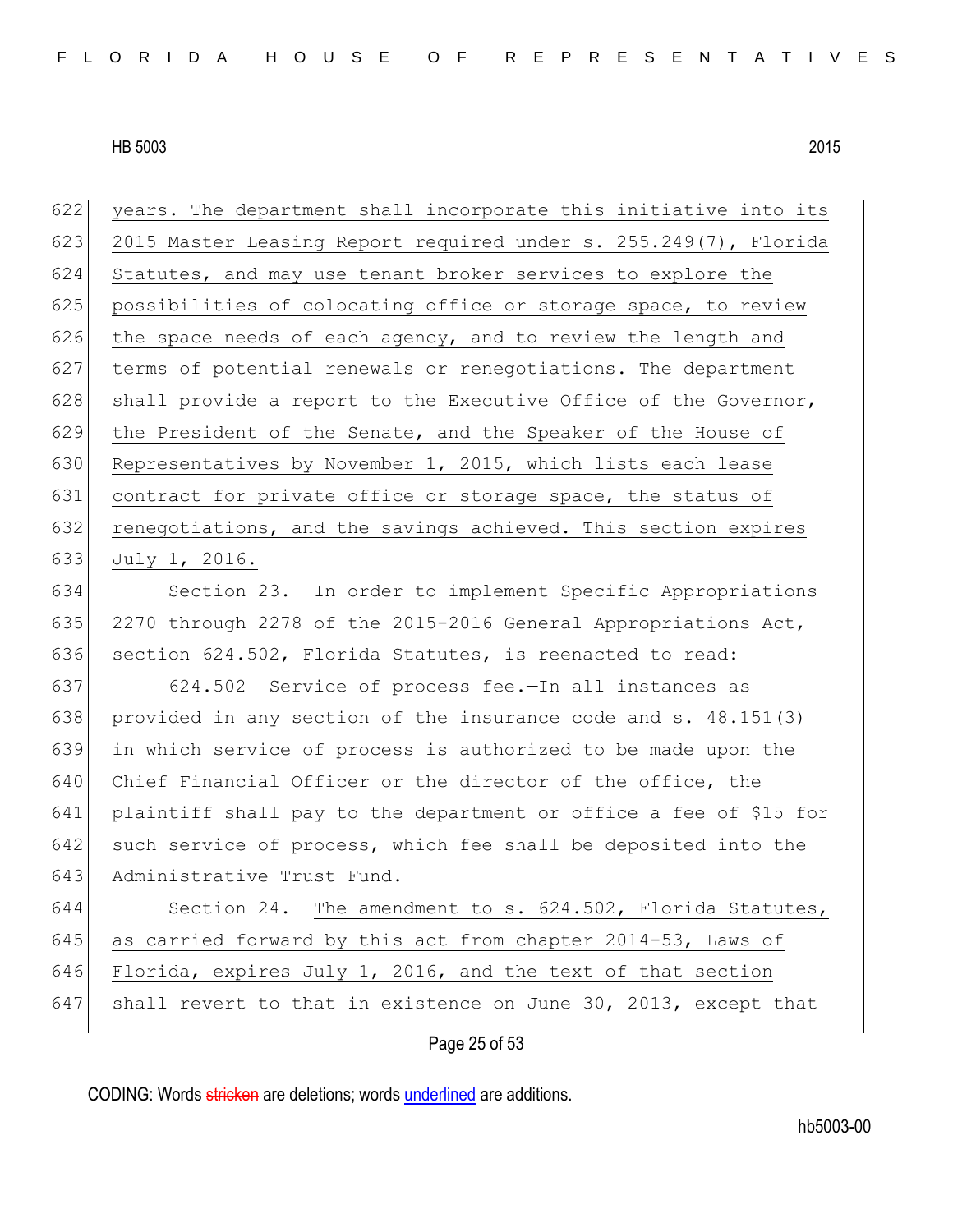Page 26 of 53 any amendments to such text enacted other than by this act shall be preserved and continue to operate to the extent that such 650 amendments are not dependent upon the portions of text that expire pursuant to this section. Section 25. In order to implement Specific Appropriations 2848 and 2859 of the 2015-2016 General Appropriations Act, paragraph (a) of subsection (2) of section 282.709, Florida Statutes, is reenacted to read: 282.709 State agency law enforcement radio system and 657 interoperability network.- (2) The Joint Task Force on State Agency Law Enforcement Communications is created adjunct to the department to advise 660 the department of member-agency needs relating to the planning, designing, and establishment of the statewide communication system. (a) The Joint Task Force on State Agency Law Enforcement Communications shall consist of the following members: 1. A representative of the Division of Alcoholic Beverages and Tobacco of the Department of Business and Professional Regulation who shall be appointed by the secretary of the 668 department. 2. A representative of the Division of Florida Highway 670 Patrol of the Department of Highway Safety and Motor Vehicles who shall be appointed by the executive director of the department. 673 3. A representative of the Department of Law Enforcement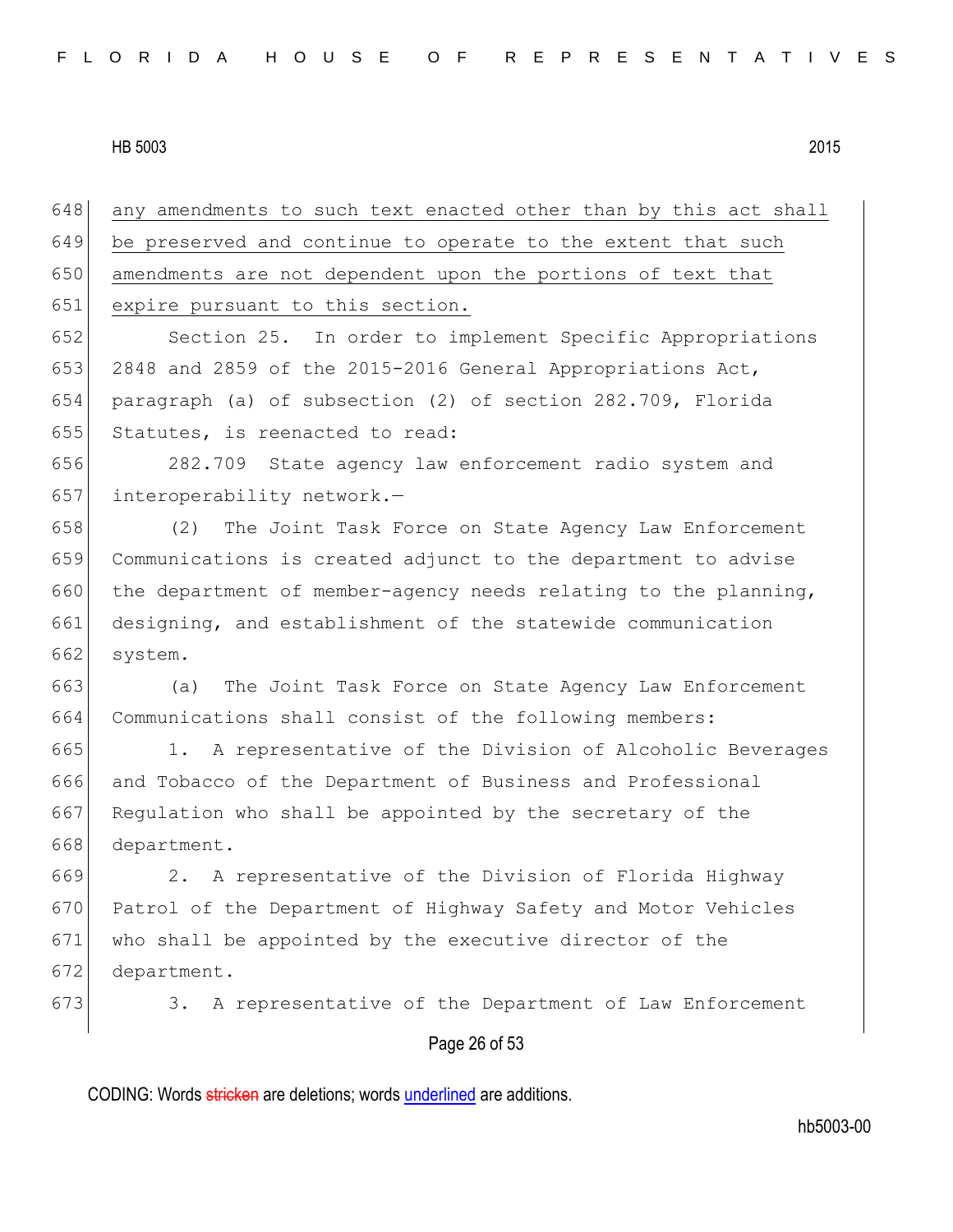who shall be appointed by the executive director of the 675 department. 4. A representative of the Fish and Wildlife Conservation Commission who shall be appointed by the executive director of 678 the commission. 5. A representative of the Department of Corrections who 680 shall be appointed by the secretary of the department. 681 6. A representative of the Division of State Fire Marshal of the Department of Financial Services who shall be appointed 683 by the State Fire Marshal. 7. A representative of the Department of Agriculture and Consumer Services who shall be appointed by the Commissioner of Agriculture. 687 Section 26. The amendment to s. 282.709(2)(a), Florida 688 Statutes, as carried forward by this act from chapter  $2014-53$ , Laws of Florida, expires July 1, 2016, and the text of that 690 section shall revert to that in existence on June 30, 2014, except that any amendments to such text enacted other than by this act shall be preserved and continue to operate to the extent that such amendments are not dependent upon the portions of text that expire pursuant to this section. 695 Section 27. Effective November 1, 2015, in order to implement Specific Appropriations 2753 through 2765 of the 2015- 2016 General Appropriations Act, and notwithstanding rule 60A-698 1.031, Florida Administrative Code, the transaction fee collected for use of the online procurement system, authorized

Page 27 of 53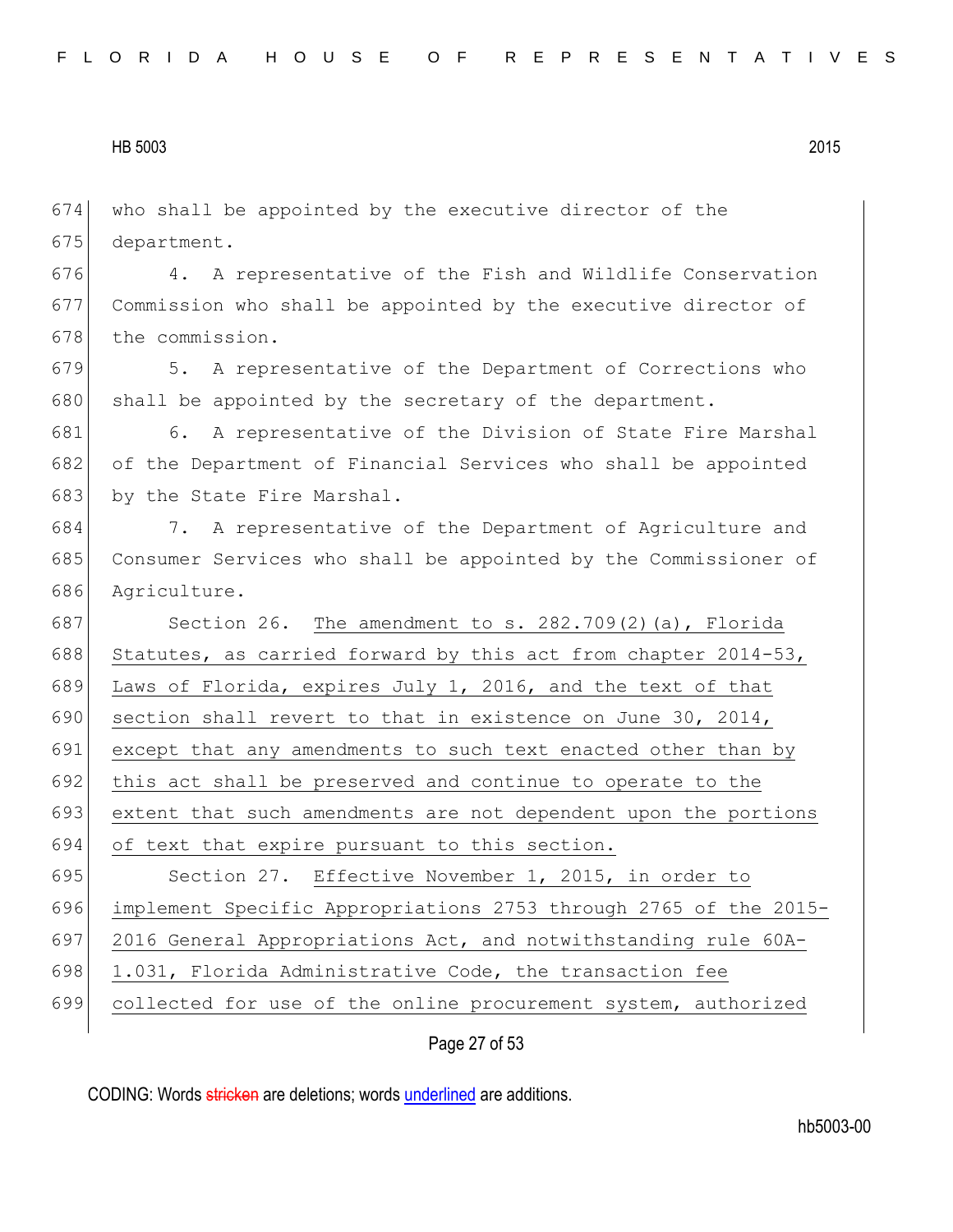| 700 | in ss. 287.042(1)(h)1. and 287.057(22)(c), Florida Statutes,     |
|-----|------------------------------------------------------------------|
| 701 | shall be seven-tenths of 1 percent for the 2015-2016 fiscal year |
| 702 | only. The Department of Management Services shall determine an   |
| 703 | economical and effective means of notifying vendors of the fee   |
| 704 | change. This section expires on July 1, 2016.                    |
| 705 | Section 28. In order to implement appropriations of the          |
| 706 | 2015-2016 General Appropriations Act, a maximum square foot cost |
| 707 | shall be applied for new fixed capital outlay construction of    |
| 708 | buildings constructed with state appropriations. The Department  |
| 709 | of Management Services shall develop a maximum square foot cost  |
| 710 | plan for new fixed capital outlay construction to include the    |
| 711 | design, construction, permitting, furniture and fixtures, and    |
| 712 | any appurtenances. The maximum square foot cost for new          |
| 713 | construction does not apply to the construction of any new       |
| 714 | buildings or facilities for nursing; medical care; laboratories; |
| 715 | science, technology, and research-related facilities; or         |
| 716 | buildings for the incarceration of inmates. The Department of    |
| 717 | Management Services shall submit the maximum square foot cost    |
| 718 | plan to the President of the Senate, the Speaker of the House of |
| 719 | Representatives, and the Executive Office of the Governor no     |
| 720 | later than July 15, 2015. Approval of the maximum square foot    |
| 721 | cost plan is subject to the notice, review, and objection        |
| 722 | requirements of s. 216.177, Florida Statutes.                    |
| 723 | Section 29. In order to implement Specific Appropriation         |
| 724 | 1647 of the 2015-2016 General Appropriations Act, paragraph (e)  |
| 725 | of subsection (5) of section 161.143, Florida Statutes, is       |
|     |                                                                  |

## Page 28 of 53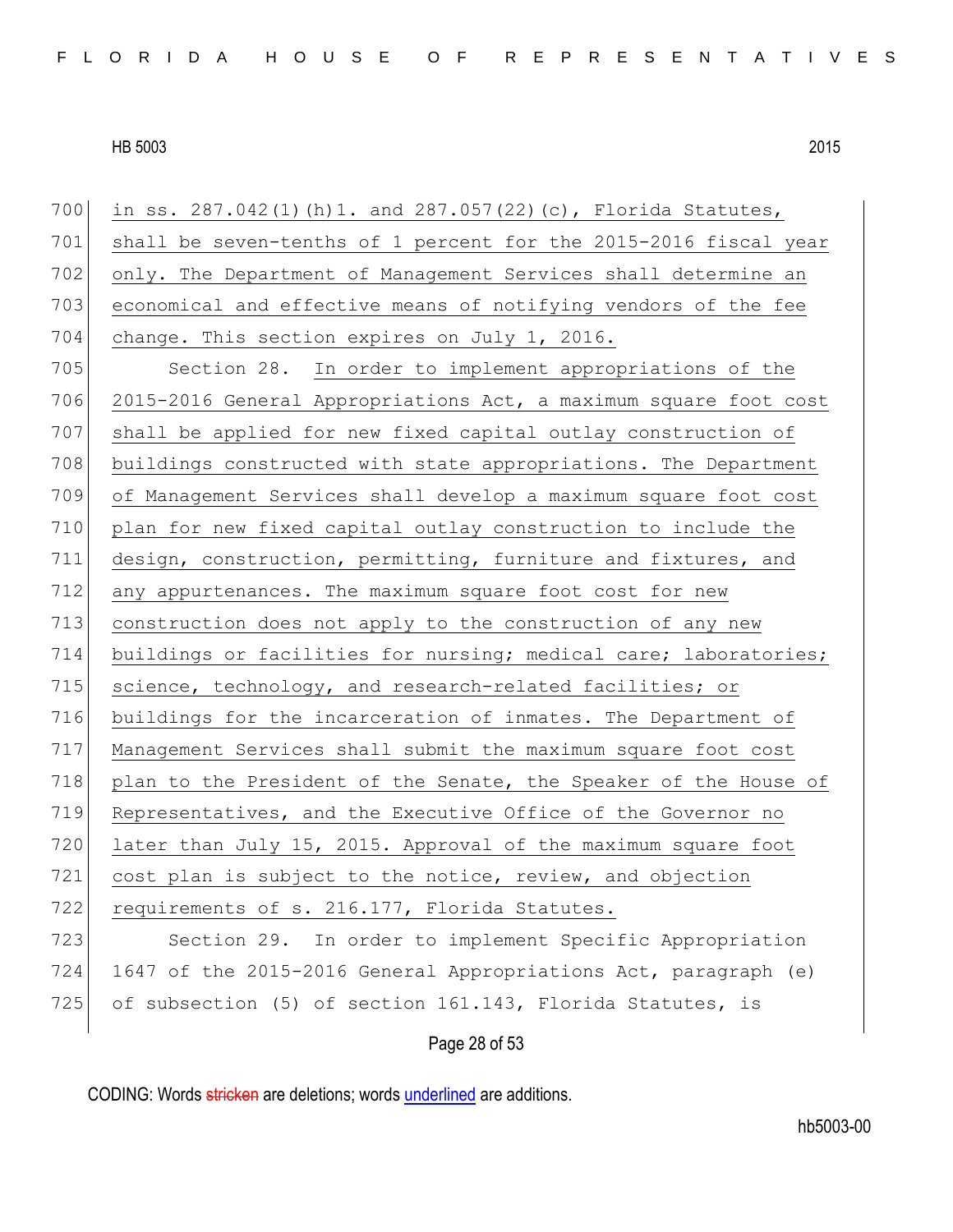726 amended to read:

727 161.143 Inlet management; planning, prioritizing, funding,  $728$  approving, and implementing projects.

 (5) The department shall annually provide an inlet management project list, in priority order, to the Legislature as part of the department's budget request. The list must include studies, projects, or other activities that address the management of at least 10 separate inlets and that are ranked according to the criteria established under subsection (2).

735 (e) Notwithstanding paragraphs (a) and (b), and for the 736 2015-2016 2014-2015 fiscal year only, the amount allocated for 737 inlet management funding is provided in the 2015-2016 2014-2015 738 General Appropriations Act. This paragraph expires July 1, 2016 739 2015.

740 Section 30. In order to implement Specific Appropriation 741 1570 of the 2015-2016 General Appropriations Act, paragraph (m) 742 of subsection (3) of section 259.105, Florida Statutes, is 743 amended to read:

744 259.105 The Florida Forever Act.—

745 (3) Less the costs of issuing and the costs of funding 746 reserve accounts and other costs associated with bonds, the 747 proceeds of cash payments or bonds issued pursuant to this 748 section shall be deposited into the Florida Forever Trust Fund 749 created by s. 259.1051. The proceeds shall be distributed by the 750 Department of Environmental Protection in the following manner: 751  $(m)$  Notwithstanding paragraphs  $(a)-(j)$  and for the 2015-

## Page 29 of 53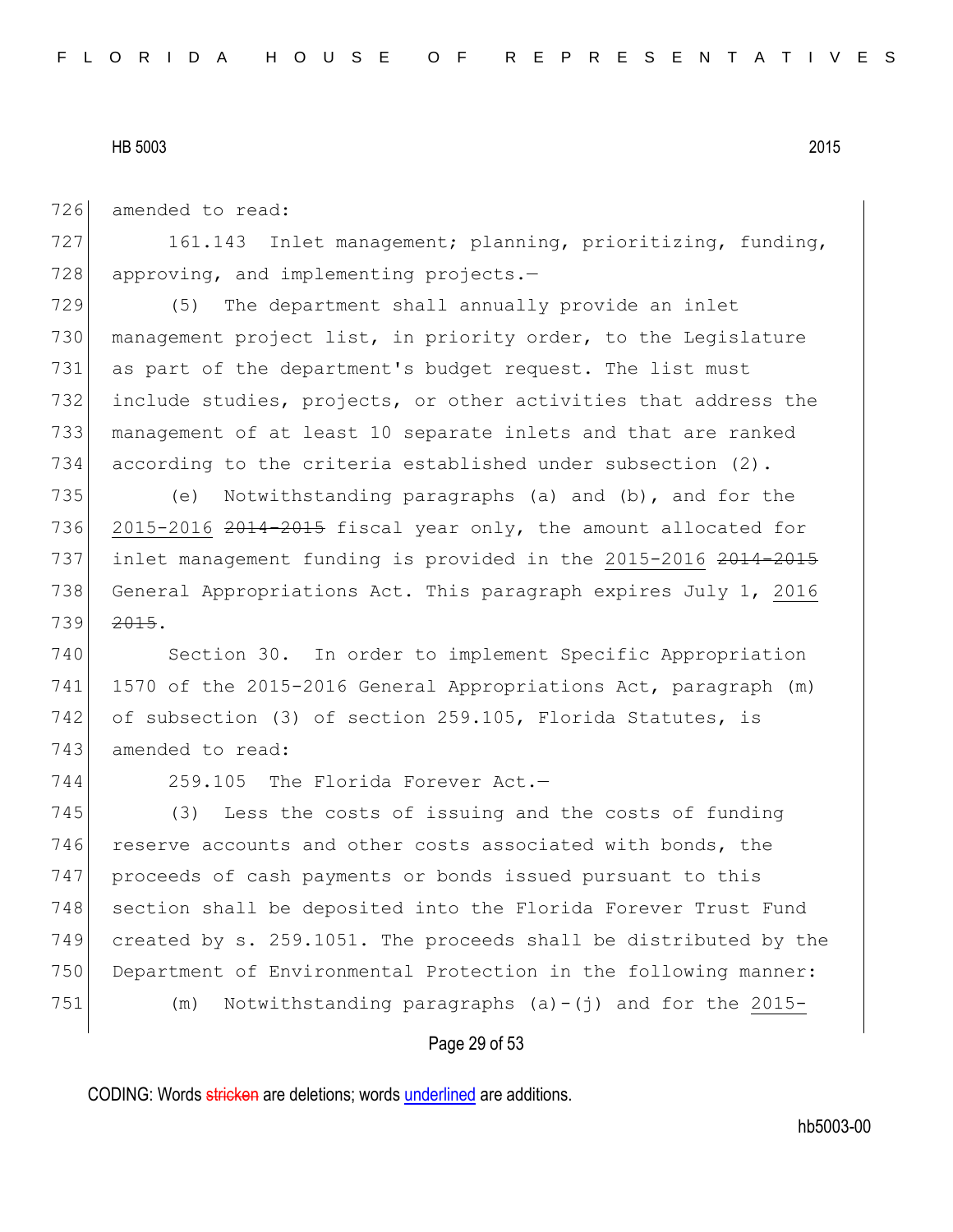| 752 | 2016 2014-2015 fiscal year only:                                 |
|-----|------------------------------------------------------------------|
| 753 | Twenty-five Five million dollars to the Department of<br>1.      |
| 754 | Agriculture and Consumer Services for the acquisition of         |
| 755 | agricultural lands through perpetual conservation easements and  |
| 756 | other perpetual less-than-fee techniques, which will achieve the |
| 757 | objectives of Florida Forever and s. 570.71.                     |
| 758 | 2. One hundred million dollars to the Department of              |
| 759 | Environmental Protection to be distributed among the water       |
| 760 | management districts as provided in subsection (12) to fund      |
| 761 | water resource development projects intended to achieve the goal |
| 762 | of ensuring that sufficient quantities of water are available to |
| 763 | meet the current and future needs of natural systems and the     |
| 764 | citizens of the state as specified in paragraph $(5)$ $(d)$ .    |
| 765 | Fifty million dollars to the Department of<br>3.                 |
| 766 | Environmental Protection to fund:                                |
| 767 | Land acquisition, including less-than-fee interests,<br>а.       |
| 768 | and capital projects that contribute to the restoration of the   |
| 769 | quality or quantity of water flowing from Priority Florida       |
| 770 | Springs by supporting attainment of a total maximum daily load   |
| 771 | or achievement of a minimum flow or level for a Priority Florida |
| 772 | Spring; or                                                       |
| 773 | b. Capital projects to implement s. 403.067(7)(a)8. which        |
| 774 | support attainment of a total maximum daily load for a Priority  |
| 775 | Florida Spring.                                                  |
| 776 |                                                                  |
| 777 | These funds shall be placed in reserve until the Department of   |
|     | Page 30 of 53                                                    |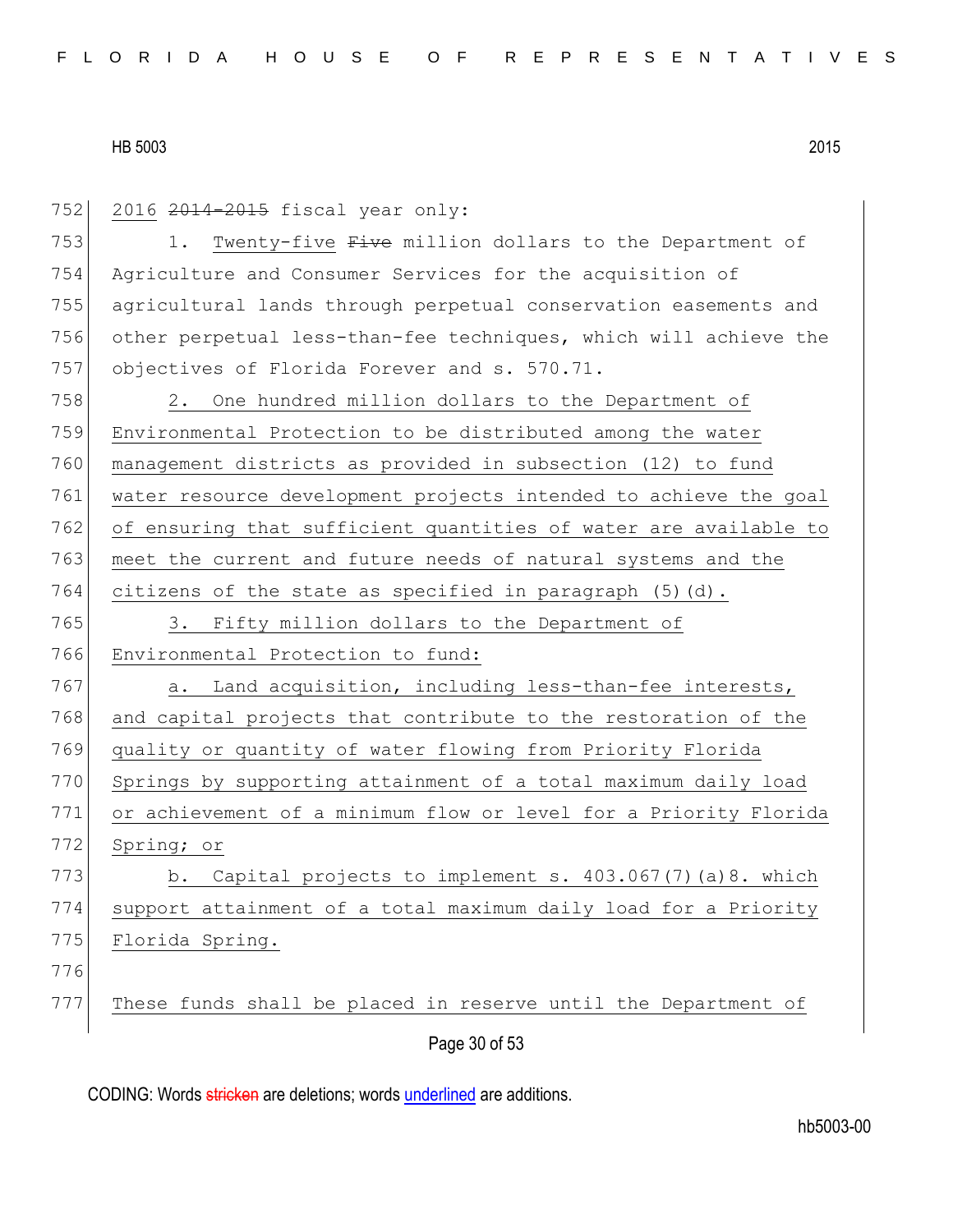778 Environmental Protection submits to the Legislative Budget 779 Commission a plan that includes, but is not limited to, a 780 prioritization of land acquisitions and capital projects that 781 support attainment of a total maximum daily load or achievement 782 of a minimum flow or level in Priority Florida Springs. When 783 considering land acquisitions, the department shall give 784 priority to land acquisitions that are less-than-fee interests. 785 The department may request the release of the funds upon 786 submission of the project plan for approval by the Legislative 787 Budget Commission pursuant to the provisions of chapter 216, 788 Florida Statutes. 789 4. Twenty million dollars to the Department of 790 Environmental Protection to be distributed to the South Florida 791 Water Management District and used to acquire land necessary to 792 complete construction of the Kissimmee River Restoration 793 Project. 794 5.2. The remaining moneys appropriated from the Florida 795 Forever Trust Fund shall be distributed only to the Division of 796 State Lands within the Department of Environmental Protection 797 for land acquisitions that are less-than-fee interest, for 798 partnerships in which the state's portion of the acquisition 799 cost is no more than 50 percent, or for conservation lands

800 needed for military buffering or springs or water resources 801 protection.

802

803 This paragraph expires July 1, 2016 2015.

Page 31 of 53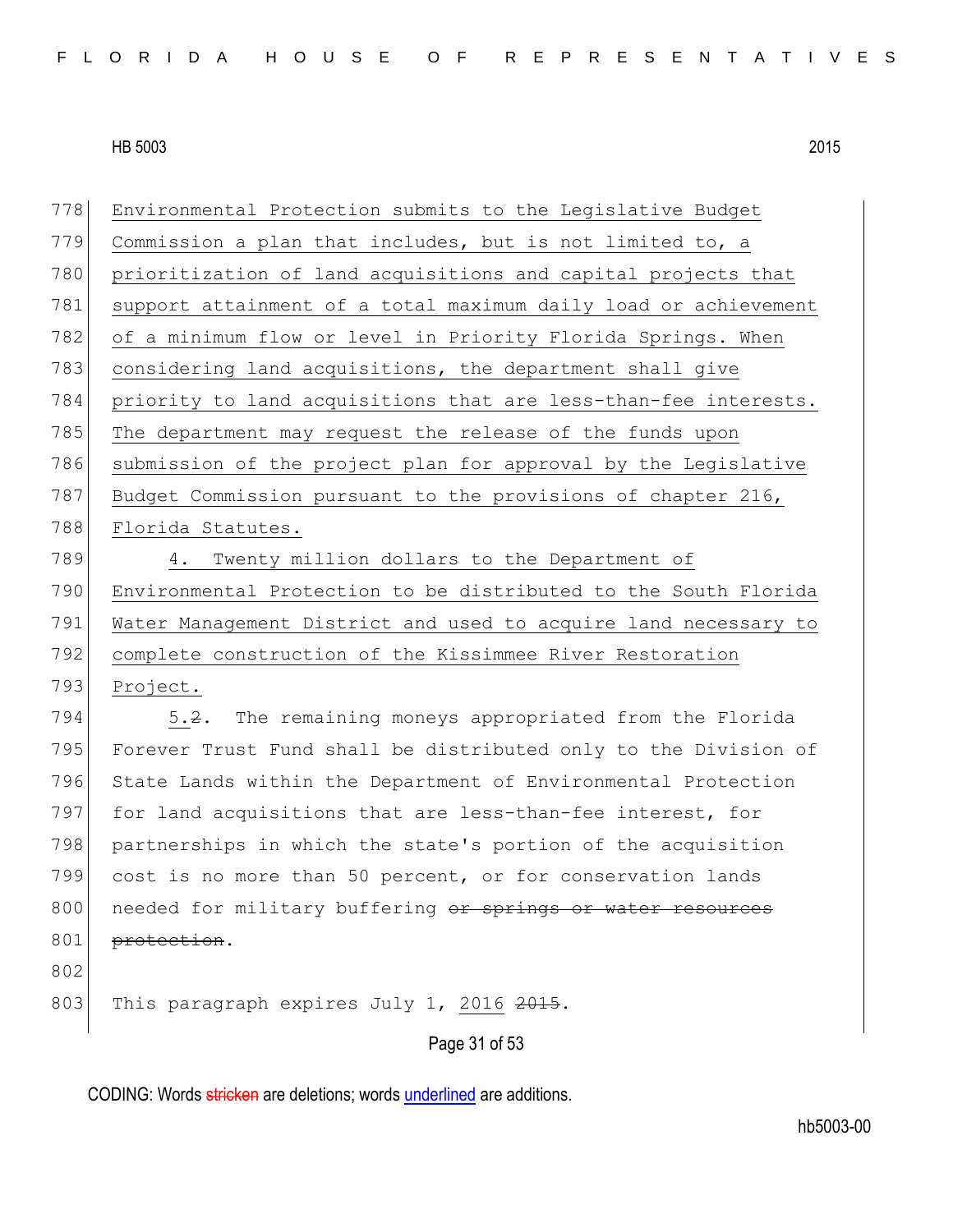804 Section 31. Section 259.105(3) (m) 3.b., Florida Statutes, 805 as created by this act, shall take effect only if CS/HB 7003 or 806 similar legislation creating s. 403.067(7)(a)8., Florida 807 Statutes, is enacted in the same legislative session or an 808 extension thereof and becomes law. 809 Section 32. In order to implement Specific Appropriations 810 1724A, 1724B, and 1817A of the 2015-2016 General Appropriations 811 Act, paragraph (d) of subsection (11) of section 216.181, 812 Florida Statutes, is amended to read: 813 216.181 Approved budgets for operations and fixed capital  $814$  outlay.-815 (11) 816 (d) Notwithstanding paragraph (b) and paragraph  $(2)$  (b),  $817$  and for the 2015-2016  $2014-2015$  fiscal year only, the 818 Legislative Budget Commission may increase the amounts 819 appropriated to the Fish and Wildlife Conservation Commission or 820 the Department of Environmental Protection for fixed capital 821 outlay projects, including additional fixed capital outlay 822 projects, using funds provided to the state from the Gulf 823 Environmental Benefit Fund administered by the National Fish and 824 Wildlife Foundation; funds provided to the state from the Gulf 825 Coast Restoration Trust Fund related to the Resources and 826 Ecosystems Sustainability, Tourist Opportunities, and Revived 827 Economies of the Gulf Coast Act of 2012 (RESTORE Act); or funds 828 provided by the British Petroleum Corporation (BP) for natural 829 resource damage assessment early restoration projects.

## Page 32 of 53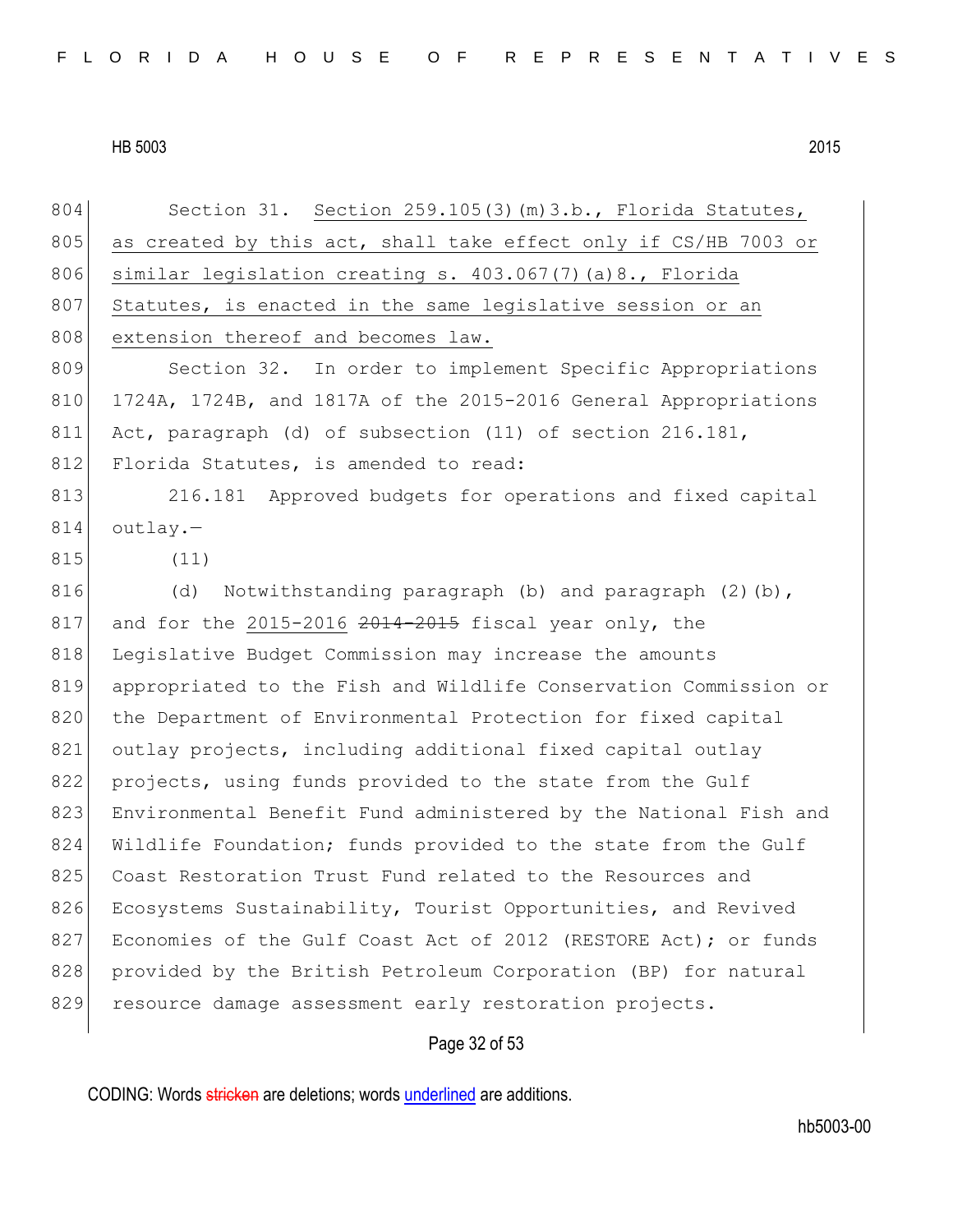837

830 Concurrent with submission of an amendment to the Legislative 831 Budget Commission pursuant to this paragraph, any project that 832 carries a continuing commitment for future appropriations by the 833 Legislature must be specifically identified, together with the 834 projected amount of the future commitment associated with the 835 project and the fiscal years in which the commitment is expected

838 The provisions of this subsection are subject to the notice and 839 objection procedures set forth in s. 216.177. 840 Section 33. In order to implement Specific Appropriation

836 to commence. This paragraph expires July 1, 2016 2015.

841 1690 of the 2015-2016 General Appropriations Act, paragraph (f) 842 is added to subsection (8) of section 376.3071, Florida 843 Statutes, to read:

844 376.3071 Inland Protection Trust Fund; creation; purposes;  $845$  funding.-

846 (8) DEPARTMENTAL DUTY TO SEEK RECOVERY AND REIMBURSEMENT. 847 (f) The department may not seek recovery or reimbursement 848 of funds from another state agency. This paragraph expires July 849 1, 2016.

850 Section 34. In order to implement Specific Appropriation 851 1583A of the 2015-2016 General Appropriations Act, subsection 852 (5) is added to section 403.890, Florida Statutes, to read:

853 403.890 Water Protection and Sustainability Program.-854 Revenues deposited into or appropriated to the Water Protection 855 and Sustainability Program Trust Fund shall be distributed by

## Page 33 of 53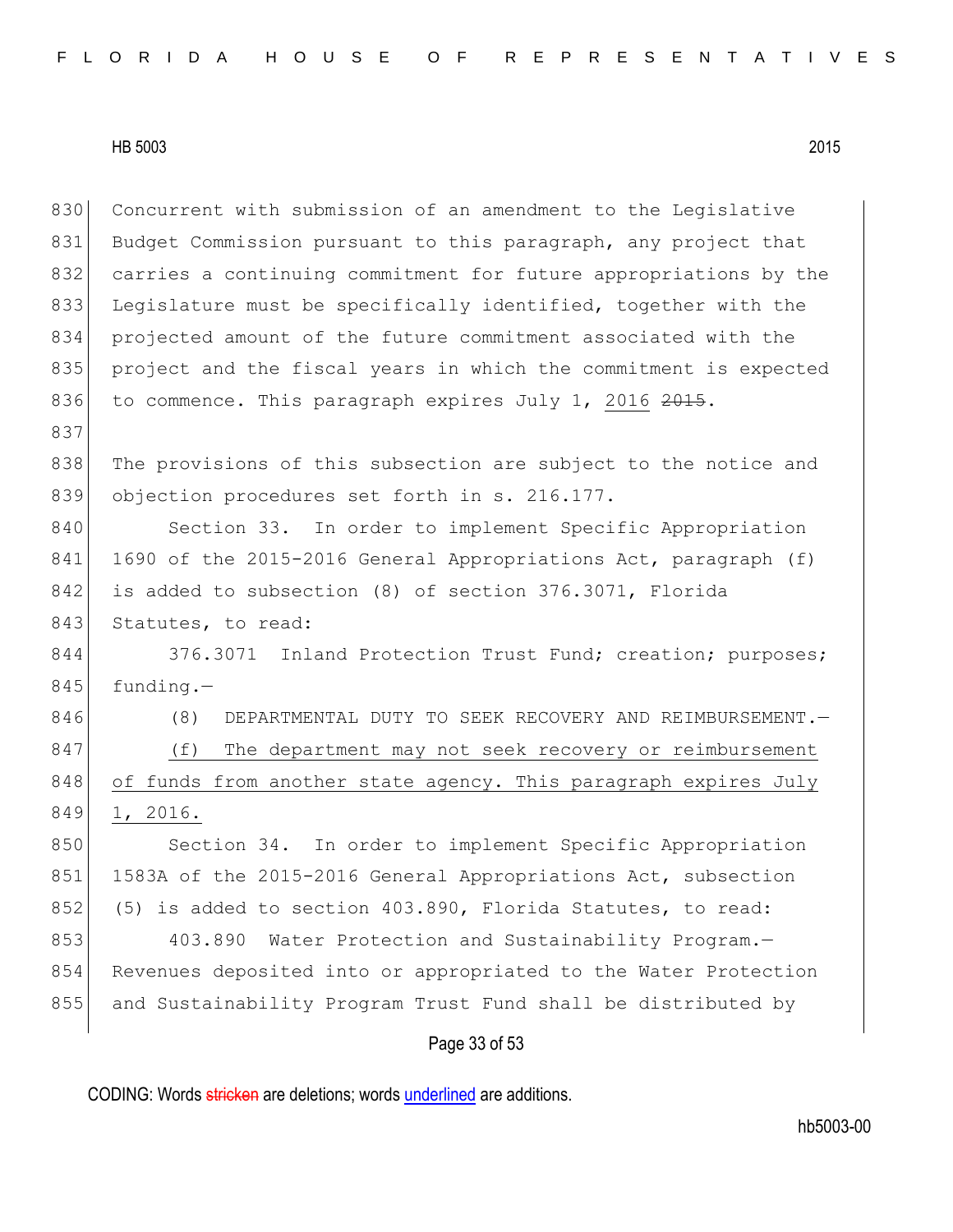| 856 | the Department of Environmental Protection in the following        |
|-----|--------------------------------------------------------------------|
| 857 | manner:                                                            |
| 858 | Notwithstanding subsections $(1) - (3)$ , and for the 2015-<br>(5) |
| 859 | 2016 fiscal year only, 100 percent of the funds deposited into     |
| 860 | or appropriated to the Water Protection and Sustainability         |
| 861 | Program Trust Fund shall be used for the development of            |
| 862 | alternative water supplies as provided in s. 373.707. This         |
| 863 | subsection expires July 1, 2016.                                   |
| 864 | Section 35. In order to implement Specific Appropriation           |
| 865 | 1439 of the 2015-2016 General Appropriations Act, subsection (4)   |
| 866 | of section 388.261, Florida Statutes, is amended to read:          |
| 867 | 388.261 State aid to counties and districts for arthropod          |
| 868 | control; distribution priorities and limitations.-                 |
| 869 | (4) (a) Up to 20 percent of the annual funds appropriated          |
| 870 | to local governments for arthropod control may be used for         |
| 871 | arthropod control research or demonstration projects as approved   |
| 872 | by the department.                                                 |
| 873 | Notwithstanding paragraph (a), and for the 2015-2016<br>(b)        |
| 874 | fiscal year only, up to 40 percent of the annual funds             |
| 875 | appropriated to local governments for arthropod control may be     |
| 876 | used for arthropod control research or demonstration projects as   |
| 877 | approved by the department. This paragraph expires July 1, 2016.   |
| 878 | Section 36. In order to implement Specific Appropriation           |
| 879 | 2645 of the 2015-2016 General Appropriations Act, the Department   |
| 880 | of Highway Safety and Motor Vehicles shall contract with the       |
| 881 | corporation organized pursuant to part II of chapter 946,          |
|     | Page 34 of 53                                                      |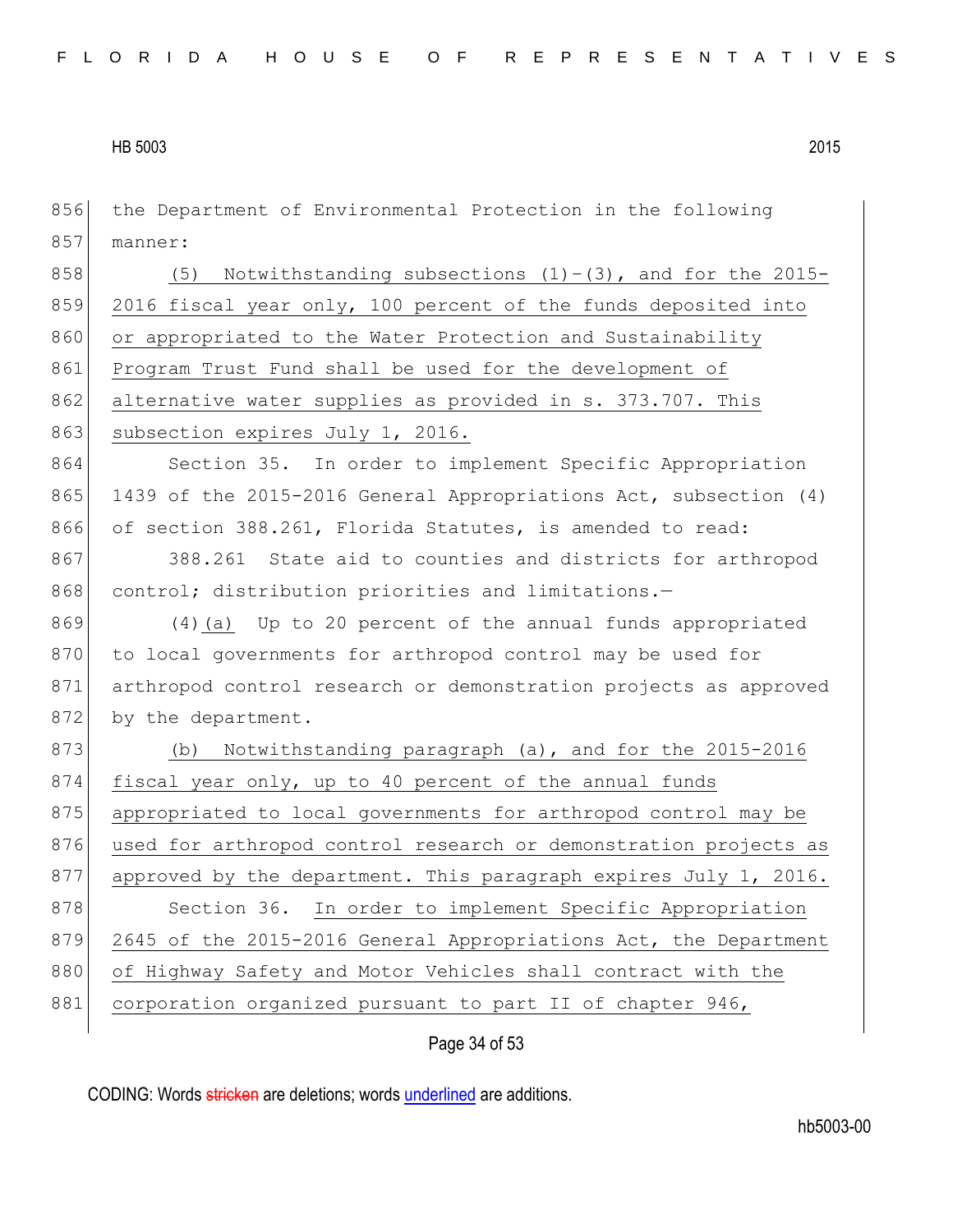882 Florida Statutes, to manufacture the current or newly redesigned 883 license plates, such contract being in the same manner and for 884 the same price as that paid by the department during the 2013-885 2014 fiscal year. The corporation shall seek sealed bids for the 886 reflectorized sheeting used in the manufacture of such license 887 plates, and in the event the sealed bids result in any savings 888 in the sheeting costs, the corporation shall credit to the 889 department an amount equal to 70 percent of the savings. The 890 | name of the county shall not appear on any redesigned license 891 plate. This section expires July 1, 2016.

892 Section 37. In order to implement Specific Appropriations 893 1869 through 1884, 1890 through 1895, 1909 through 1917, 1920 894 through 1929, and 1970 through 1981 of the 2015-2016 General 895 Appropriations Act, paragraph (g) of subsection (7) of section 896 339.135, Florida Statutes, is amended, and paragraph (h) is 897 added to that subsection, to read:

898 339.135 Work program; legislative budget request; 899 definitions; preparation, adoption, execution, and amendment.

900 (7) AMENDMENT OF THE ADOPTED WORK PROGRAM.-

901 (g) Any work program amendment which also requires the 902 transfer of fixed capital outlay appropriations between 903 categories within the department or the increase of an 904 appropriation category is subject to the approval of the 905 Legislative Budget Commission. If a meeting of the Legislative 906 Budget Commission cannot be held within 30 days 907 department submitting an amendment to the Legislative Budget

Page 35 of 53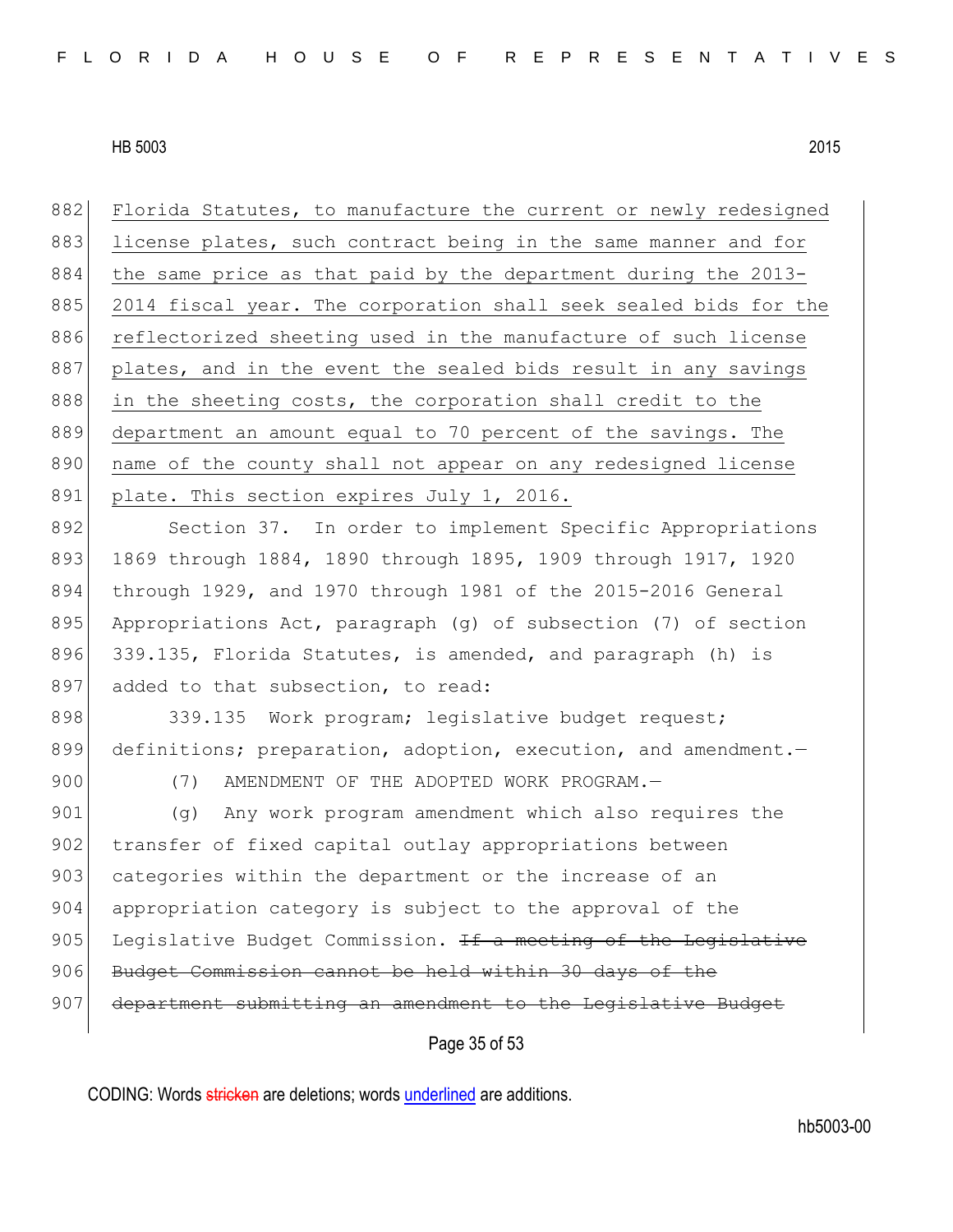908 Commission, then the chair and vice chair of the Legislative 909 Budget Commission may authorize such amendment to be approved 910 pursuant to the provisions of s. 216.177. 911 (h) Any work program amendment that also adds a new 912 project, or phase thereof, to the adopted work program in excess 913 of \$3 million is subject to approval by the Legislative Budget

914 Commission. Any work program amendment submitted under this 915 paragraph must include, as supplemental information, a list of 916 projects, or phases thereof, in the current 5-year adopted work 917 program that are eligible for the funds within the appropriation 918 category being used for the proposed amendment. The department 919 shall provide a narrative with the rationale for not advancing 920 an existing project, or phase thereof, in lieu of the proposed 921 amendment. This paragraph expires July 1, 2016.

922 Section 38. The amendment to s. 339.135(7)(g), Florida 923 Statutes, made by this act expires July 1, 2016, and the text of 924 that section shall revert to that in existence on June 30, 2015, 925 except that any amendments to such text enacted other than by 926 this act shall be preserved and continue to operate to the 927 extent that such amendments are not dependent upon the portions 928 of text that expire pursuant to this section.

929 Section 39. In order to implement the salaries and 930 benefits, expenses, other personal services, contracted 931 services, special categories, and operating capital outlay 932 categories of the 2015-2016 General Appropriations Act, 933 paragraph (a) of subsection (2) of section 216.292, Florida

Page 36 of 53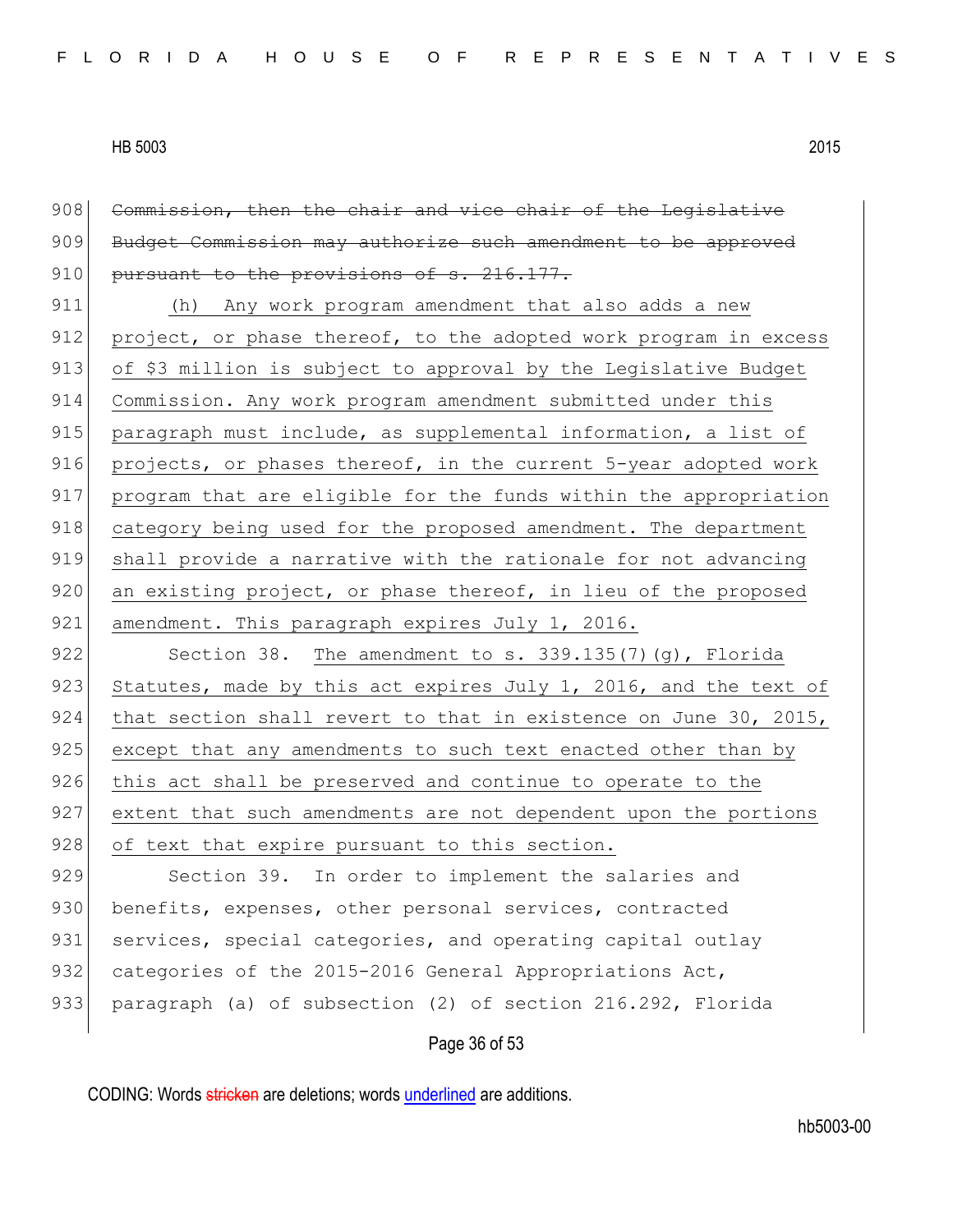934 Statutes, is reenacted to read:

935 216.292 Appropriations nontransferable; exceptions.-

936 (2) The following transfers are authorized to be made by 937 the head of each department or the Chief Justice of the Supreme 938 Court whenever it is deemed necessary by reason of changed 939 conditions:

940 (a) The transfer of appropriations funded from identical 941 funding sources, except appropriations for fixed capital outlay, 942 and the transfer of amounts included within the total original 943 approved budget and plans of releases of appropriations as 944 furnished pursuant to ss. 216.181 and 216.192, as follows:

945 1. Between categories of appropriations within a budget 946 entity, if no category of appropriation is increased or 947 decreased by more than 5 percent of the original approved budget 948 or  $$250,000$ , whichever is greater, by all action taken under 949 this subsection.

950 2. Between budget entities within identical categories of 951 appropriations, if no category of appropriation is increased or 952 decreased by more than 5 percent of the original approved budget 953 or \$250,000, whichever is greater, by all action taken under 954 this subsection.

955 3. Any agency exceeding salary rate established pursuant 956 to s. 216.181 $(8)$  on June 30th of any fiscal year shall not be 957 authorized to make transfers pursuant to subparagraphs 1. and 2. 958 in the subsequent fiscal year.

959 4. Notice of proposed transfers under subparagraphs 1. and

## Page 37 of 53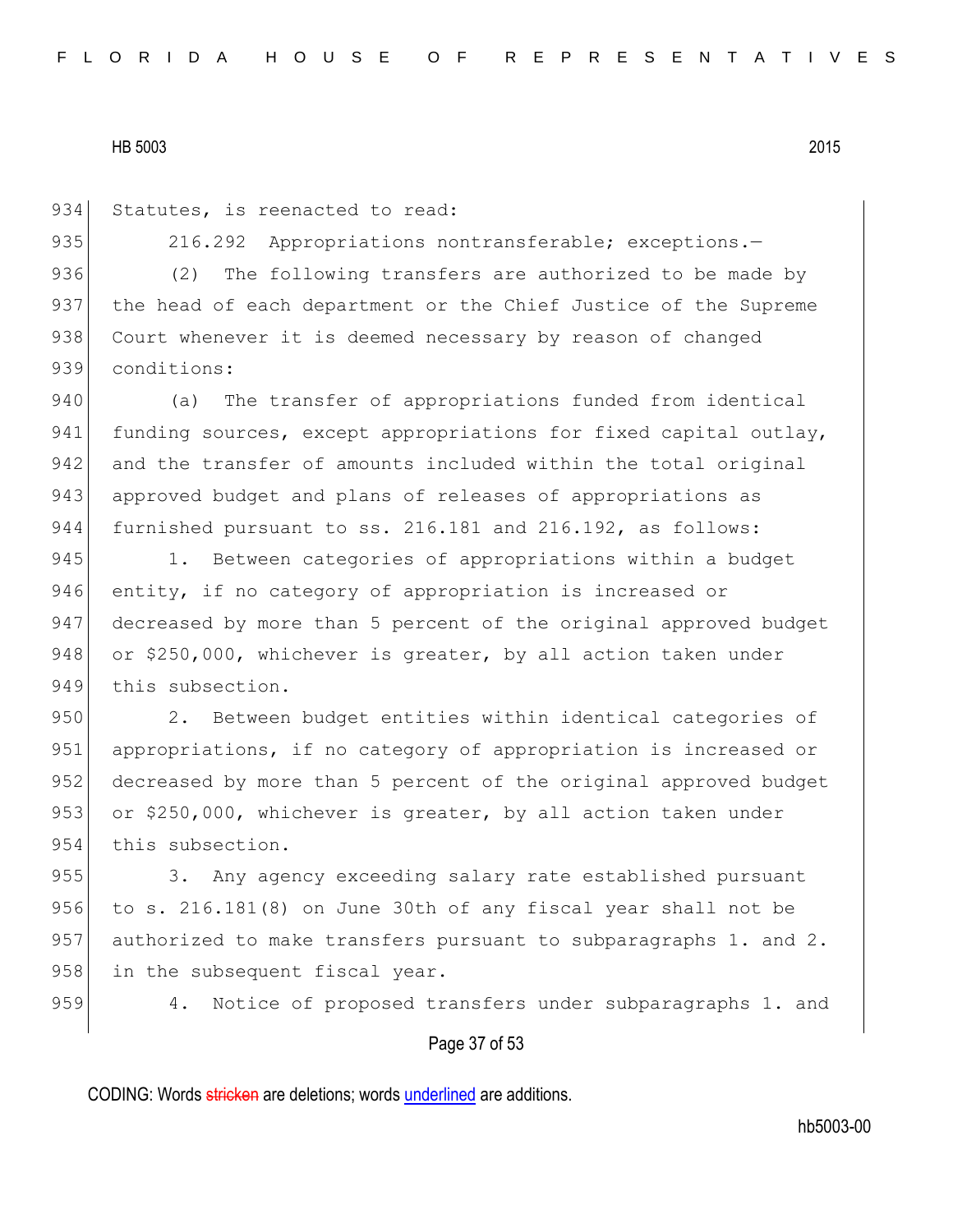960 2. shall be provided to the Executive Office of the Governor and 961 the chairs of the legislative appropriations committees at least 962 3 days prior to agency implementation in order to provide an 963 opportunity for review.

964 Section 40. The amendment to s. 216.292(2)(a), Florida 965 Statutes, as carried forward by this act from chapter 2014-53, 966 Laws of Florida, expires July 1, 2016, and the text of that 967 section shall revert to that in existence on June 30, 2014, 968 except that any amendments to such text enacted other than by 969 this act shall be preserved and continue to operate to the 970 extent that such amendments are not dependent upon the portions 971 of text that expire pursuant to this section.

972 Section 41. In order to implement the appropriation of 973 funds in the contracted services and expenses categories of the 974 2015-2016 General Appropriations Act, a state agency may not 975 initiate a competitive solicitation for a product or service if 976 the completion of such competitive solicitation would:

977 (1) Require a change in law; or 978 (2) Require a change to the agency's budget other than a 979 transfer authorized in s. 216.292(2) or (3), Florida Statutes, 980 unless the initiation of such competitive solicitation is 981 specifically authorized in law, in the General Appropriations 982 Act, or by the Legislative Budget Commission. 983 984 This section does not apply to a competitive solicitation for 985 which the agency head certifies that a valid emergency exists.

Page 38 of 53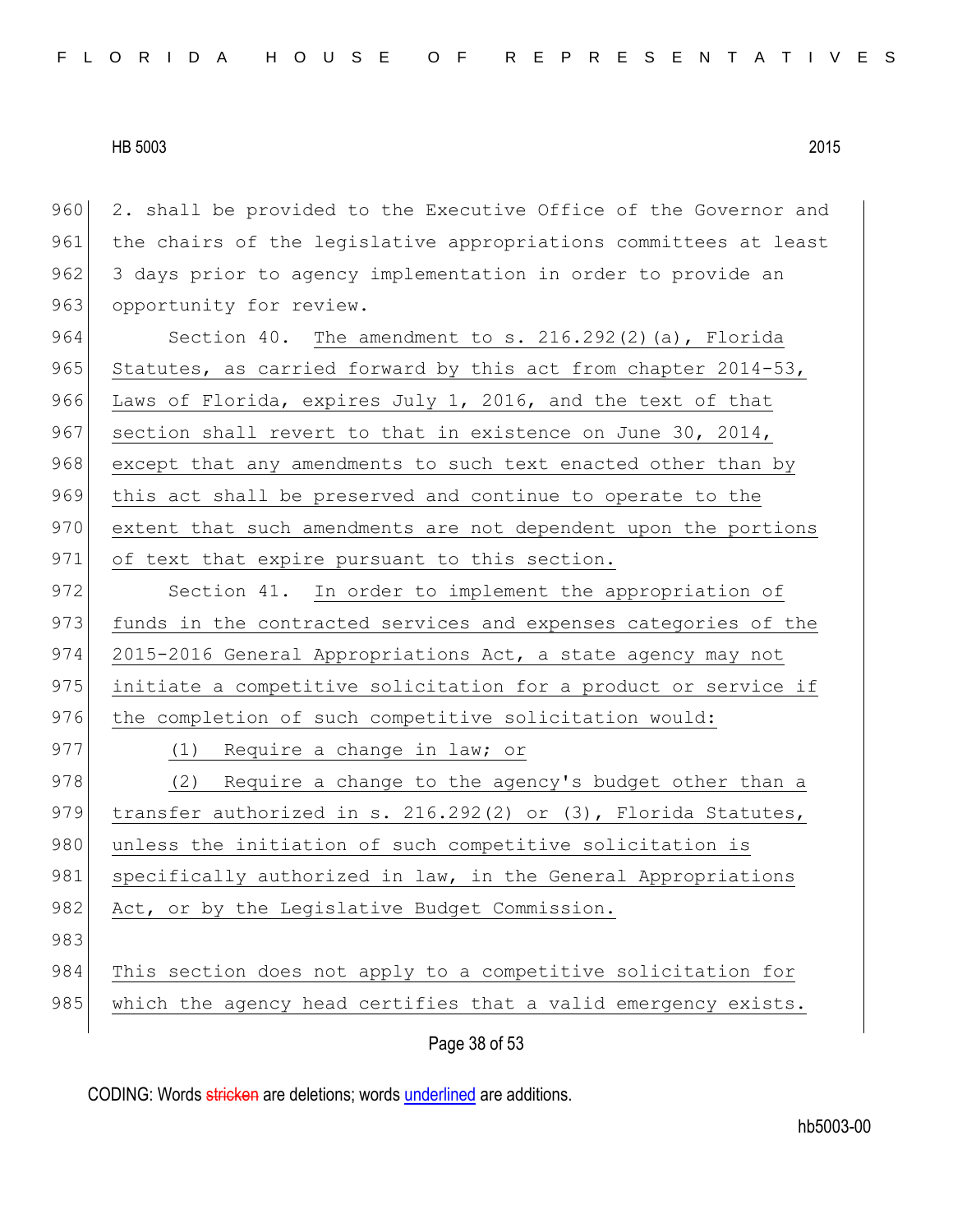986 This section expires July 1, 2016. 987 Section 42. In order to implement the appropriation of 988 funds in the appropriation category "Special Categories-Risk 989 Management Insurance" in the 2015-2016 General Appropriations 990 Act, and pursuant to the notice, review, and objection 991 procedures of s. 216.177, Florida Statutes, the Executive Office 992 of the Governor may transfer funds appropriated in that category 993 between departments in order to align the budget authority 994 granted with the premiums paid by each department for risk 995 management insurance. This section expires July 1, 2016. 996 Section 43. In order to implement the appropriation of 997 funds in the appropriation category "Special Categories-Transfer 998 to Department of Management Services-Human Resources Services 999 Purchased per Statewide Contract" in the 2015-2016 General 1000 Appropriations Act, and pursuant to the notice, review, and 1001 objection procedures of s. 216.177, Florida Statutes, the 1002 Executive Office of the Governor may transfer funds appropriated 1003 in that category between departments in order to align the 1004 budget authority granted with the assessments that must be paid 1005 by each agency to the Department of Management Services for 1006 human resource management services. This section expires July 1, 1007 2016. 1008 Section 44. In order to implement appropriations for 1009 salaries and benefits of the 2015-2016 General Appropriations 1010 Act, subsection (6) of section 112.24, Florida Statutes, is

## Page 39 of 53

CODING: Words stricken are deletions; words underlined are additions.

1011 amended to read: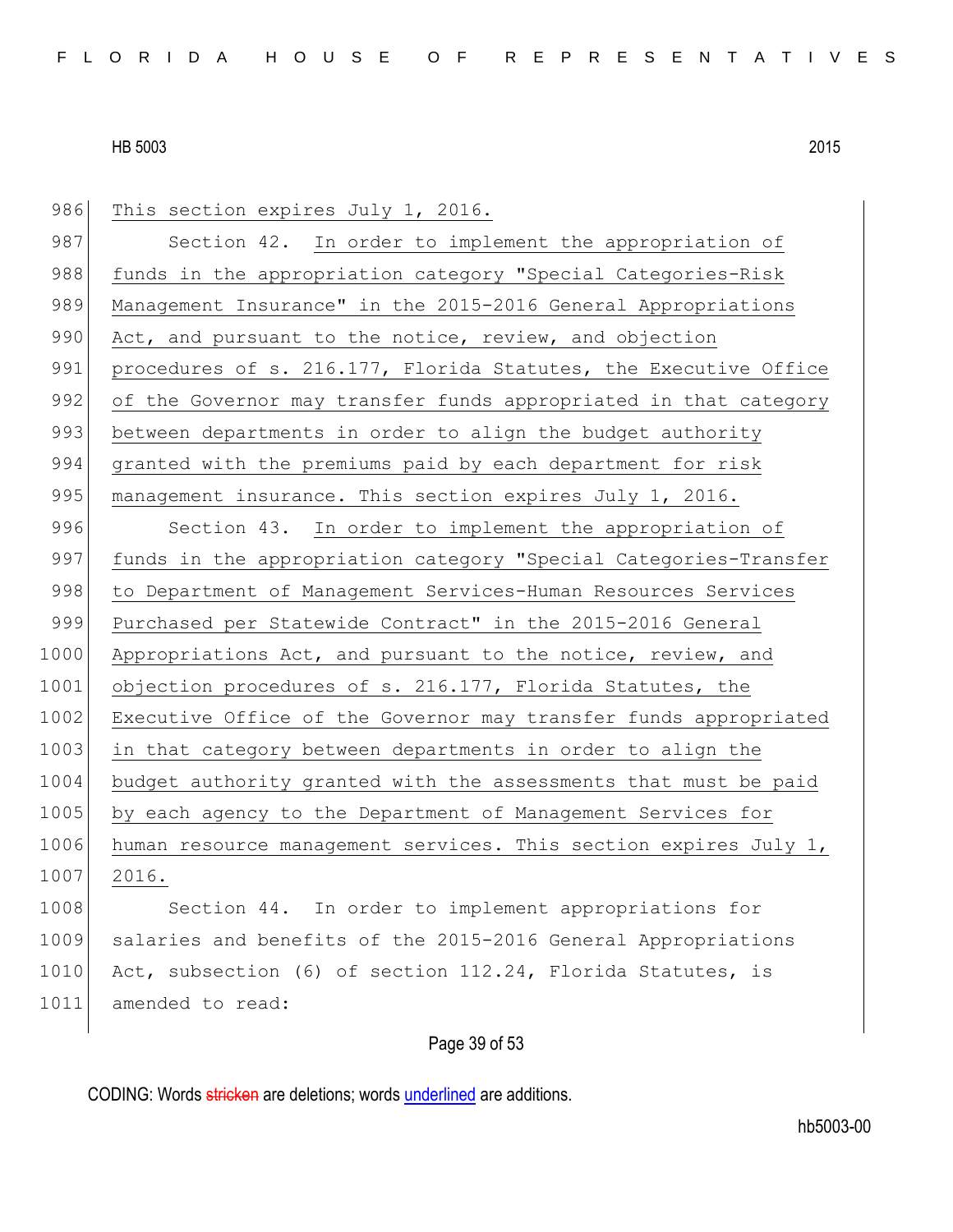1012 112.24 Intergovernmental interchange of public employees.-1013 To encourage economical and effective utilization of public 1014 employees in this state, the temporary assignment of employees 1015 among agencies of government, both state and local, and 1016 including school districts and public institutions of higher 1017 education is authorized under terms and conditions set forth in 1018 this section. State agencies, municipalities, and political 1019 subdivisions are authorized to enter into employee interchange 1020 agreements with other state agencies, the Federal Government, 1021 another state, a municipality, or a political subdivision 1022 including a school district, or with a public institution of 1023 higher education. State agencies are also authorized to enter 1024 into employee interchange agreements with private institutions 1025 of higher education and other nonprofit organizations under the 1026 terms and conditions provided in this section. In addition, the 1027 Governor or the Governor and Cabinet may enter into employee 1028 interchange agreements with a state agency, the Federal 1029 Government, another state, a municipality, or a political 1030 subdivision including a school district, or with a public 1031 institution of higher learning to fill, subject to the 1032 requirements of chapter 20, appointive offices which are within 1033 the executive branch of government and which are filled by 1034 appointment by the Governor or the Governor and Cabinet. Under 1035 no circumstances shall employee interchange agreements be 1036 utilized for the purpose of assigning individuals to participate 1037 in political campaigns. Duties and responsibilities of

#### Page 40 of 53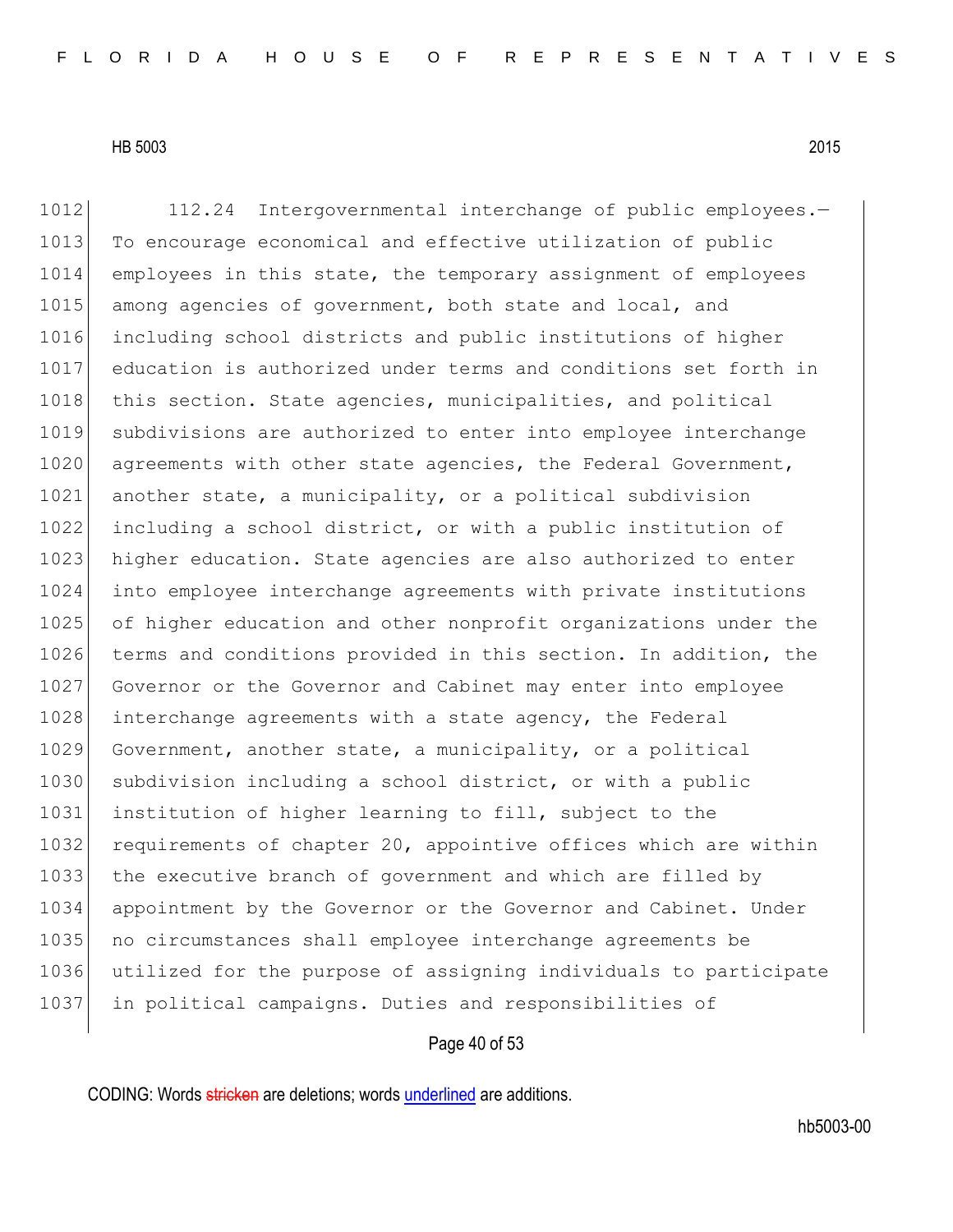1038 interchange employees shall be limited to the mission and goals 1039 of the agencies of government.

1040 (6) For the 2015-2016 2014-2015 fiscal year only, the 1041 assignment of an employee of a state agency as provided in this 1042 section may be made if recommended by the Governor or Chief 1043 Justice, as appropriate, and approved by the chairs of the 1044 legislative appropriations committees. Such actions shall be 1045 deemed approved if neither chair provides written notice of 1046 objection within 14 days after receiving notice of the action 1047 pursuant to s. 216.177. This subsection expires July 1, 2016 1048 2015.

1049 Section 45. In order to implement Specific Appropriations 1050 2665 and 2666 of the 2015-2016 General Appropriations Act and 1051 notwithstanding s. 11.13(1), Florida Statutes, the authorized 1052 salaries for members of the Legislature for the 2015-2016 fiscal 1053 year shall be set at the same level in effect on July 1, 2010. 1054 This section expires July 1, 2016.

1055 Section 46. In order to implement the transfer of funds to 1056 the General Revenue Fund from trust funds in the 2015-2016 1057 General Appropriations Act, paragraph (b) of subsection (2) of 1058 section 215.32, Florida Statutes, is reenacted to read:

```
1059 215.32 State funds; segregation.-
```
1060 (2) The source and use of each of these funds shall be as 1061 follows:

1062 (b)1. The trust funds shall consist of moneys received by 1063 the state which under law or under trust agreement are

#### Page 41 of 53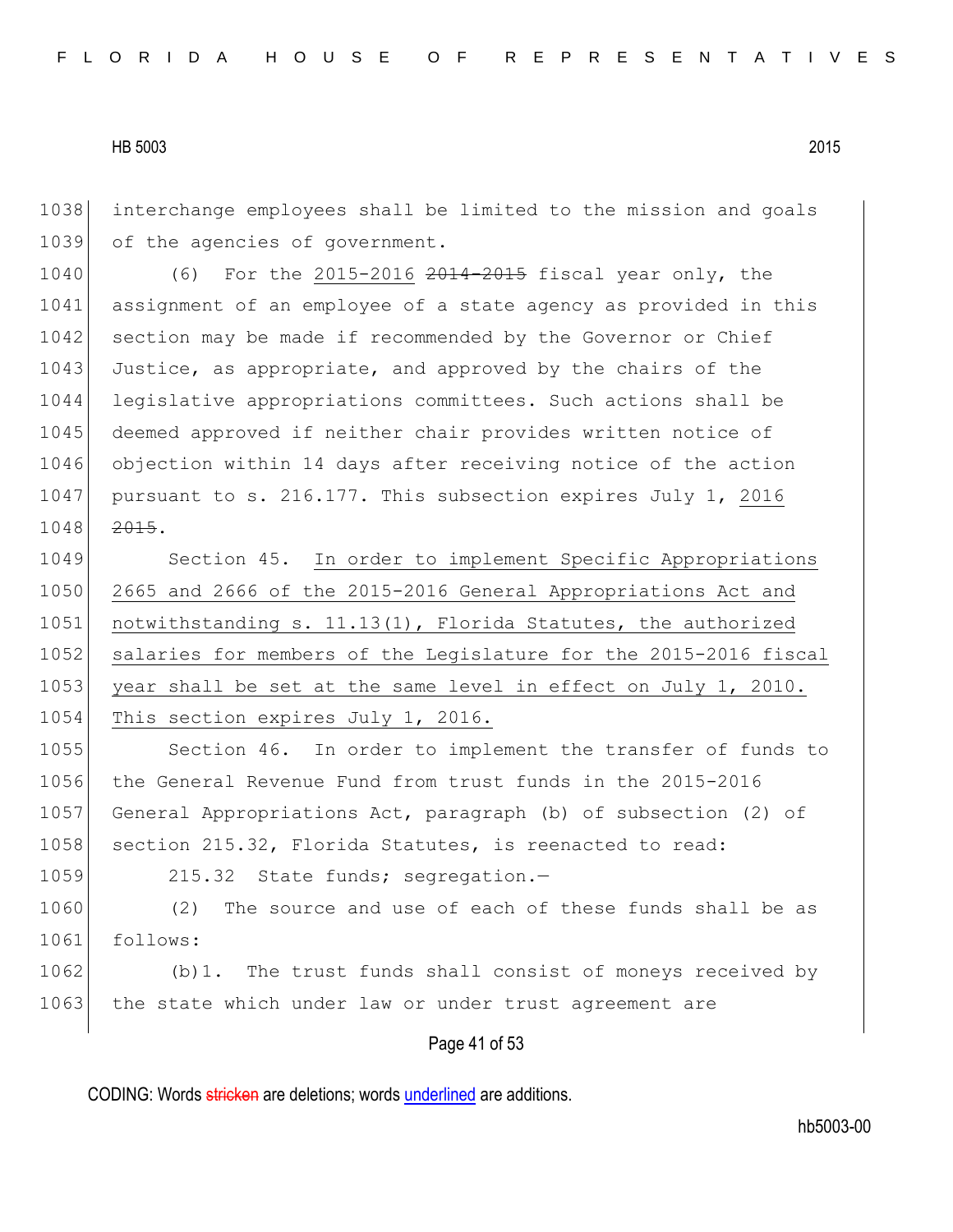1064 segregated for a purpose authorized by law. The state agency or 1065 branch of state government receiving or collecting such moneys 1066 is responsible for their proper expenditure as provided by law. 1067 Upon the request of the state agency or branch of state 1068 government responsible for the administration of the trust fund, 1069 the Chief Financial Officer may establish accounts within the 1070 trust fund at a level considered necessary for proper 1071 accountability. Once an account is established, the Chief 1072 Financial Officer may authorize payment from that account only 1073 upon determining that there is sufficient cash and releases at 1074 the level of the account.

1075 2. In addition to other trust funds created by law, to the 1076 extent possible, each agency shall use the following trust funds 1077 as described in this subparagraph for day-to-day operations:

1078 a. Operations or operating trust fund, for use as a 1079 depository for funds to be used for program operations funded by 1080 program revenues, with the exception of administrative 1081 activities when the operations or operating trust fund is a 1082 proprietary fund.

1083 b. Operations and maintenance trust fund, for use as a 1084 depository for client services funded by third-party payors.

1085 c. Administrative trust fund, for use as a depository for 1086 funds to be used for management activities that are departmental 1087 in nature and funded by indirect cost earnings and assessments 1088 against trust funds. Proprietary funds are excluded from the 1089 requirement of using an administrative trust fund.

#### Page 42 of 53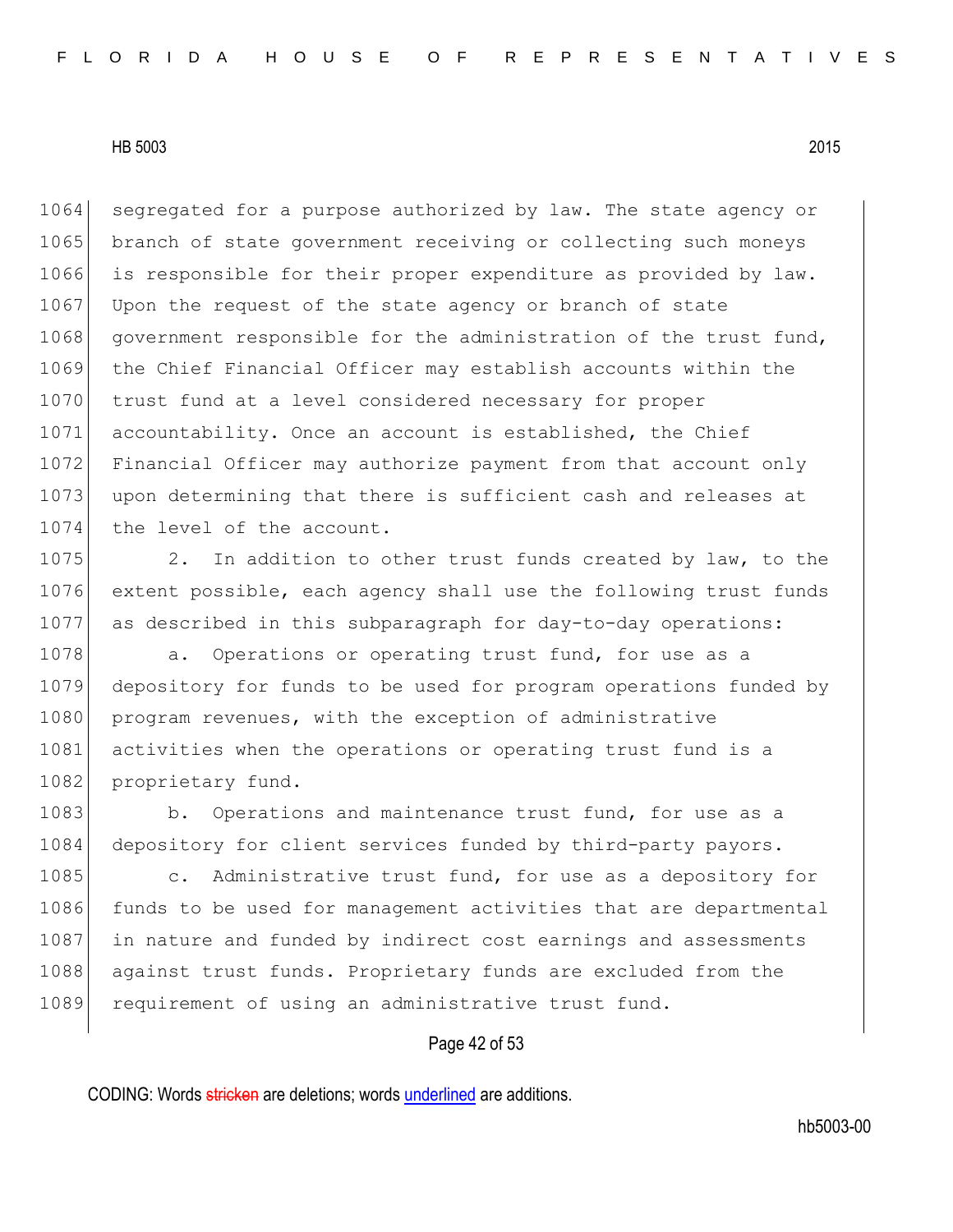1102

1090 d. Grants and donations trust fund, for use as a 1091 depository for funds to be used for allowable grant or donor 1092 agreement activities funded by restricted contractual revenue 1093 from private and public nonfederal sources.

1094 e. Agency working capital trust fund, for use as a 1095 depository for funds to be used pursuant to s. 216.272.

1096 f. Clearing funds trust fund, for use as a depository for 1097 funds to account for collections pending distribution to lawful 1098 recipients.

1099 g. Federal grant trust fund, for use as a depository for 1100 funds to be used for allowable grant activities funded by 1101 restricted program revenues from federal sources.

1103 To the extent possible, each agency must adjust its internal 1104 accounting to use existing trust funds consistent with the 1105 requirements of this subparagraph. If an agency does not have 1106 trust funds listed in this subparagraph and cannot make such 1107 adjustment, the agency must recommend the creation of the 1108 necessary trust funds to the Legislature no later than the next 1109 scheduled review of the agency's trust funds pursuant to s. 1110 215.3206.

1111 3. All such moneys are hereby appropriated to be expended 1112 in accordance with the law or trust agreement under which they 1113 were received, subject always to the provisions of chapter 216 1114 relating to the appropriation of funds and to the applicable 1115 laws relating to the deposit or expenditure of moneys in the

## Page 43 of 53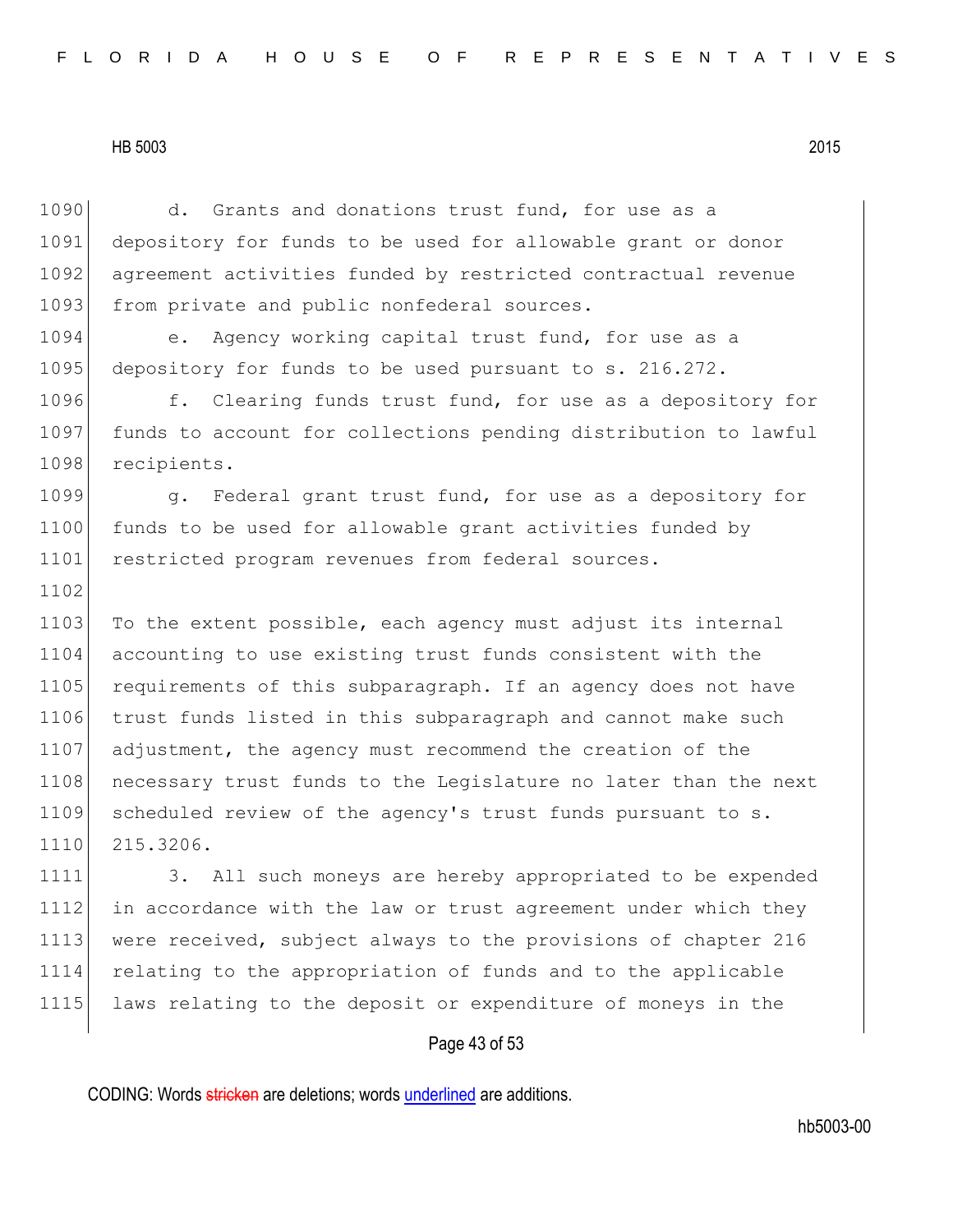1116 State Treasury.

 4.a. Notwithstanding any provision of law restricting the 1118 use of trust funds to specific purposes, unappropriated cash balances from selected trust funds may be authorized by the Legislature for transfer to the Budget Stabilization Fund and General Revenue Fund in the General Appropriations Act.

1122 b. This subparagraph does not apply to trust funds 1123 required by federal programs or mandates; trust funds 1124 established for bond covenants, indentures, or resolutions whose 1125 revenues are legally pledged by the state or public body to meet 1126 debt service or other financial requirements of any debt 1127 obligations of the state or any public body; the Division of 1128 Licensing Trust Fund in the Department of Agriculture and 1129 Consumer Services; the State Transportation Trust Fund; the 1130 trust fund containing the net annual proceeds from the Florida 1131 Education Lotteries; the Florida Retirement System Trust Fund; 1132 trust funds under the management of the State Board of Education 1133 or the Board of Governors of the State University System, where 1134 such trust funds are for auxiliary enterprises, self-insurance, 1135 and contracts, grants, and donations, as those terms are defined 1136 by general law; trust funds that serve as clearing funds or 1137 accounts for the Chief Financial Officer or state agencies; 1138 trust funds that account for assets held by the state in a 1139 trustee capacity as an agent or fiduciary for individuals, 1140 private organizations, or other governmental units; and other 1141 trust funds authorized by the State Constitution.

#### Page 44 of 53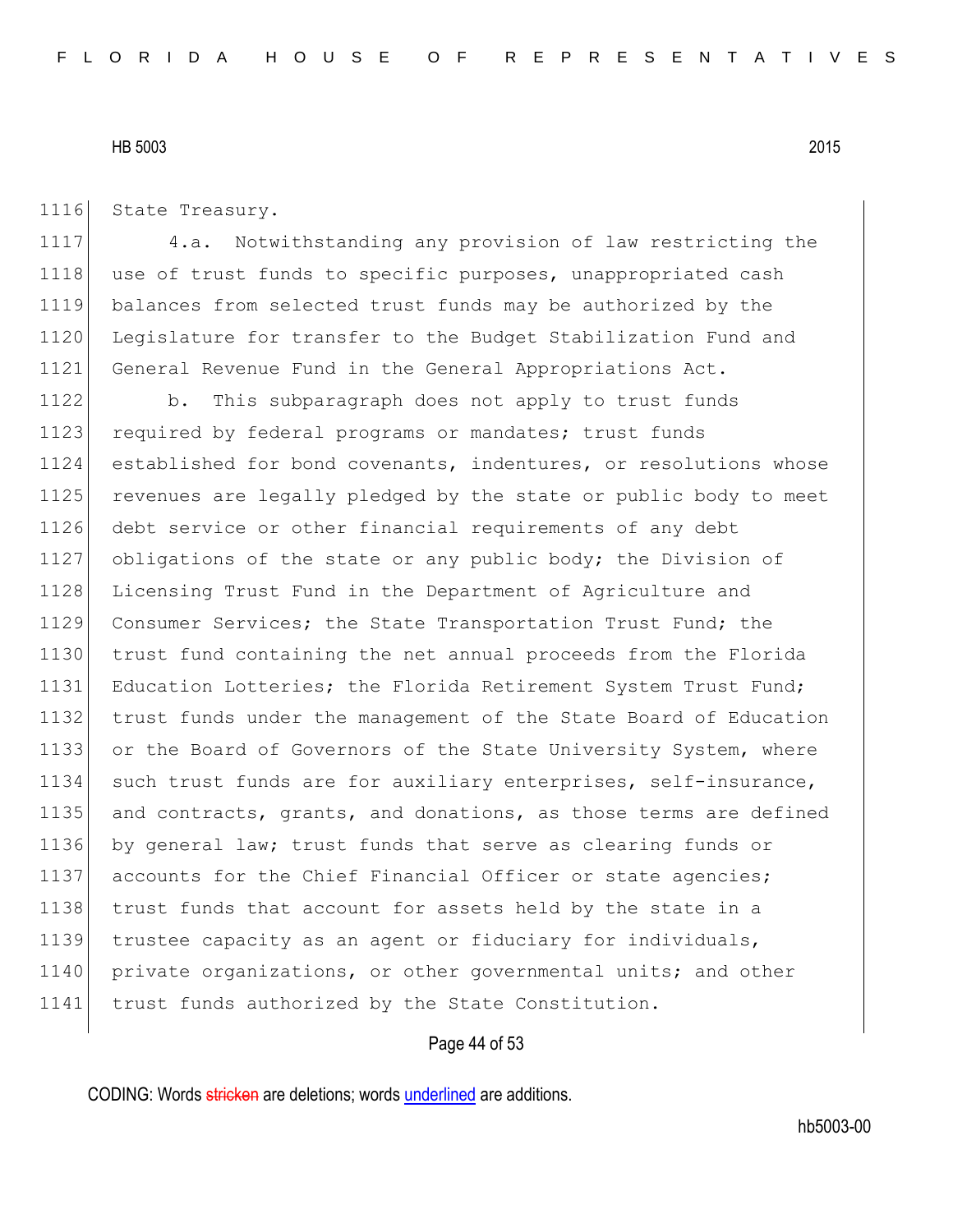1142 Section 47. The amendment to s. 215.32(2)(b), Florida 1143 Statutes, as carried forward by this act from chapter 2011-47, 1144 Laws of Florida, expires July 1, 2016, and the text of that 1145 paragraph shall revert to that in existence on June 30, 2011, 1146 except that any amendments to such text enacted other than by 1147 this act shall be preserved and continue to operate to the 1148 extent that such amendments are not dependent upon the portions 1149 of text which expire pursuant to this section. 1150 Section 48. In order to implement the issuance of new debt 1151 authorized in the 2015-2016 General Appropriations Act, and 1152 pursuant to s. 215.98, Florida Statutes, the Legislature 1153 determines that the authorization and issuance of debt for the 1154 2015-2016 fiscal year should be implemented and is in the best 1155 interest of the state. This section expires July 1, 2016. 1156 Section 49. In order to implement appropriations in the 1157 2015-2016 General Appropriations Act for state employee travel, 1158 the funds appropriated to each state agency, which may be used 1159 for travel by state employees, shall be limited during the 2015- 1160 2016 fiscal year to travel for activities that are critical to 1161 each state agency's mission. Funds may not be used for travel by 1162 state employees to foreign countries, other states, conferences, 1163 staff-training activities, or other administrative functions 1164 unless the agency head has approved, in writing, that such 1165 activities are critical to the agency's mission. The agency head 1166 shall consider using teleconferencing and other forms of 1167 electronic communication to meet the needs of the proposed

Page 45 of 53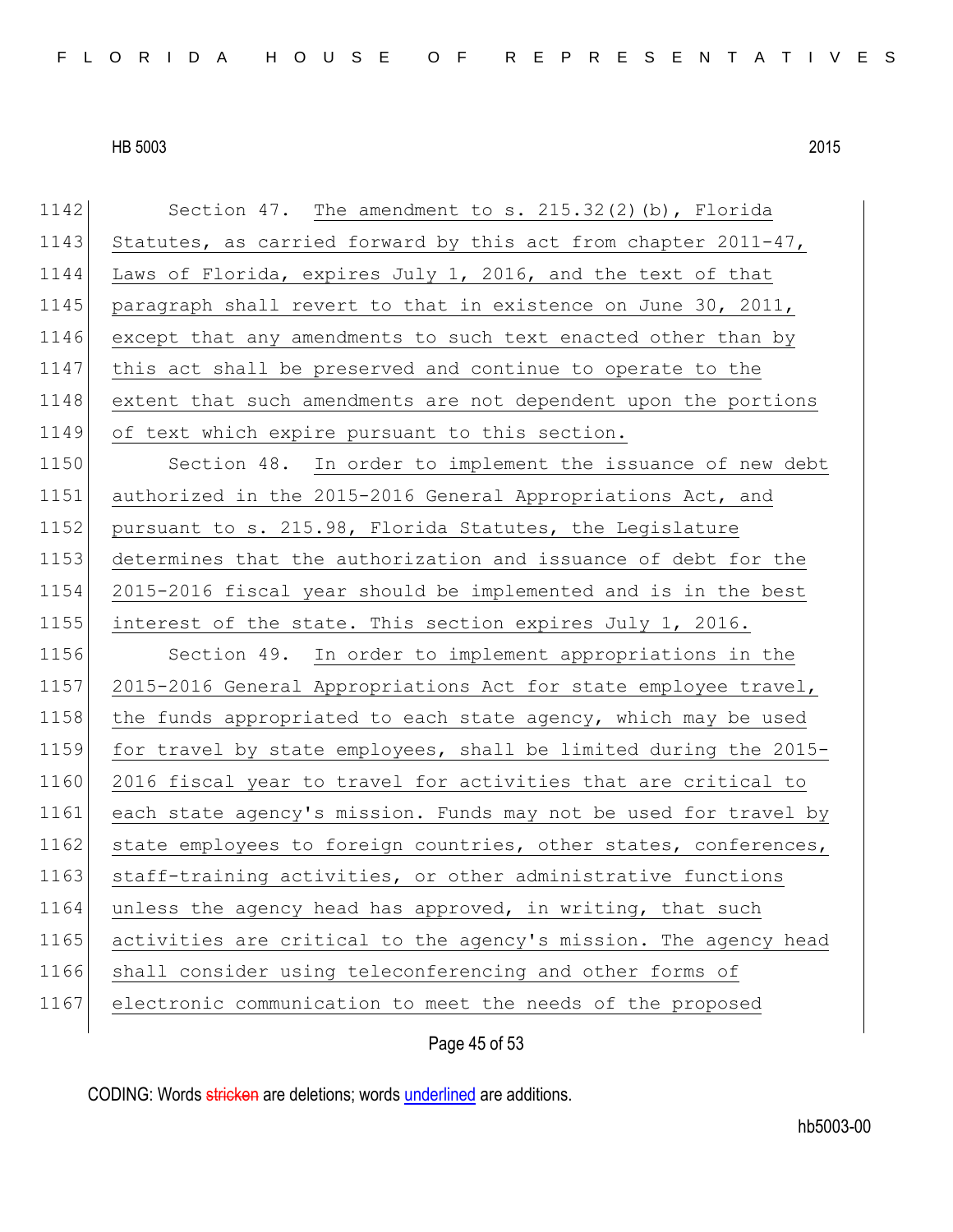| 1168 | activity before approving mission-critical travel. This section  |
|------|------------------------------------------------------------------|
| 1169 | does not apply to travel for law enforcement purposes, military  |
| 1170 | purposes, emergency management activities, or public health      |
| 1171 | activities. This section expires July 1, 2016.                   |
| 1172 | Section 50. In order to implement appropriations in the          |
| 1173 | 2015-2016 General Appropriations Act for state employee travel,  |
| 1174 | and notwithstanding s. 112.061, Florida Statutes, costs for      |
| 1175 | lodging associated with a meeting, conference, or convention     |
| 1176 | organized or sponsored in whole or in part by a state agency or  |
| 1177 | the judicial branch may not exceed \$150 per day. This section   |
| 1178 | expires July 1, 2016.                                            |
| 1179 | Section 51. In order to implement Specific Appropriations        |
| 1180 | 2906 through 2927 of the 2015-2016 General Appropriations Act,   |
| 1181 | funded from the data processing appropriation category for       |
| 1182 | computing services of user agencies, and pursuant to the notice, |
| 1183 | review, and objection procedures of s. 216.177, Florida          |
| 1184 | Statutes, the Executive Office of the Governor may transfer      |
| 1185 | funds appropriated for data processing in the 2015-2016 General  |
| 1186 | Appropriations Act between agencies in order to align the budget |
| 1187 | authority granted with the utilization rate of each department.  |
| 1188 | This section expires July 1, 2016.                               |
| 1189 | Section 52. In order to implement appropriations                 |
| 1190 | authorized in the 2015-2016 General Appropriations Act for data  |
| 1191 | center services, and notwithstanding s. 216.292(2)(a), Florida   |
| 1192 | Statutes, except as authorized in section 51 of this act, an     |
| 1193 | agency may not transfer funds from a data processing category to |
|      |                                                                  |

Page 46 of 53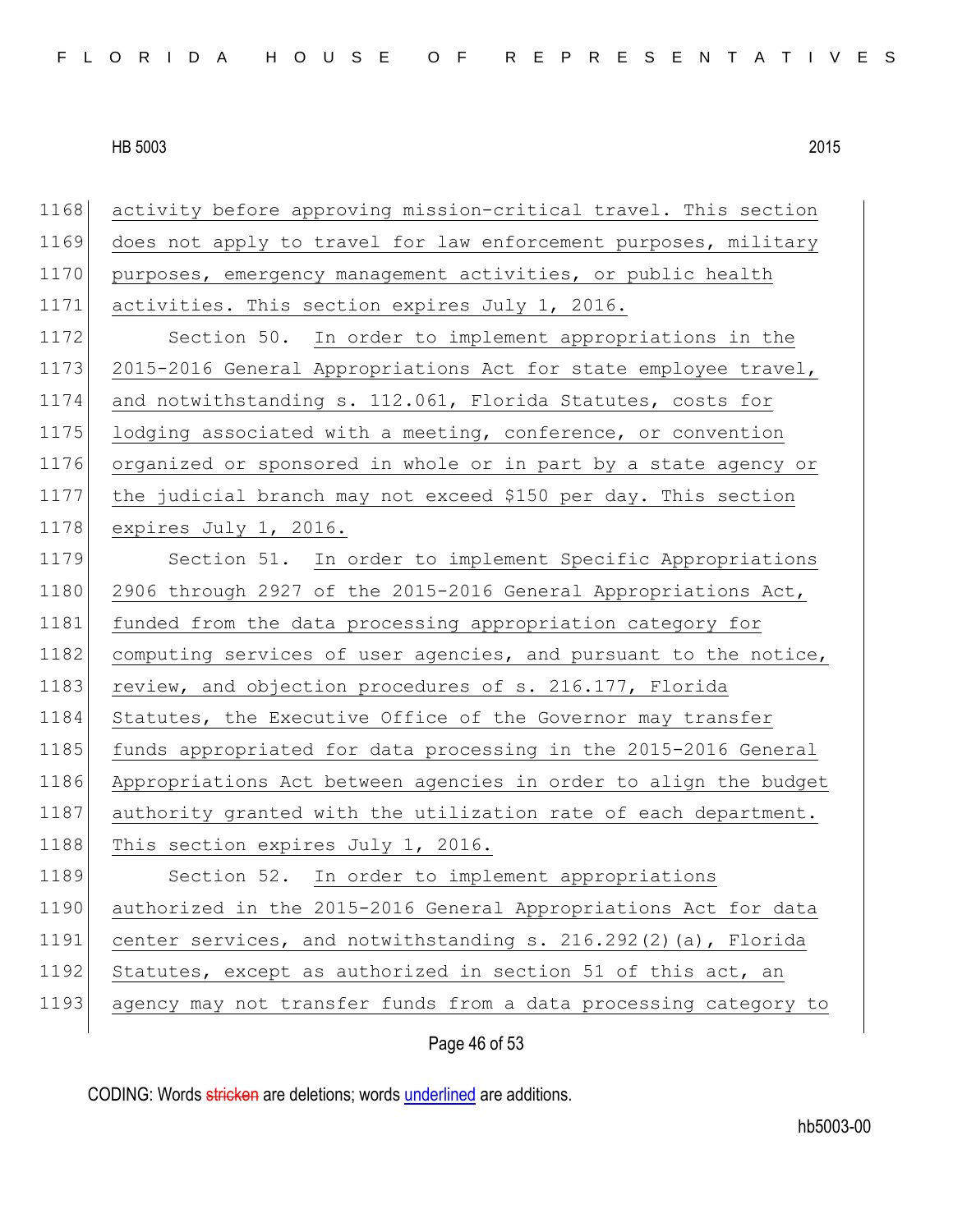| 1194 | a category other than another data processing category. This     |
|------|------------------------------------------------------------------|
| 1195 | section expires July 1, 2016.                                    |
| 1196 | Section 53. In order to implement Specific Appropriation         |
| 1197 | 2840 of the 2015-2016 General Appropriations Act, the Executive  |
| 1198 | Office of the Governor may transfer funds appropriated in the    |
| 1199 | appropriation category "Expenses" of the 2015-2016 General       |
| 1200 | Appropriations Act between agencies in order to allocate a       |
| 1201 | reduction relating to SUNCOM services. This section expires July |
| 1202 | 1, 2016.                                                         |
| 1203 | Section 54. In order to implement section 8 of the 2015-         |
| 1204 | 2016 General Appropriations Act, section 110.12315, Florida      |
| 1205 | Statutes, is reenacted to read:                                  |
| 1206 | 110.12315 Prescription drug program. The state employees'        |
| 1207 | prescription drug program is established. This program shall be  |
| 1208 | administered by the Department of Management Services, according |
| 1209 | to the terms and conditions of the plan as established by the    |
| 1210 | relevant provisions of the annual General Appropriations Act and |
| 1211 | implementing legislation, subject to the following conditions:   |
| 1212 | The department shall allow prescriptions written by<br>(1)       |
| 1213 | health care providers under the plan to be filled by any         |
| 1214 | licensed pharmacy pursuant to contractual claims-processing      |
| 1215 | provisions. Nothing in this section may be construed as          |
| 1216 | prohibiting a mail order prescription drug program distinct from |
| 1217 | the service provided by retail pharmacies.                       |
| 1218 | In providing for reimbursement of pharmacies for<br>(2)          |
| 1219 | prescription medicines dispensed to members of the state group   |
|      |                                                                  |

# Page 47 of 53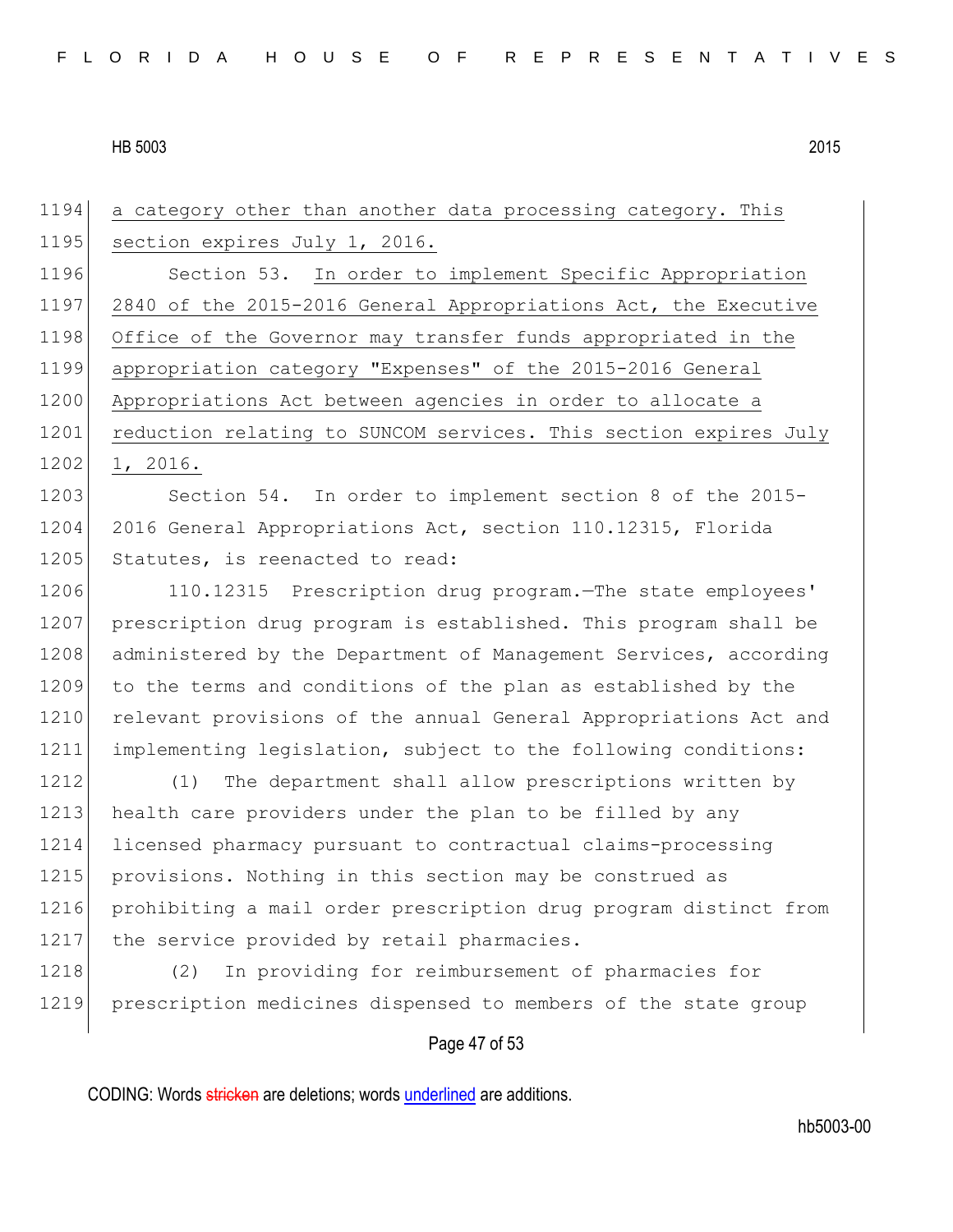Page 48 of 53 1220 health insurance plan and their dependents under the state 1221 employees' prescription drug program: 1222 (a) Retail pharmacies participating in the program must be 1223 reimbursed at a uniform rate and subject to uniform conditions, 1224 according to the terms and conditions of the plan. 1225 (b) There shall be a 30-day supply limit for prescription 1226 card purchases, a 90-day supply limit for maintenance 1227 prescription drug purchases, and a 90-day supply limit for mail 1228 order or mail order prescription drug purchases. 1229 (c) The pharmacy dispensing fee shall be negotiated by the 1230 department. 1231 (3) Pharmacy reimbursement rates shall be as follows: 1232 (a) For mail order and specialty pharmacies contracting 1233 with the department, reimbursement rates shall be as established 1234 in the contract. 1235 (b) For retail pharmacies, the reimbursement rate shall be 1236 at the same rate as mail order pharmacies under contract with 1237 the department. 1238 (4) The department shall maintain the preferred brand name 1239 drug list to be used in the administration of the state 1240 employees' prescription drug program. 1241 (5) The department shall maintain a list of maintenance 1242 drugs. 1243 (a) Preferred provider organization health plan members 1244 may have prescriptions for maintenance drugs filled up to three 1245 times as a 30-day supply through a retail pharmacy; thereafter,

CODING: Words stricken are deletions; words underlined are additions.

hb5003-00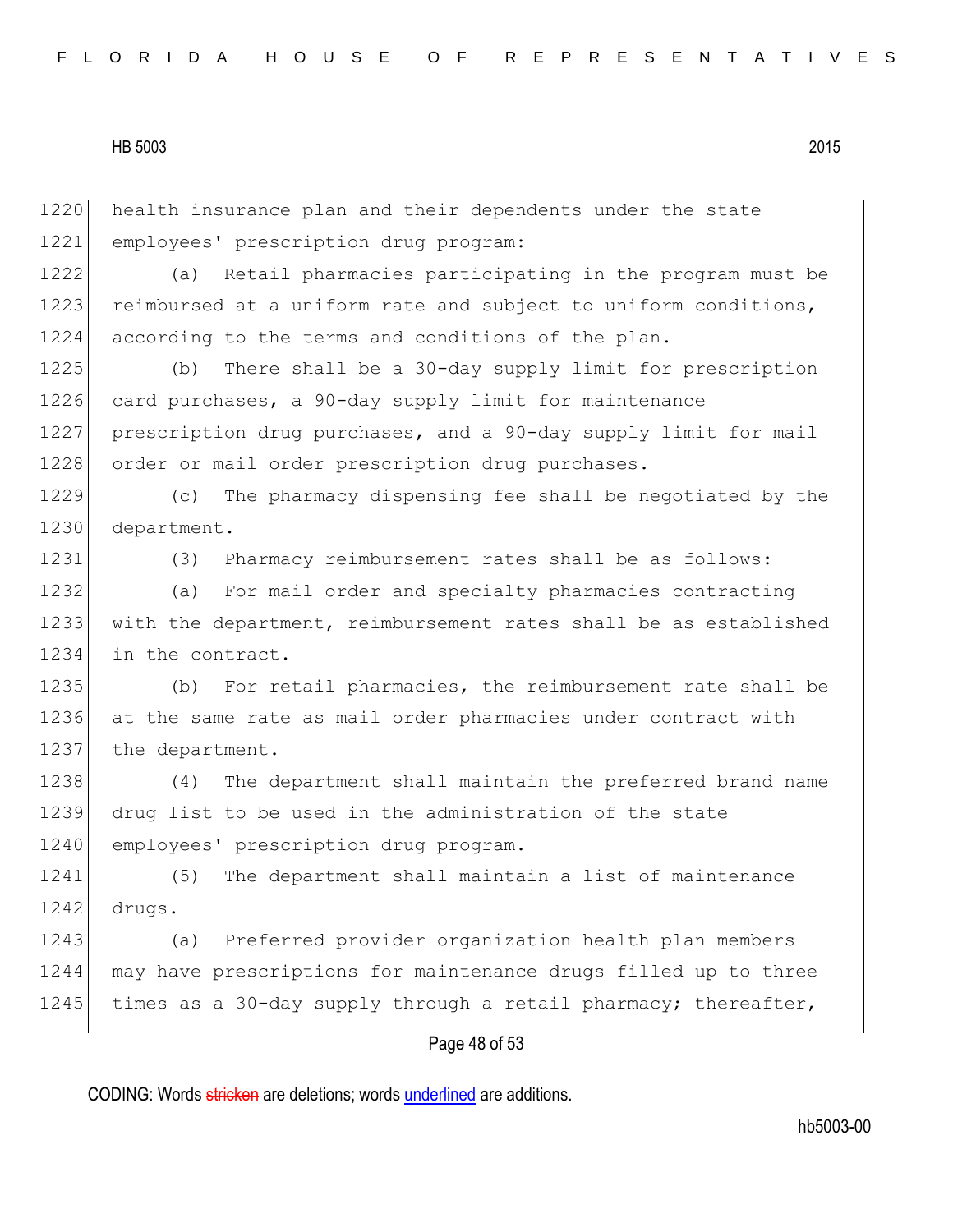1246 prescriptions for the same maintenance drug must be filled as a 1247 90-day supply either through the department's contracted mail 1248 order pharmacy or through a retail pharmacy.

1249 (b) Health maintenance organization health plan members 1250 may have prescriptions for maintenance drugs filled as a 90-day 1251 supply either through a mail order pharmacy or through a retail 1252 pharmacy.

1253 (6) Copayments made by health plan members for a 90-day 1254 supply through a retail pharmacy shall be the same as copayments 1255 made for a 90-day supply through the department's contracted 1256 mail order pharmacy.

1257 (7) The department shall establish the reimbursement 1258 schedule for prescription pharmaceuticals dispensed under the 1259 program. Reimbursement rates for a prescription pharmaceutical 1260 must be based on the cost of the generic equivalent drug if a 1261 generic equivalent exists, unless the physician prescribing the 1262 pharmaceutical clearly states on the prescription that the brand 1263 name drug is medically necessary or that the drug product is 1264 included on the formulary of drug products that may not be 1265 interchanged as provided in chapter 465, in which case 1266 reimbursement must be based on the cost of the brand name drug 1267 as specified in the reimbursement schedule adopted by the 1268 department.

1269 (8) The department shall conduct a prescription 1270 utilization review program. In order to participate in the state 1271 employees' prescription drug program, retail pharmacies

## Page 49 of 53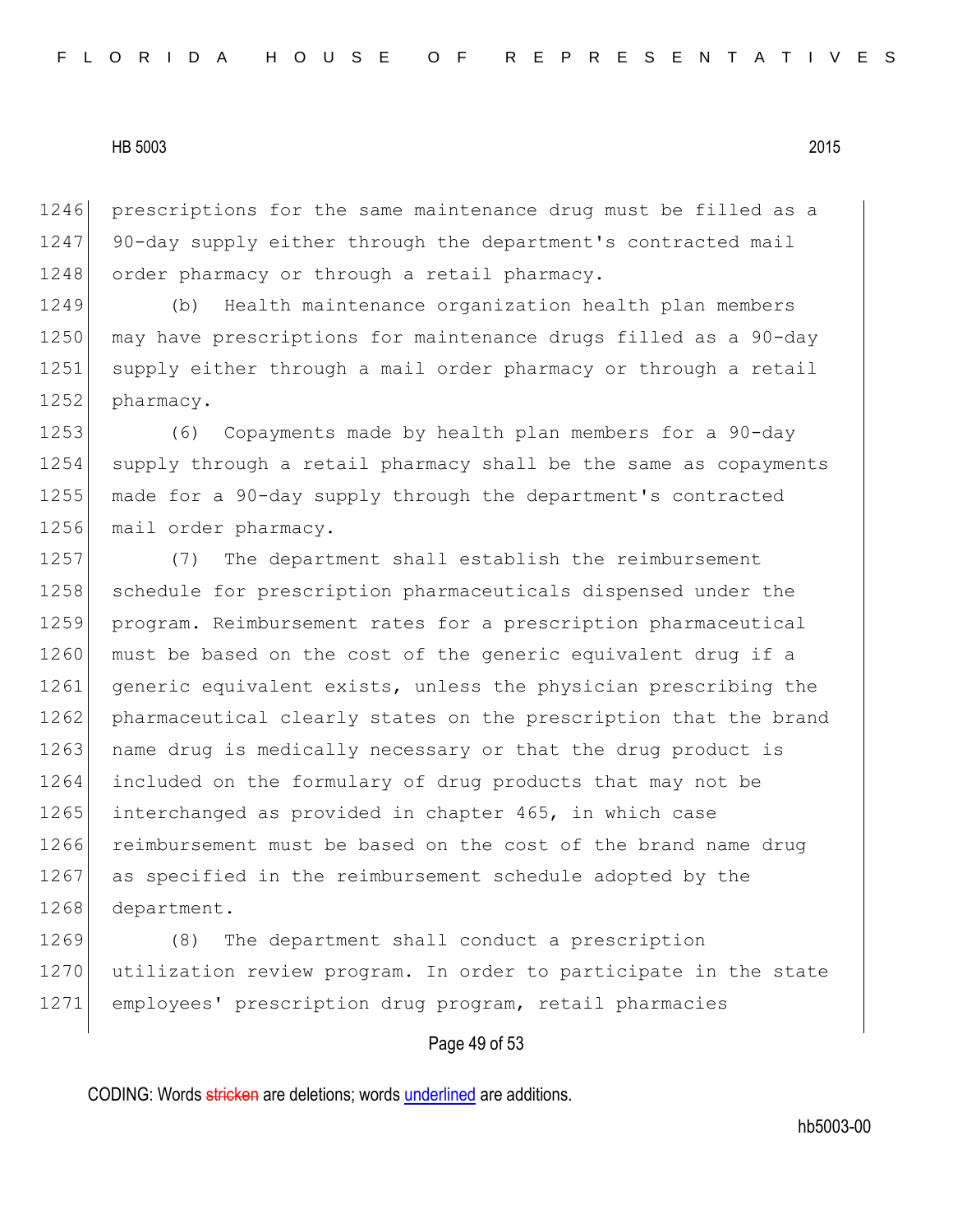1272 dispensing prescription medicines to members of the state group 1273 health insurance plan or their covered dependents, or to 1274 subscribers or covered dependents of a health maintenance 1275 organization plan under the state group insurance program, shall 1276 make their records available for this review.

1277 (9) The department shall implement such additional cost-1278 saving measures and adjustments as may be required to balance 1279 program funding within appropriations provided, including a 1280 trial or starter dose program and dispensing of long-term-1281 maintenance medication in lieu of acute therapy medication.

1282 (10) Participating pharmacies must use a point-of-sale 1283 device or an online computer system to verify a participant's 1284 eligibility for coverage. The state is not liable for 1285 reimbursement of a participating pharmacy for dispensing 1286 prescription drugs to any person whose current eligibility for 1287 coverage has not been verified by the state's contracted 1288 administrator or by the department.

1289 (11) Under the state employees' prescription drug program 1290 copayments must be made as follows:

1291 (a) Effective January 1, 2013, for the State Group Health 1292 Insurance Standard Plan:

| 1293 | 1. For generic drug with card\$7.                  |  |
|------|----------------------------------------------------|--|
| 1294 | 2. For preferred brand name drug with card\$30.    |  |
| 1295 | 3. For nonpreferred brand name drug with card\$50. |  |
| 1296 | 4. For generic mail order drug\$14.                |  |
| 1297 | 5. For preferred brand name mail order drug\$60.   |  |

## Page 50 of 53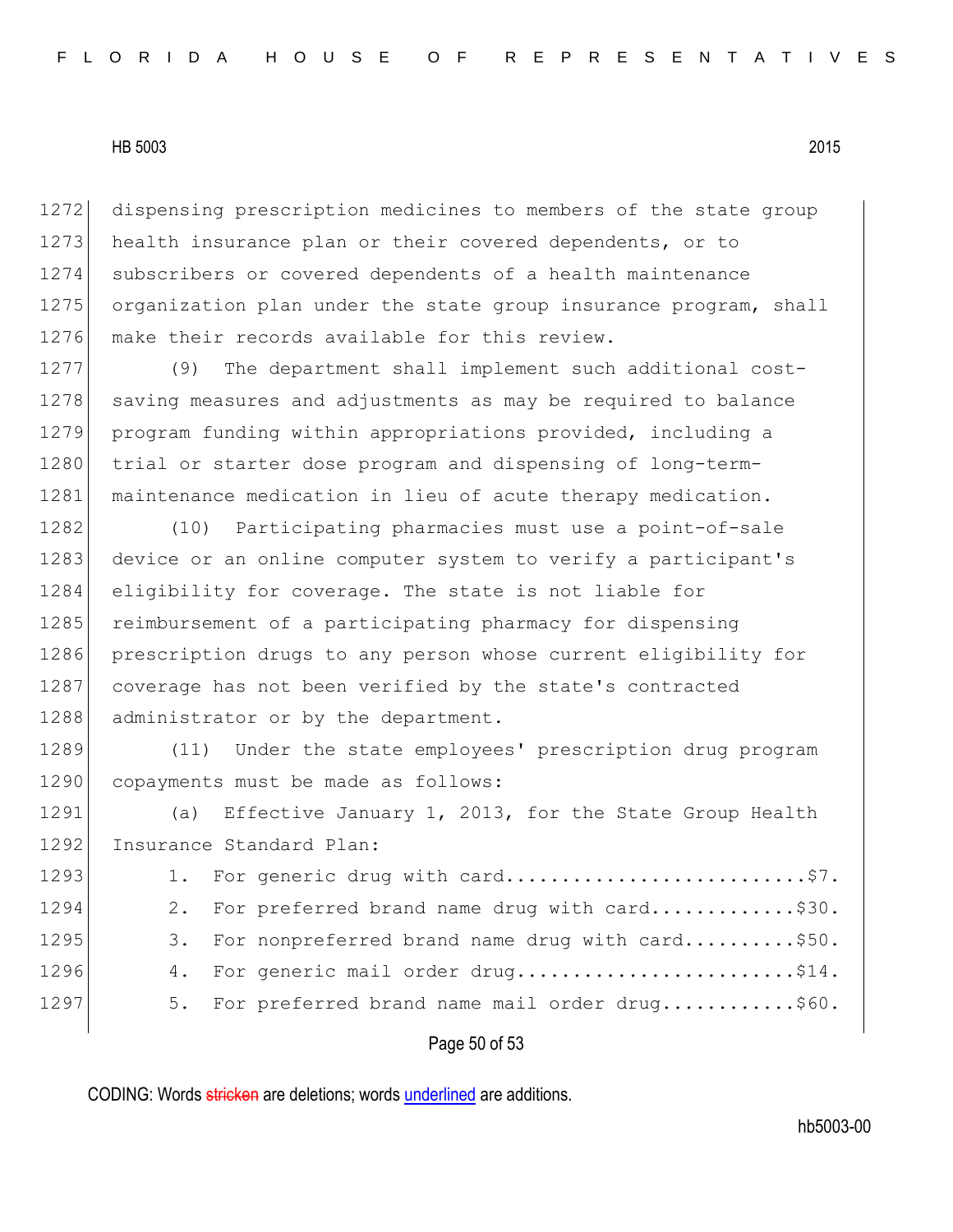1298 6. For nonpreferred brand name mail order drug........\$100. 1299 (b) Effective January 1, 2006, for the State Group Health 1300 Insurance High Deductible Plan: 1301 1. Retail coinsurance for generic drug with card.......30%. 1302 2. Retail coinsurance for preferred brand name drug with 1303 card 30%. 1304 3. Retail coinsurance for nonpreferred brand name drug 1305 with card....................................................50%. 1306 4. Mail order coinsurance for generic drug.............30%. 1307 5. Mail order coinsurance for preferred brand name drug30%. 1308 6. Mail order coinsurance for nonpreferred brand name drug50%. 1309 (c) The department shall create a preferred brand name 1310 drug list to be used in the administration of the state 1311 employees' prescription drug program. 1312 Section 55. (1) The amendment to s. 110.12315(2)(b), 1313 Florida Statutes, as carried forward by this act from chapter 1314 2014-53, Laws of Florida, expires July 1, 2016, and the text of 1315 that paragraph shall revert to that in existence on June 30, 1316 2012, except that any amendments to such text enacted other than 1317 by this act shall be preserved and continue to operate to the 1318 extent that such amendments are not dependent upon the portions 1319 of text which expire pursuant to this section. 1320 (2) The amendments to s. 110.12315(2)(c) and  $(3)-(6)$ , 1321 Florida Statutes, as carried forward by this act from chapter 1322 2014-53, Laws of Florida, expire July 1, 2016, and the text of 1323 that paragraph and the text and numbering of those subsections

Page 51 of 53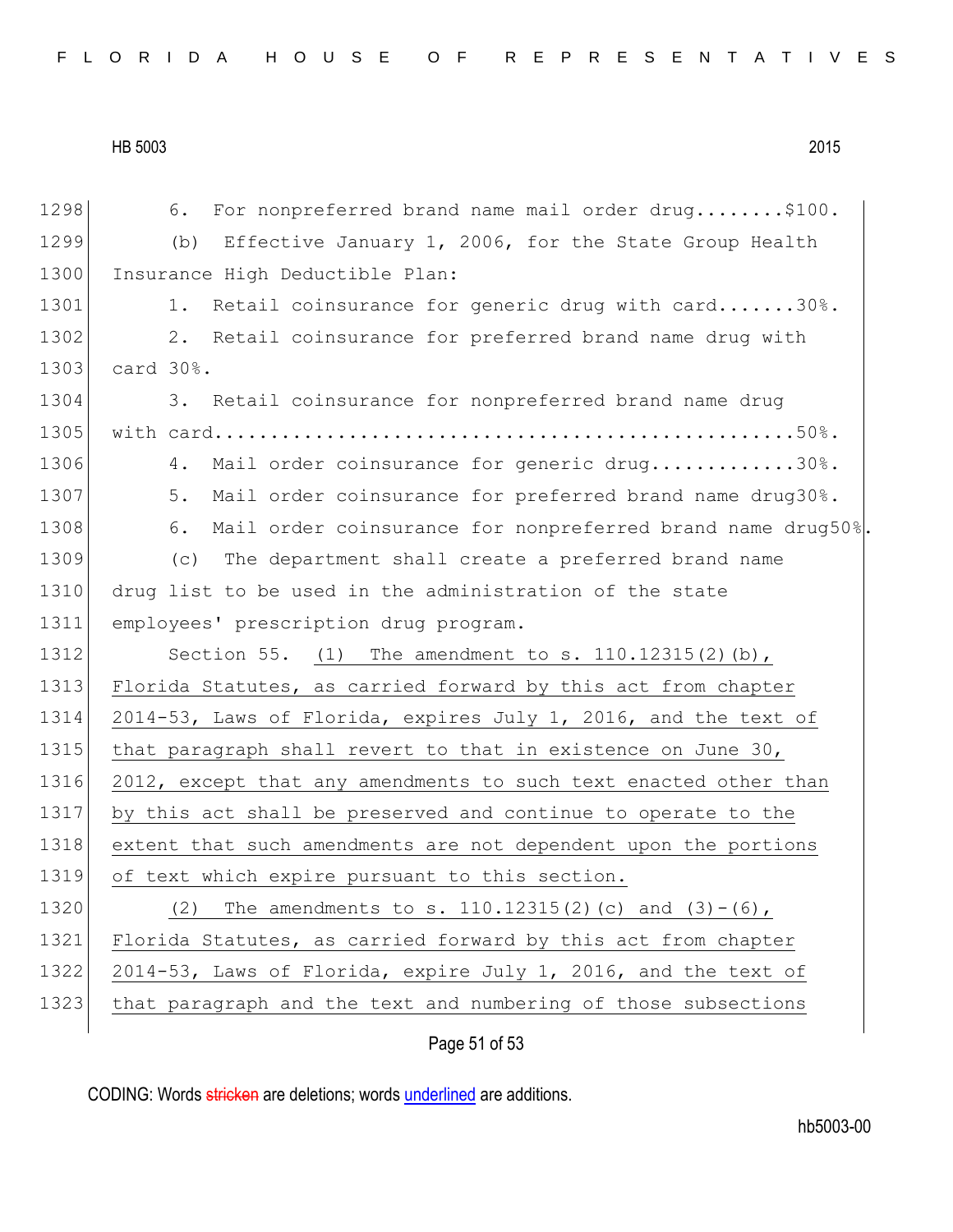1324 shall revert to that in existence on June 30, 2014, except that 1325 any amendments to such text enacted other than by this act shall 1326 be preserved and continue to operate to the extent that such 1327 amendments are not dependent upon the portions of text that 1328 expire pursuant to this section. 1329  $(3)$  The amendment to s. 110.12315(7)(a), Florida Statutes, 1330 as carried forward by this act from chapter 2014-53, Laws of 1331 Florida, expires July 1, 2016, and shall revert to the text of 1332 that paragraph in existence on December 31, 2010, except that 1333 any amendments to such text enacted other than by this act shall 1334 be preserved and continue to operate to the extent that such 1335 amendments are not dependent upon the portions of text which 1336 expire pursuant to this section. 1337 Section 56. Any section of this act which implements a 1338 specific appropriation or specifically identified proviso 1339 language in the 2015-2016 General Appropriations Act is void if 1340 the specific appropriation or specifically identified proviso 1341 language is vetoed. Any section of this act which implements 1342 more than one specific appropriation or more than one portion of 1343 specifically identified proviso language in the 2015-2016 1344 General Appropriations Act is void if all the specific 1345 appropriations or portions of specifically identified proviso 1346 language are vetoed. 1347 Section 57. If any other act passed during the 2015 1348 Regular Session contains a provision that is substantively the 1349 same as a provision in this act, but that removes or is

Page 52 of 53